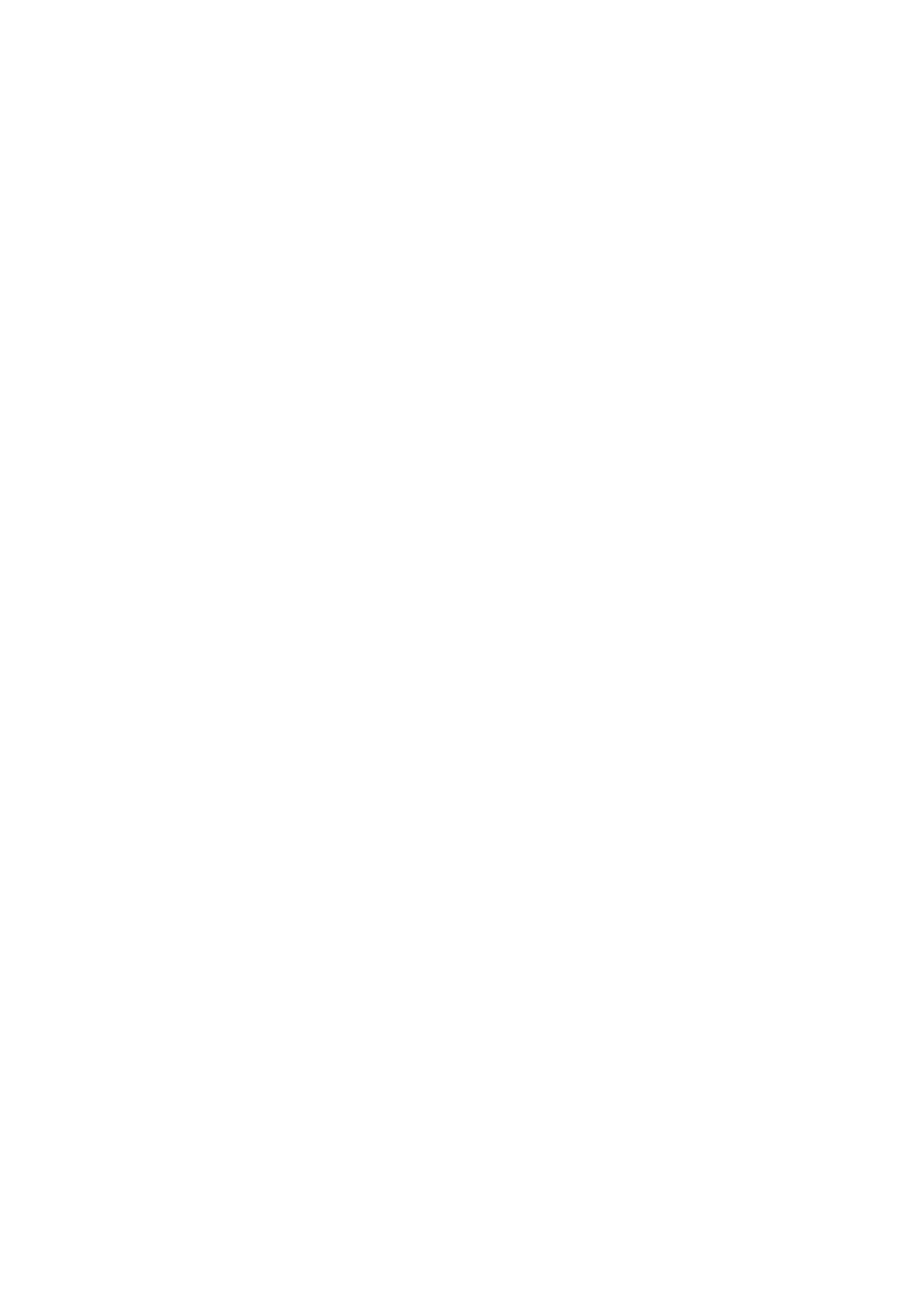## **Contents**

| Abbreviations used in this paper |                                                             |    |  |  |
|----------------------------------|-------------------------------------------------------------|----|--|--|
|                                  | Overview                                                    | ь  |  |  |
| $\overline{2}$                   | Increasing engagement and transparency with<br>disclosure   |    |  |  |
| 3                                | Improving renewal practices                                 | 15 |  |  |
|                                  | Treating customers fairly, vulnerability and<br>future work | 18 |  |  |

### **Annexes**

| $1 \quad$ | List of questions              | 20 |
|-----------|--------------------------------|----|
|           | <b>2</b> Cost benefit analysis |    |
| 3.        | Compatibility Statement        | 30 |

### **Appendix**

- **1** Draft Handbook text 34
- **2** Draft guidance on renewal of general insurance products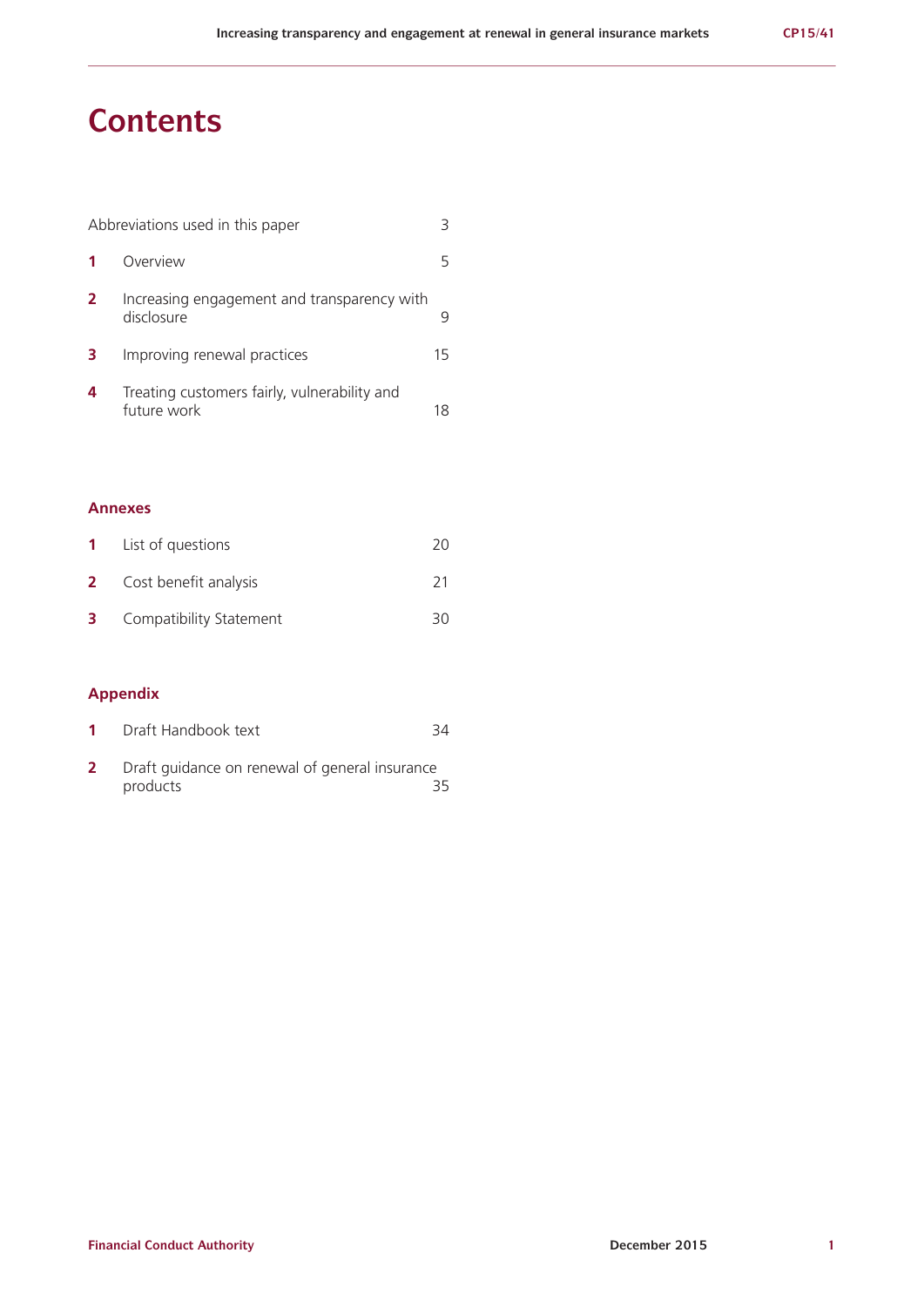We are asking for comments on this Consultation Paper by 4 March 2016.

You can send them to us using the form on our website at: [www.fca.org.uk/consultation-papers/cp15-41-response-form](http://www.fca.org.uk/consultation-papers/cp15-41-response-form)

Or in writing to:

Awhi Fleming General Insurance Policy Financial Conduct Authority 25 The North Colonnade Canary Wharf London E14 5HS

**Telephone:** 020 7066 1062 **Email:** [cp15-41@fca.org.uk](mailto:cp15-41@fca.org.uk)

We make all responses to formal consultation available for public inspection unless the respondent requests otherwise. We will not regard a standard confidentiality statement in an email message as a request for non-disclosure.

Despite this, we may be asked to disclose a confidential response under the Freedom of Information Act 2000. We may consult you if we receive such a request. Any decision we make not to disclose the response is reviewable by the Information Commissioner and the Information Rights Tribunal.

All our publications are available to download from www.fca.org.u[k. If](http://www.fca.org.uk) you would like to receive this paper in an alternative format, please call 020 7066 0790 or email publications\_graphics @fca.org.uk [or](mailto:@fca.org.uk) write to Editorial and Digital Department, Financial Conduct Authority, 25 The North Colonnade, Canary Wharf, London E14 5HS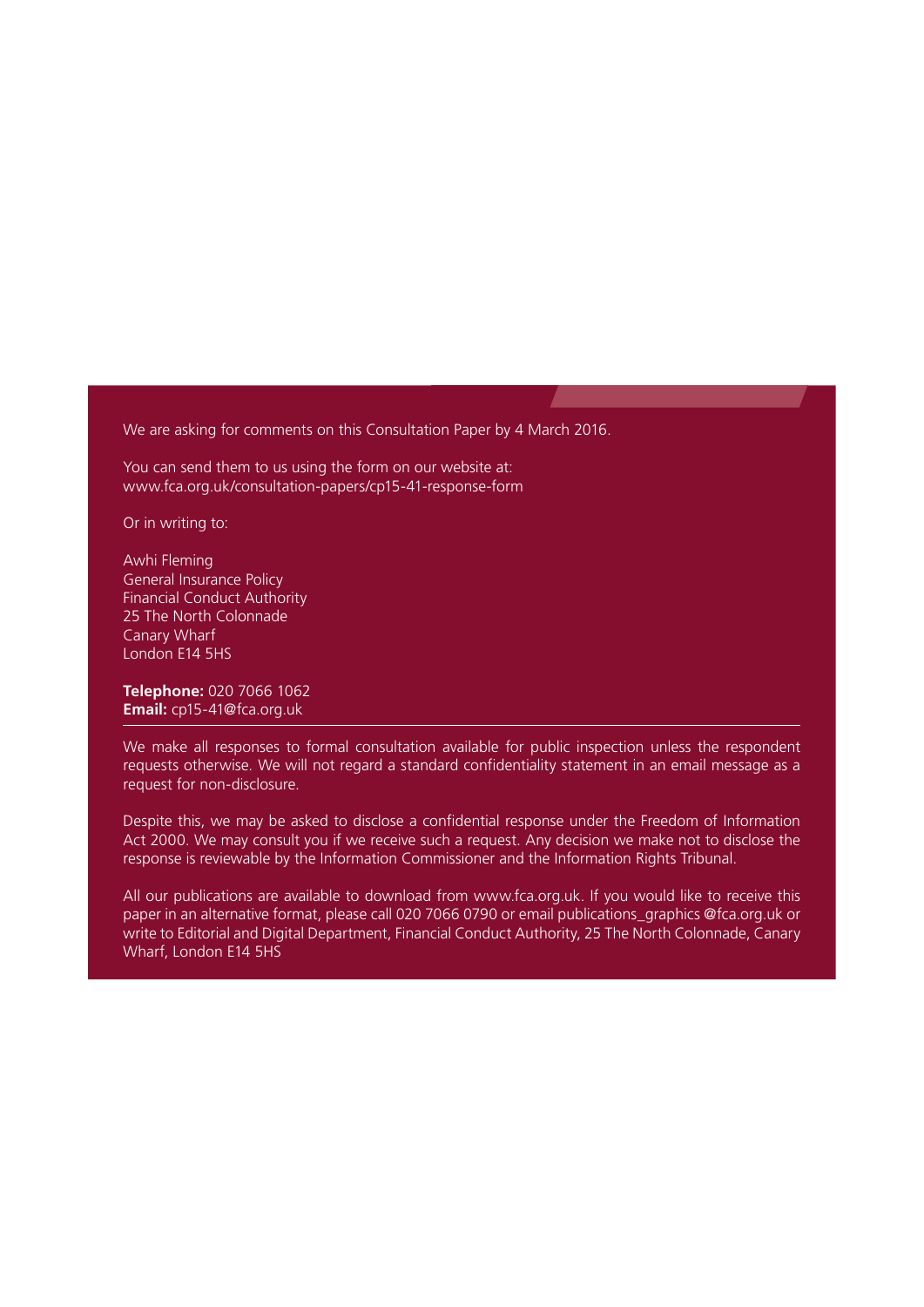# **Abbreviations used in this paper**

| <b>ABI</b>   | Association of British Insurers                                                               |
|--------------|-----------------------------------------------------------------------------------------------|
| <b>BIBA</b>  | <b>British Insurance Brokers Association</b>                                                  |
| <b>CIDRA</b> | Consumer Insurance (Disclosure and Representations) Act 2012                                  |
| <b>FCA</b>   | Financial Conduct Authority                                                                   |
| <b>ICOBS</b> | Insurance Conduct of Business Sourcebook                                                      |
| <b>RPPD</b>  | The Responsibilities of Providers and Distributors for the Fair Treatment of Customers        |
| <b>RCT</b>   | Randomised Controlled Trial. See Occasional paper: Encouraging Consumers to Act at<br>Renewal |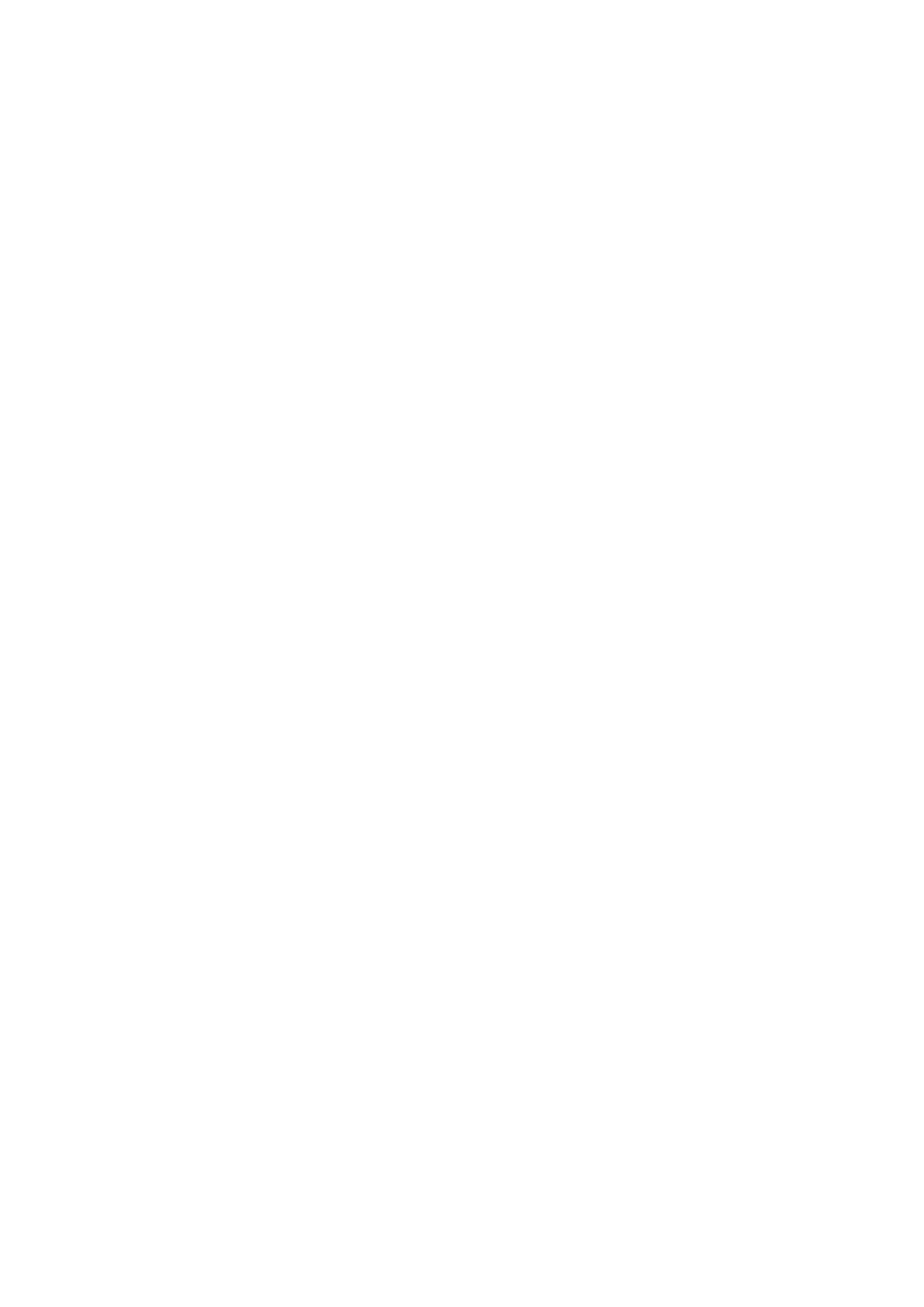# **1. Overview**

#### **Introduction**

- **1.1** This paper sets out proposals to introduce new rules and guidance for firms on steps they should take when renewing general insurance policies. These proposals address concerns about levels of consumer engagement and their treatment by firms at renewal, and the lack of competition that results from this. This can result in consumers defaulting to renew products that are not good value or have become unsuitable for their changing needs.
- **1.2** We are proposing:
	- **•** Rules that require firms to disclose last year's premium on renewal notices
	- **•** Rules that require additional disclosure when customers have renewed the same product four times or more
	- **•** Guidance on how firms can improve their processes around renewals
	- **•** Guidance about records that firms maintain to demonstrate compliance, including a record of premiums.
- **1.3** We also remind firms of their obligations to Treat Customers Fairly when developing their overall approach to renewal pricing and in their treatment of long-standing customers.
- **1.4** We expect firms to present the new disclosure clearly and to take active account of our discussion paper, *Smarter consumer communications.1*
- **1.5** Our proposed measures aim to increase engagement and promote competition through enhanced disclosure. We will assess the outcomes from these proposals before deciding whether we need to intervene further to address remaining inertia or other barriers to competition. The Department for Business, Innovation & Skills' call for evidence on switching principles will be useful for informing any future action.<sup>2</sup> Firms maintaining records of past premiums will help us consider whether further interventions are required.
- **1.6** Overall, our package of measures, and the increased stakeholder attention, will mean that firms should increase their focus on renewal pricing, and as a result improve consumer outcomes.

<sup>1</sup> FCA, Discussion paper, Smarter consumer communications, [http://www.fca.org.uk/static/channel-page/dp-smarter-comms/](http://www.fca.org.uk/static/channel-page/dp-smarter-comms/dp-smarter-comms-index.html) [dp-smarter-comms-index.html](http://www.fca.org.uk/static/channel-page/dp-smarter-comms/dp-smarter-comms-index.html)

<sup>2</sup> Department for Business, Innovation & Skills, Call for evidence: switching principles, October 2015. [https://www.gov.uk/government/](https://www.gov.uk/government/consultations/switching-suppliers-making-it-easy-for-consumers) [consultations/switching-suppliers-making-it-easy-for-consumers](https://www.gov.uk/government/consultations/switching-suppliers-making-it-easy-for-consumers)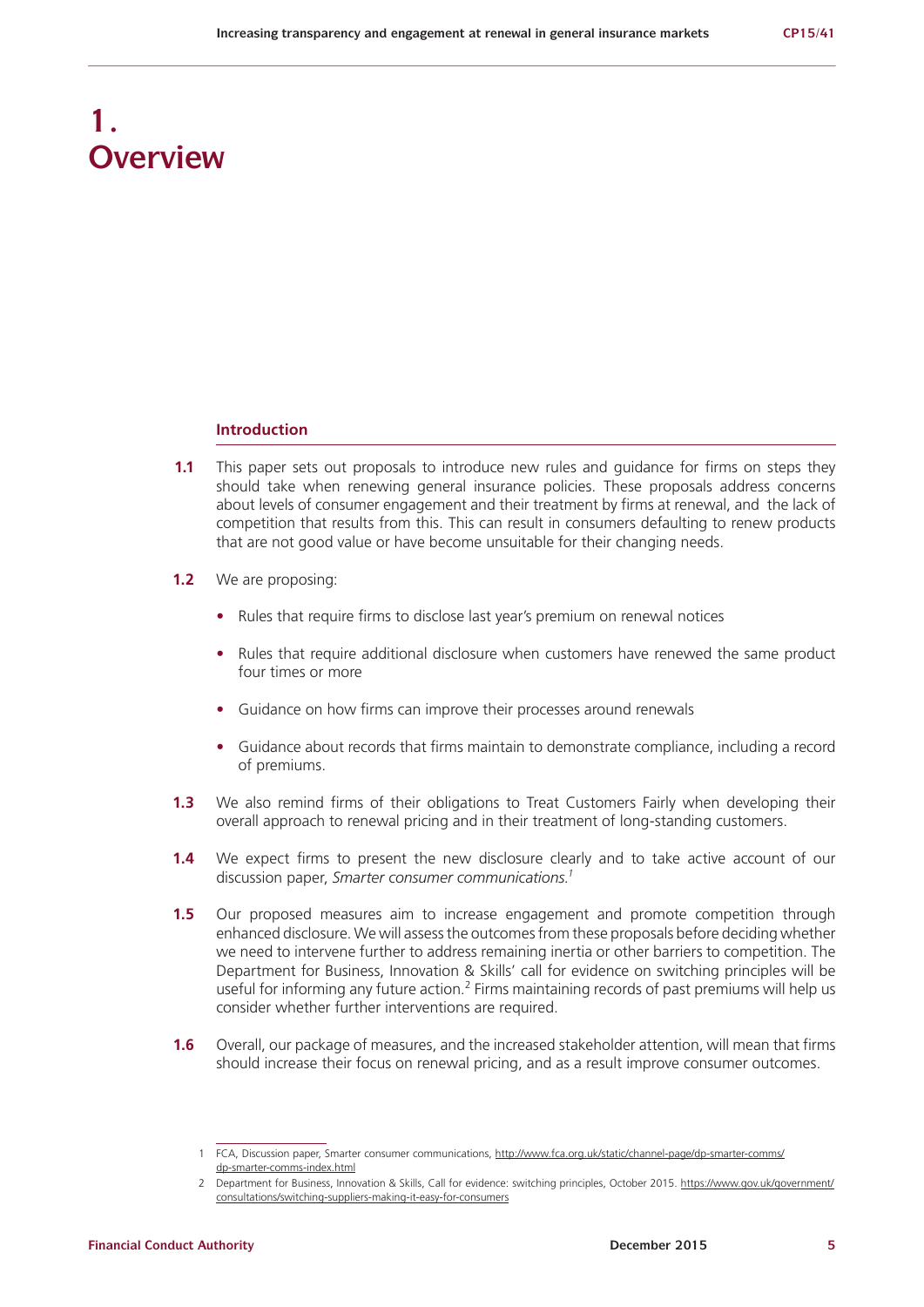#### **Who does this consultation affect?**

**1.7** We are consulting on measures applying to insurers and intermediaries selling retail general insurance products.

#### **Is this of interest to consumers?**

**1.8** The intention of these proposals is to benefit consumers when renewing their general insurance policies. We encourage consumers to consider their options at renewal to ensure their insurance cover is good value and remains suitable for their needs.

### **What have we done?**

- **1.9** In 2014 we launched a large scale randomised controlled research project with over 300,000 customers from one home insurance and two motor insurance providers to assess whether improved disclosure can help consumers become more engaged at renewal. We also used information about approaches to renewal pricing from a sample of three firms. Full details of the research project are in Occasional Paper, *Encouraging Consumers to Act at Renewal*, published alongside this paper.<sup>3</sup> We tested four types of disclosure. Of these, we found that putting last year's premium on renewal notices had the biggest impact in increasing consumer engagement.<sup>4</sup> However, this was less effective for consumers who did not have large year-onyear price increases. Our research indicates that these consumers are more likely to have been with the same provider for over five consecutive years on average.
- **1.10** We also reviewed findings from our 2013 thematic review of auto-renewal terms in home and motor insurance markets, stakeholder views and complaints data. We found that the renewals practice of some firms could be improved to help consumers engage and make better informed decisions.
- **1.11** Our work suggests that disclosure and improving firms' practices can increase engagement, but are unlikely to fully address consumer inertia when renewing general insurance policies. There may be other reasons that explain why consumers do not act at renewal.

#### **Summary of our proposals**

**1.12** We propose a new requirement for firms to disclose last year's premium on renewal notices for retail general insurance policies. The information must be clearly shown and allow comparison with the quoted renewal premium. Firms must also give information to encourage consumers to shop around and check their cover. Firms can provide other relevant information, including details of mid-term adjustments or the end of introductory discounts. However, this information must be in addition to the required disclosure and not obscure it.

<sup>3</sup> FCA, Occasional Paper no. 11, Encouraging Consumers to Act at Renewal, [http://fca.org.uk/news/occasional-paper-no-12](http://fca.org.uk/news/ocassional-paper-no-12)

<sup>4</sup> Disclosure tested: including last year's premium next to this year's premium in renewal notices; sending a leaflet with renewal notices i.e. a guide to shopping around or glossary of terms; simplifying renewal notices by using bullet points and simplifying language; and sending reminders two weeks after renewal notices are issued.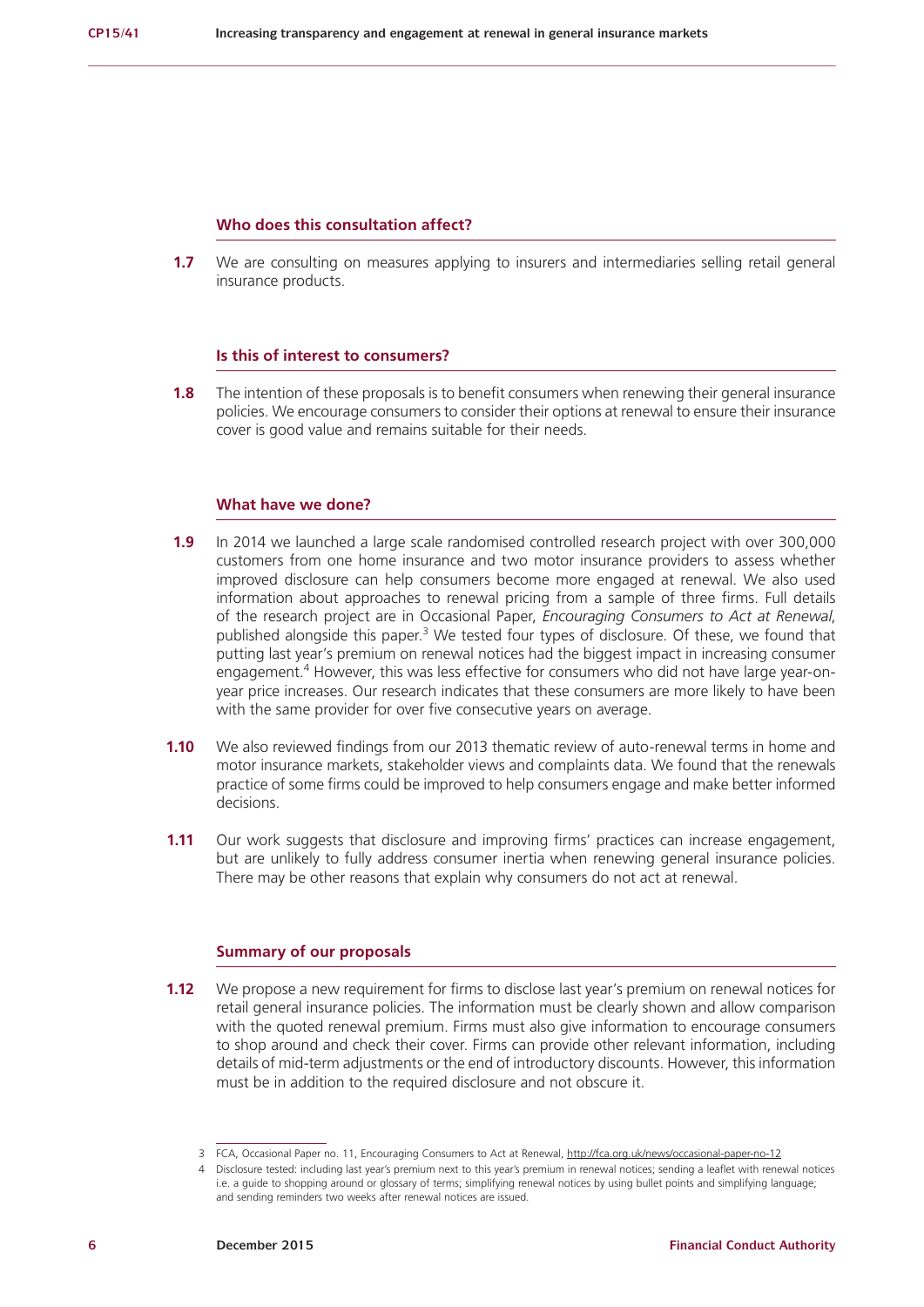**1.13** In order to work most effectively, we are proposing to allow firms to implement a format appropriate to their customer communications. We set out below one version of how firms might consider meeting the requirement to disclose last years' premium:

| Your renewal quote for this year is: | £200.00 |  |  |
|--------------------------------------|---------|--|--|
| Last year's premium was:             | £150.00 |  |  |
| This is £50 more than last year.     |         |  |  |
|                                      |         |  |  |
| Remember:                            |         |  |  |
| Check your cover                     |         |  |  |
| Shop around for the best deal        |         |  |  |

- **1.14** We are also proposing additional disclosure for consumers who have already renewed a product four times, i.e. consumers that have been with their provider for five consecutive years. These consumers must be provided with the following statement that encourages them to shop around: *"You have been with us for over five years. You may be able to save money if you shop around"*.
- **1.15** We also remind firms to consider how they are meeting their obligations under Principle 6<sup>5</sup> to treat customers fairly in respect of renewals. Specifically, firms need to be able to demonstrate how their renewal pricing in general, and their treatment of long-standing customers in particular, delivers fair outcomes to consumers. We specifically draw firms' attention to the needs of vulnerable consumers at renewal and highlight our recent occasional paper on Consumer Vulnerability.6
- **1.16** We have identified some additional ways that firms can improve their renewal processes in line with existing requirements. We are consulting on guidance to help firms understand what is required under the rules in respect of communications at and about renewal. This will support consumer decision-making and help address barriers to switching.
- **1.17** Finally, firms are already required to maintain appropriate records to demonstrate compliance with regulatory requirements. We propose guidance that makes clear to firms how our record keeping requirements apply to these changes and that they must keep records of past premiums to comply with these renewal requirements.

#### **Equality and diversity considerations**

**1.18** We have assessed the likely equality and diversity impact, and have not identified any material issues. We welcome your comments on our assessment.

<sup>5</sup> See PRIN 2.1 - Principle 6 Customers' interests: A firm must pay due regard to the interest of its customers and treat them fairly.

<sup>6</sup> FCA, Occasional paper no.8, Consumer Vulnerability, February 2015. [http://www.fca.org.uk/your-fca/documents/occasional-papers/](http://www.fca.org.uk/your-fca/documents/occasional-papers/occasional-paper-8) [occasional-paper-8](http://www.fca.org.uk/your-fca/documents/occasional-papers/occasional-paper-8)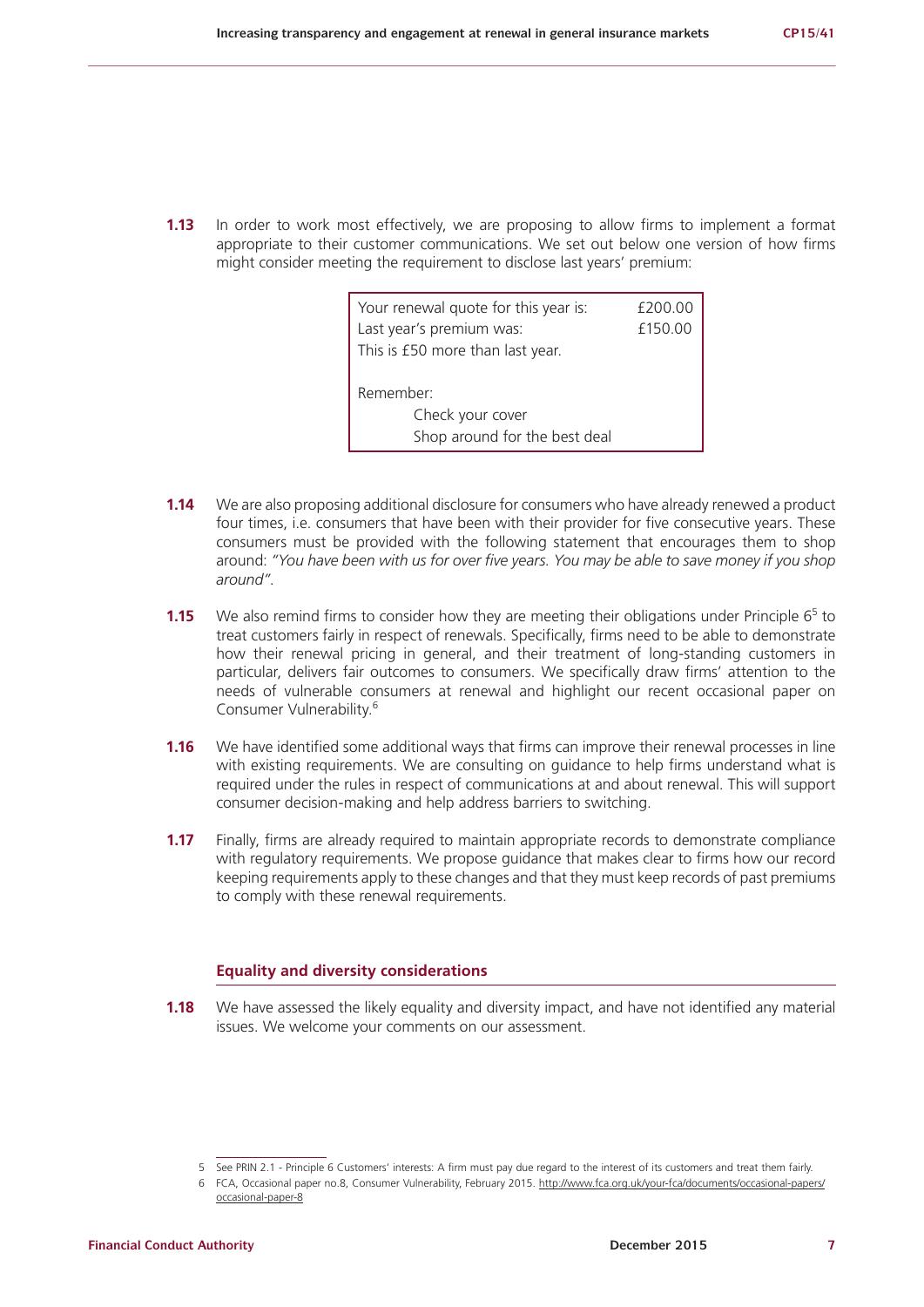#### **Next steps**

#### **What do you need to do next?**

**1.19** We want to know what you think of our proposals. Please send us your comments by 4 March 2016. You can either use the online response form on our website or write to us at the address on page 2.

### **What will we do?**

**1.20** We will consider all responses and aim to provide finalised rules and guidance and a Policy Statement by mid-2016.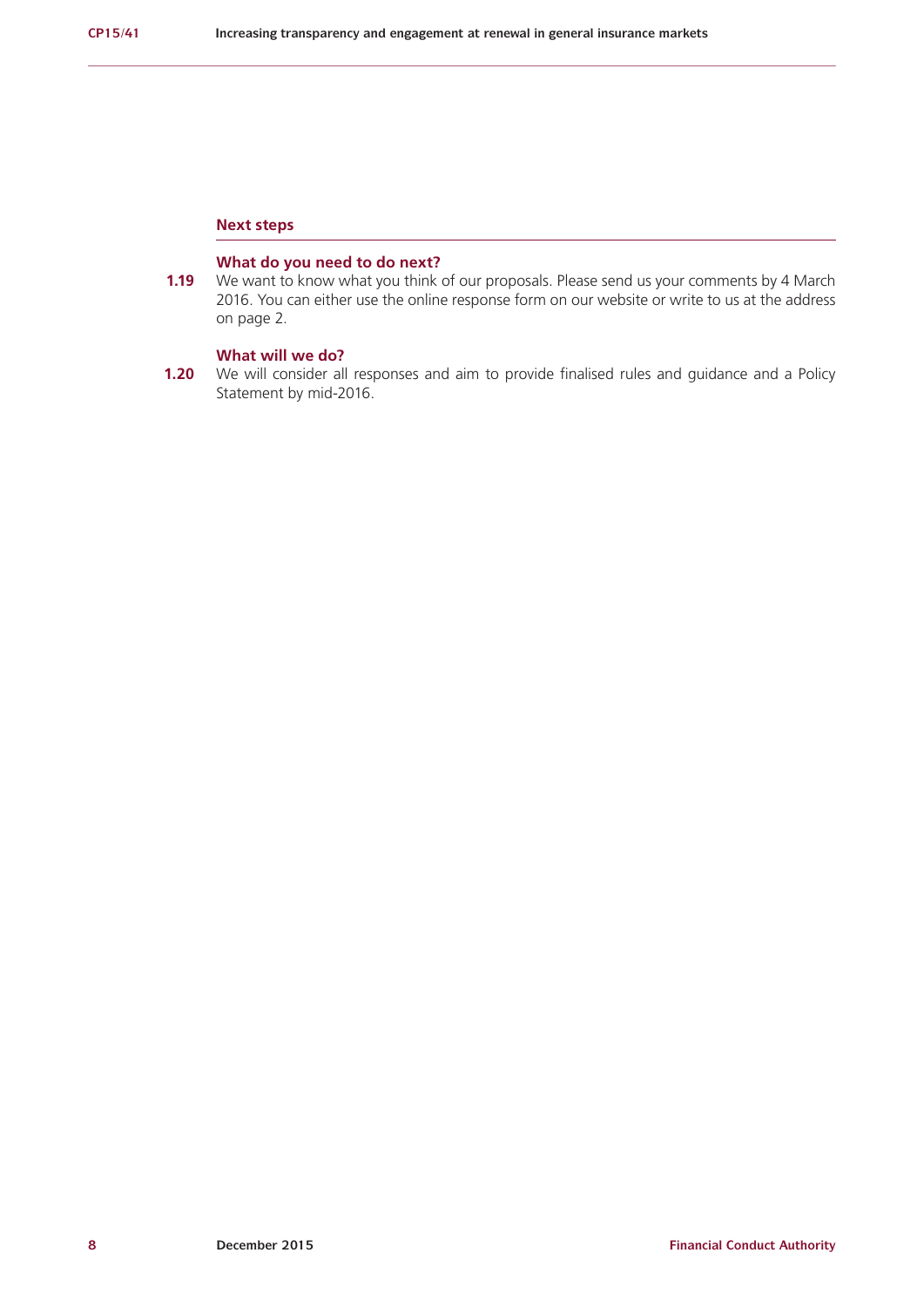# **2. Increasing engagement and transparency with disclosure**

2.1 This chapter sets out our proposal for firms to disclose last year's premium and additional information on renewal notices.

#### **Consumer Engagement and Competition at Renewal**

- **2.2** A range of stakeholders, including consumer groups and industry, have told us about poor outcomes for consumers from renewal pricing practices in general insurance. These concerns have mainly been about the high premiums consumers pay at renewal when cheaper options are available, and a lack of transparency about price changes. Complementing our research project, in the 2015 Summer Budget, the Government asked us to review what we can do to encourage people to shop around when they renew their insurance.
- **2.3** Consumers are engaged when they first purchase a product, which puts pressure on firms to keep prices down and increase value. However, once the policy is in place and firms offer to renew it, for a number of reasons consumers can be significantly less engaged and therefore may not make an informed decision about the new policy terms. This can mean that consumers repeatedly accept price increases rather than negotiate or switch provider.
- **2.4** Our research has considered how to better engage consumers who renew their policies. The findings set out in the Occasional Paper suggest that home insurance customers underestimated the benefits to shopping around and overestimated the time it takes to switch. It is reasonable that these customer views would apply more broadly to other general insurance products where switching is not high. Overall, the evidence suggests that some consumers do not shop around, switch or negotiate when they rationally should.
- **2.5** If consumers do not consider the renewal information or engage with it, then they cannot make an informed decision. Firms know that they can charge higher premiums for renewal policies if customers are unlikely to pay attention to the size of the increase. Consumers may also fail to reassess their insurance cover to check whether their policy still meets their needs. Where consumers engage and are given the information to help them make an informed decision and then choose to remain with the same provider, we are less concerned.
- **2.6** However, where consumers are not encouraged to engage they often do not have the opportunity to make an informed decision. Our objective is to prompt consumers to engage in the renewal decision, increase transparency and improve competition by encouraging consumers to shop around. When consumers engage, they are in a better position to make an informed decision. They are also more aware of their choices; to stay with the same provider, switch provider or negotiate a better deal. By increasing engagement, we expect our proposals to put pressure on prices at renewal.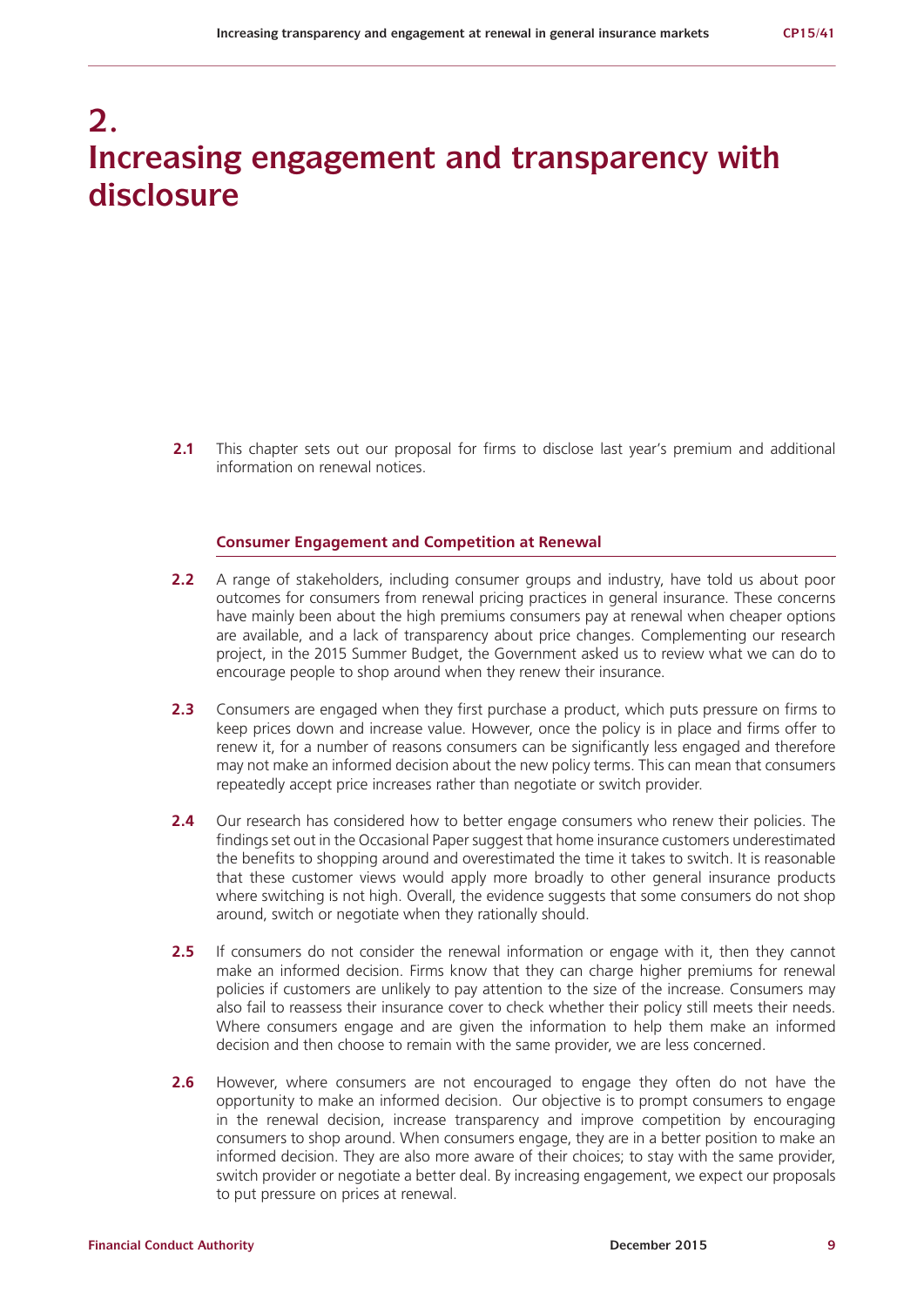#### **Findings on effective disclosure**

- **2.7** We trialled four different disclosure options with customers in our testing: including last year's premium next to this year's premium on renewal notices; sending a leaflet with renewal notices; simplifying renewal notices by using bullet points and simpler language; and sending reminders two weeks after renewal notices.
- **2.8** We found that disclosing last year's premium was the most effective way to prompt consumers to shop around, cancel or negotiate their insurance policy:
	- **•** Customers were offered an average renewal price increase of over 5% for home (property and contents) insurance and including last year's premium in renewal notices caused 11- 18% more consumers to switch or negotiate their policy.
	- **•** Where the average renewal price increases for two motor insurance providers were 0% and 5%, we found no statistically significant impact in switching or negotiating when last year's premium was included. However, survey evidence from one motor insurer suggests that including last year's premium increases shopping around by 7.3 percentage points. This suggests that people were engaged by the disclosure, but decided not to act.
- **2.9** We found that some firms have already introduced disclosure of last year's premium or are currently considering this. Consumer body Which? and the Association of British Insurers among other stakeholders have publicly supported this proposal.
- **2.10** We found that disclosing last year's premium had less effect on promoting engagement when price increases were small. Consumers renewing with the same provider for many years may pay significantly higher prices than if they shopped around, even if their most recent price increases were incremental or small. So we are proposing additional disclosure for consumers who have held an insurance product for five years.
- **2.11** We did consider whether there are alternatives to disclosure of last year's premium which might further increase engagement but which we did not test in the trial. For example, we considered whether to require disclosure of new business equivalent premiums or the lowest premium over time. These options are likely to show the large price differentials that appeared to prompt switching as we found with disclosing last year's premium. However, we decided against these options because, in comparison with last year's premium, they could be confusing for consumers, introduce practical implementation difficulties and higher costs for firms and give rise to potential unintended consequences.

#### **Disclosure of last year's premium**

**2.12** We propose that firms are required to disclose last year's premium in a prominent position in relation to the new premium. This will be the premium the customer paid at the start of the previous year. Including this information in renewal notices increases transparency and highlights price changes to encourage consumers to give more attention to the proposed renewal premium. Disclosing last year's premium involves firms providing a simple figure that consumers will find easy to compare.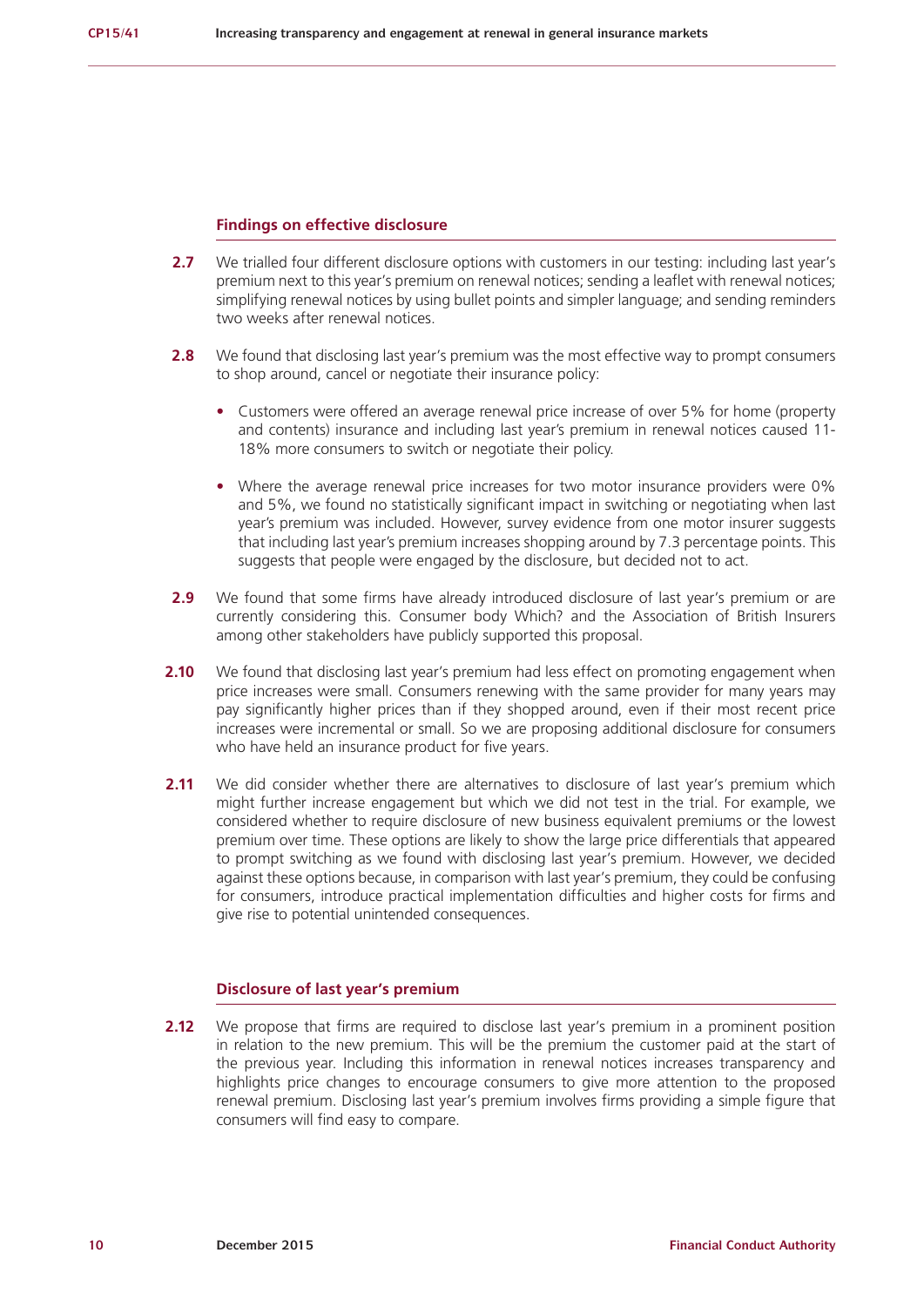- **2.13** We considered whether to include mid-term adjustments (or other changes in the consumers' risk profile) in the calculation of last year's premium.<sup>7</sup> These adjustments are common and arguably provide a more accurate basis for comparison as they reflect an updated understanding of the consumer's cover and needs.<sup>8</sup> Our preferred approach is to require last year's premium as set at the beginning of the previous term as it strikes the right balance between engagement, simplicity and costs for firms. We will not prevent firms from providing other information (such as mid-term adjustments) as well as last year's premium. However, our proposed rules are clear that providing extra information should not dilute the simple disclosure of last year's premium.
- **2.14** We propose that last year's premium should be set out in a way that is consistent with the presentation of the renewal premium so that the consumer can easily compare the two. For example, if the renewal premium is quoted as a single amount, the previous premium should also be set out as a single amount.
	- **Q1: Do you agree with our proposal that firms should disclose last year's premium on renewal notices?**
	- **Q2: Do you agree with our proposal that the premium displayed should be the premium the consumer started the year with, but that firms can include other information, such as mid-term adjustments?**

#### **Additional disclosure – all consumers**

- **2.15** We considered whether other information should be shown as well as last year's premium. We propose that firms remind consumers to check that the proposed policy still meets their needs and shop around. Encouraging consumers to check their cover helps them focus on the overall value of the policy; consumers will make better decisions if they consider coverage and value rather than price alone.
- **2.16** Some stakeholders suggested that firms should be required to provide additional information including an explanation of premium changes or how discounts are applied. We consider that firms wanting to retain customers already have an incentive to provide information to consumers justifying price changes, and that many firms will do this already (albeit often after a query from the consumer).
- **2.17** Further, firms must currently provide customers with appropriate information so they can make an informed decision about proposed arrangements. In our draft guidance (see chapter 3 and Appendix 2), we encourage firms to consider how they are communicating information about changes to policy terms and conditions, so that consumers can most effectively make an assessment about whether the policy remains suitable.
- **2.18** We are mindful of the impact of too much information on consumer engagement and do not propose to introduce new rules requiring this additional disclosure at this time. However firms can choose to provide this information if they believe their customers would benefit.

#### **Q3: Do you agree with our proposal that firms must provide information to consumers to: check the proposed policy continues to meet their needs and to shop around?**

<sup>7</sup> Examples of mid-term adjustments include adding another driver or changing your address on a motor insurance policy.

<sup>8</sup> Information from one trade body suggests that the number of mid-term adjustments could be significant: affecting between 20% to 55% of intermediated policies.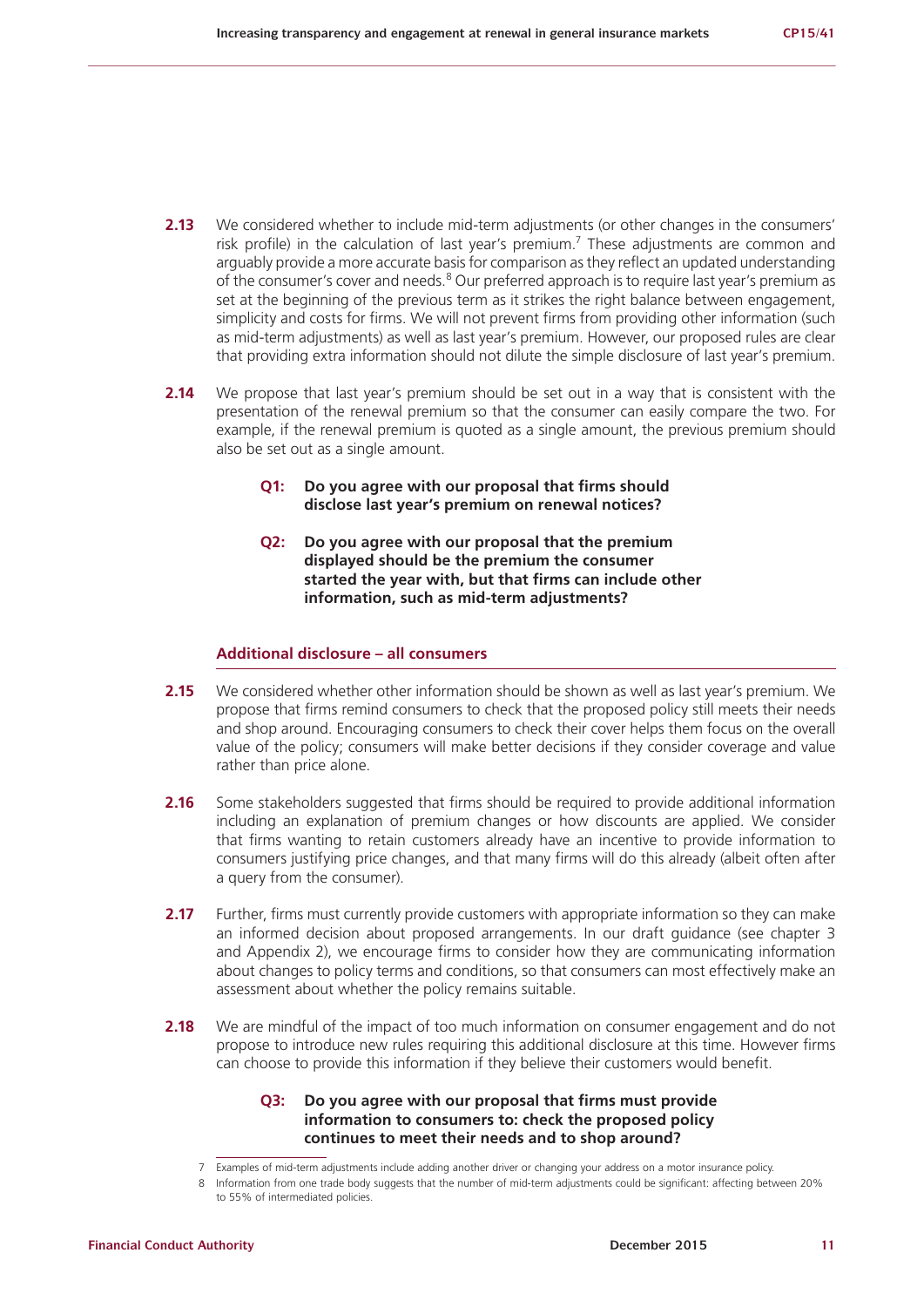#### **Additional disclosure – for consumers who have renewed repeatedly**

- **2.19** Disclosing last year's premium has a stronger effect the bigger the relative price increase on the previous year. This is important as we also found that while consumers who renew with the same provider for over five years may not receive sharp price increases each year, they can ultimately pay significantly more than new customers. This indicates that disclosing last year's premium may not have as great an impact on these consumers and they may need an additional prompt to engage.
- **2.20** We therefore propose that firms should give additional information to any retail customer who has renewed at least four times, i.e. kept the same product for five or more years. This information would prompt consumers further by reminding them about how long they have stayed with the same provider and the benefits of shopping around. We propose that this rule would apply to existing customers who meet the criteria (i.e. if a firm has a customer who has renewed five times when the rules come into force, the firm would provide this additional information to that customer as well).
- **2.21** From year five onwards, we propose that the renewal notice should include the following message in the same section as the last year's disclosure information: *"You have been with us for over five years. You may be able to save money if you shop around"*

#### **Q4: Do you have any comments about this additional disclosure? Do you have any suggestions for the proposed message to consumers?**

#### **Presentation, scope and timing**

#### **Presentation of the information**

- **2.22** We propose that the prescribed information is included on renewal notices in a position that makes it easy to compare with the renewal quote. The information must be shown clearly, accurately and prominently. We expect firms to take account of our discussion paper, DP15/5: Smarter Consumer Communications, when they implement the final proposal. Our findings from the trial suggest that including the disclosure on the front page is a prominent position that would be effective at engaging the consumer.<sup>9</sup> We would suggest that including the information towards the top of an online communication would have a similar impact.
- **2.23** We set out on page 7 one version of how firms might consider meeting the requirement to disclose last year's premium.

#### **Q5: Do you have any comments on how the disclosure should be presented to the customer?**

<sup>9</sup> Firms testing disclosure of last year's premium all included the information on the front page of their renewal notices. Additionally, in the consumer survey for the trial, we asked consumers from two firms who renewed whether they read their renewal letter. At Firm A, 28% read the letter in detail and 44% skim read or read the first page. At Firm B, 23% read the letter in detail and 39% skim read / read the first page.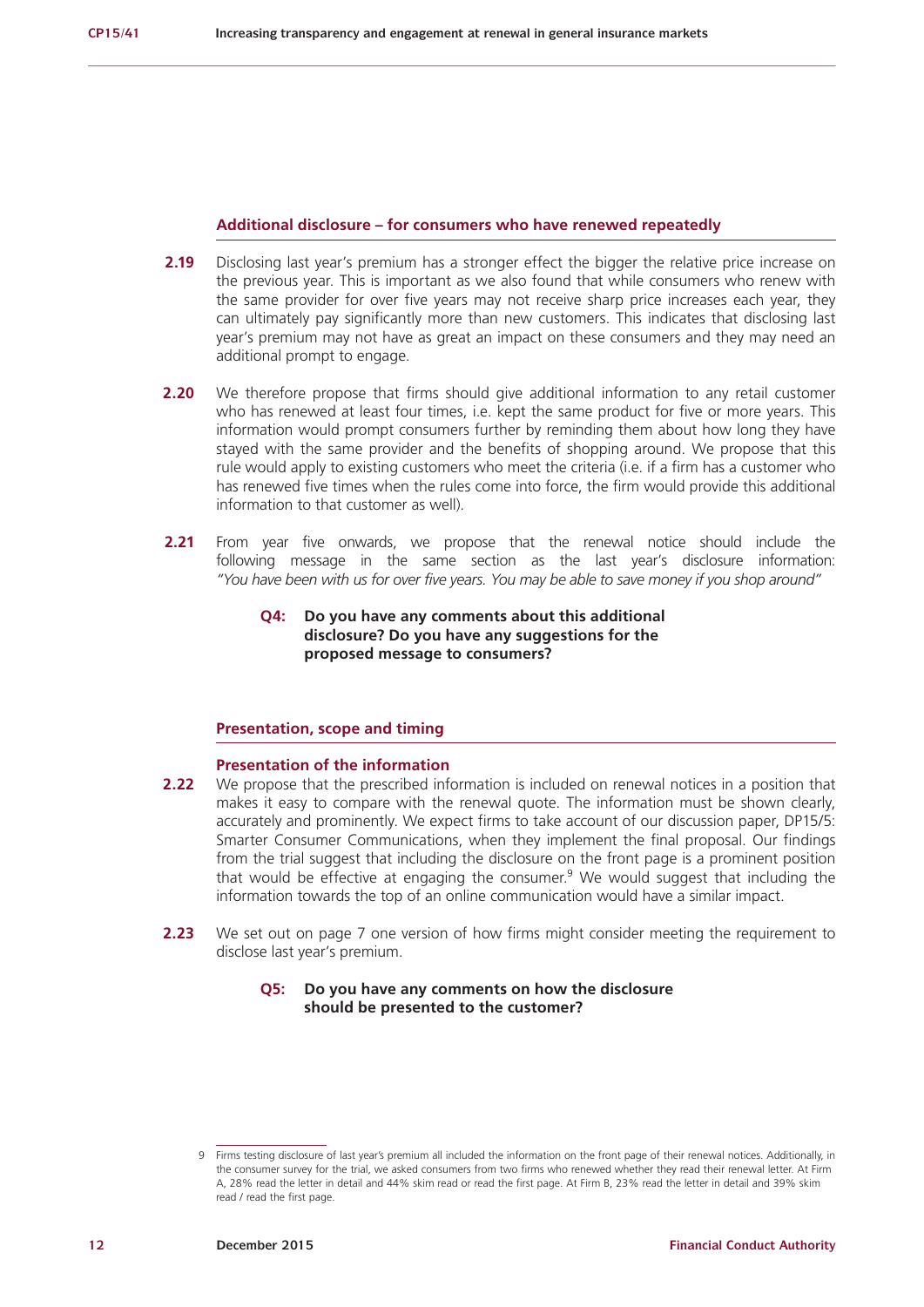#### **Scope of the requirement**

- **2.24** This disclosure is intended to increase engagement and transparency and improve consumer decision-making at renewal. These objectives do not just apply to the home and motor insurance markets which our research focussed on. We therefore propose to apply the disclosure requirement to all general insurance products and whenever the firm provides an existing customer with the same, or similar, policy for a further term. The measure will apply to both automatic and manual renewals. If the insurance product was, or becomes, free, the disclosure requirement will apply.
- **2.25** The measure should only apply to sales to retail customers (consumers).
- **2.26** Customers can receive renewal information from either the insurer or an intermediary. To ensure consistency for all consumers, we propose that the requirement apply to the firm (insurer or intermediary) who provides the renewal communications to the customer. Our proposals apply to all distribution channels, whether direct or intermediated, and any medium (ie online or paper-based).
- **2.27** We propose to exclude policies with a term less than a year, e.g. a monthly policy. As these kinds of policies are renewed more regularly, the consumer is more likely to be aware of the previous premium without the need for additional disclosure. Any policy of a year or longer would be covered, and the 'last year's premium' would be the previous term's premium. We welcome views on this point, and specifically whether there are policies shorter than a year (but not monthly) that should be within scope.
- **2.28** Where a renewal notice covers a bundle of products, the requirement to disclose last year's premium applies to the total package. For example, for a motor insurance policy with breakdown and legal expenses cover as add-ons, we expect the firm to provide last year's premium on the total package rather than each insurance policy in the bundle. The firm will still need to tell the customer the prices for individual add-on policies, as required under the Insurance Conduct of Business Sourcebook (ICOBS).
	- **Q6: Do you agree with the proposal to apply the measure to all situations where a general insurance policy is renewed with a retail consumer with the exception of policies with a term of less than a year?**

#### **Demonstrating compliance**

**2.29** We expect firms to be able to demonstrate they are complying with our disclosure requirements, including by maintaining appropriate records as required under the Systems and Controls Sourcebook (SYSC). This would include maintaining a record of premiums. We propose guidance to make this clear to firms. Maintaining such records would also support any future intervention we may consider.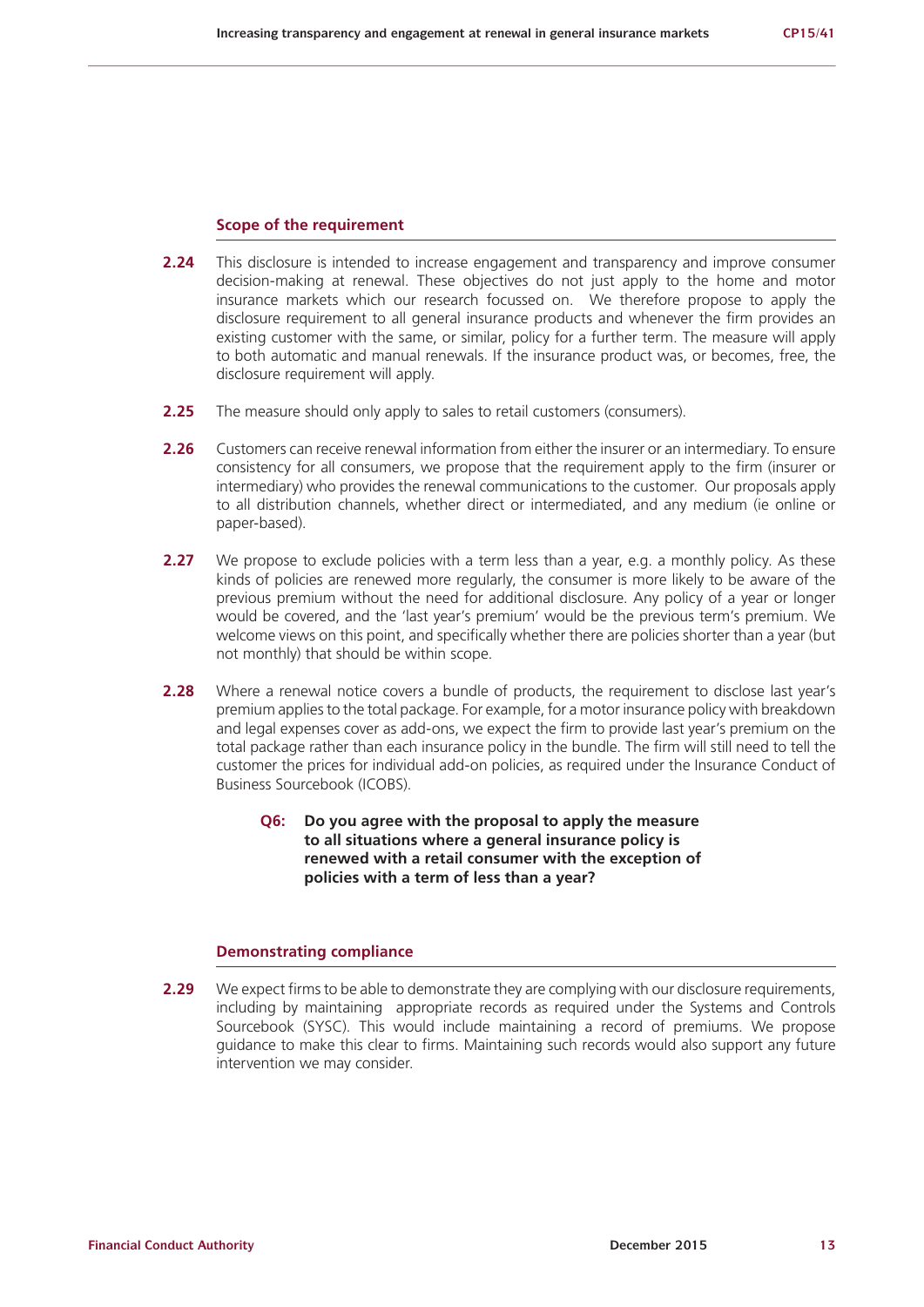#### **Implementation timing**

- **2.30** We propose an implementation date of 1 January 2017 for these proposals. This is just over 12 months from the consultation start date and is informed by firms' views about how long it would take to implement.
- **2.31** We have taken account of the disclosure requirements in Insurance Distribution Directive (IDD) to the extent that we can at this stage. We will continue to assess how our proposals interact with the IDD as we consider feedback and finalise rules and guidance.

#### **Q7: Do you have any comments about our proposed implementation of 1 January 2017 for the disclosure measures?**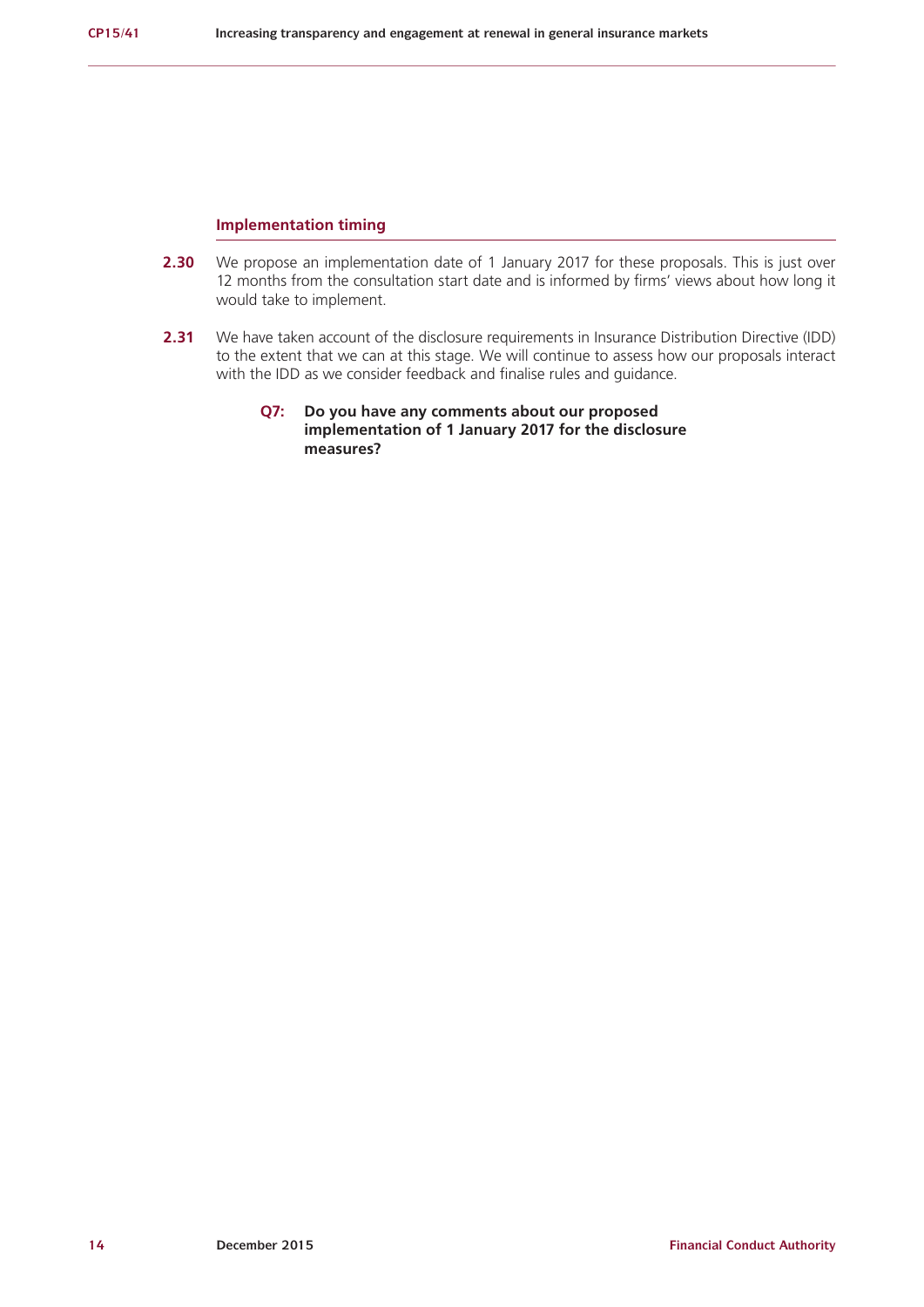# **3. Improving renewal practices**

- **3.1** Disclosing last year's premium will encourage consumers to think about their renewal options. We expect consumers to make more informed decisions, and to see increased shopping around, switching and negotiating as a result. We also expect that these changes will lead firms to focus on their pricing strategies and consequently for consumers to achieve better value.
- **3.2** We also believe firms can improve their renewal processes more broadly to deliver better consumer outcomes. We propose non-Handbook guidance, which is set out in full in Appendix  $\mathcal{L}$

#### **Background**

- **3.3** Existing consumer protection legislation and the common law apply to the renewal of insurance policies, including the Consumer Insurance (Disclosure and Representations) Act 2012 (CIDRA) and unfair contracts requirements.<sup>10</sup> Additionally, we have requilatory requirements that apply to firms' practices at renewal, including the provision of appropriate information and clarity of communications.
- **3.4** Our proposed quidance reinforces our existing requirements and is intended to remind firms about our expectations. The draft guidance covers three main issues: appropriate information and communication, opting-out and lapses, and charges. It is informed by our 2013 thematic review of automatic renewal of home and motor insurance policies, issues highlighted in complaints, as well as information from stakeholders.
- **3.5** We propose that the quidance will apply to both insurers and intermediaries, and cover situations where the same provider intends to offer a new contract to an existing customer. We intend to apply the guidance to all general insurance policies for retail customers.

#### **Appropriate information and communications**

- **3.6** Communications play a fundamental role in helping consumers make informed decisions. Effective and engaging information is a key tool to promote effective competition and supports greater transparency. This improves outcomes for consumers, but should also mean greater efficiency for industry as less time is spent handling complaints.
- **3.7** Consumers receive a number of documents about their insurance policy over time, such as initial policy documents, renewal notices and follow-up documents if the renewal offer is

<sup>10</sup> Firms should ensure that their contractual terms comply with the requirements of the Consumer Rights Act 2015 (for contracts entered into from 1 October 2015) and the Unfair Terms in Consumer Contracts Regulations 1999 (for contracts entered into from 1 July 1995 to 30 September 2015).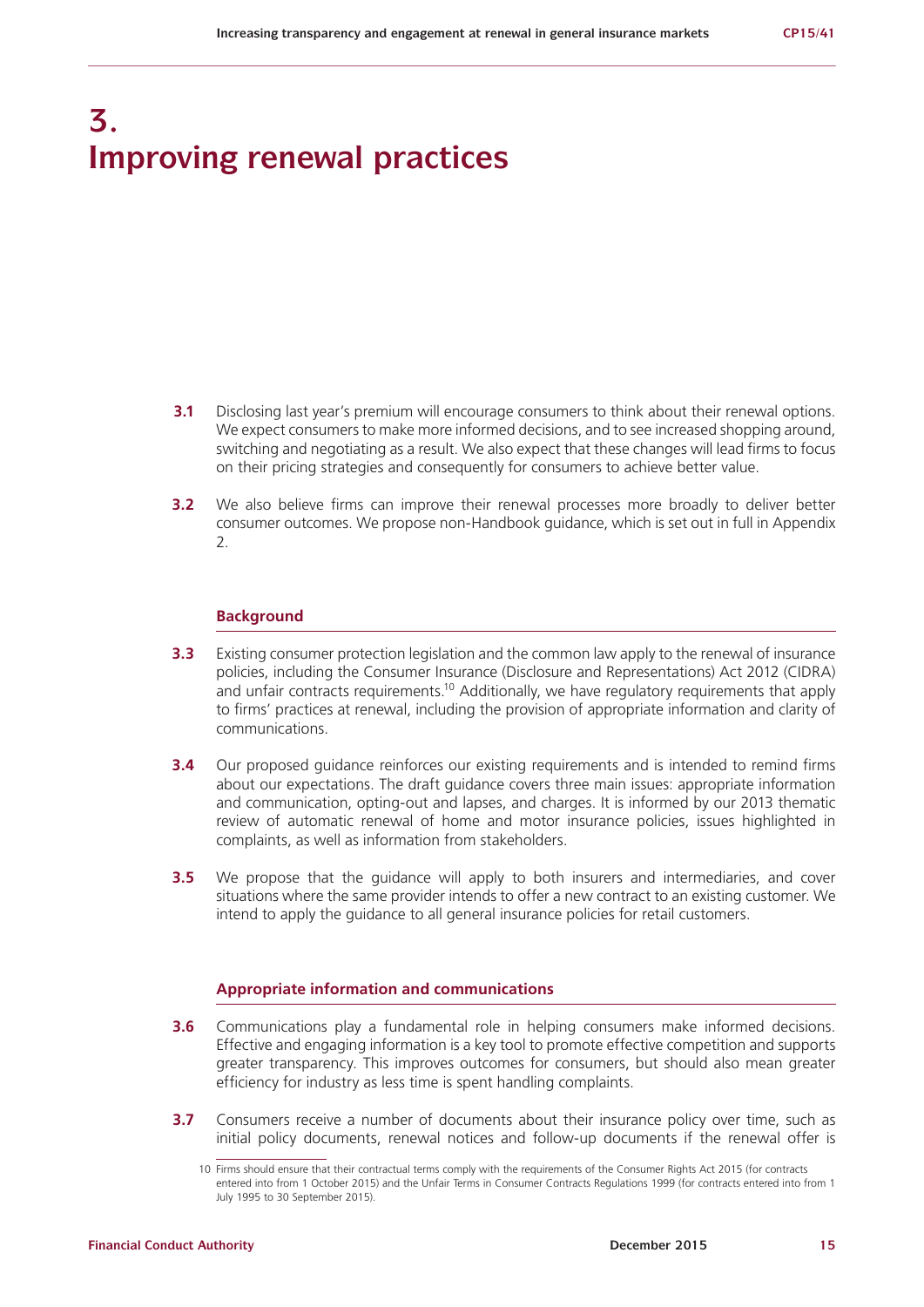accepted. At each point, it is important that the message is clear as this can influence whether or not the consumer engages and can make an informed decision.

- **3.8** Firms should consider whether initial policy documents make it sufficiently clear to the customer what happens once the policy term has ended, e.g. if there is an automatic renewal mechanism and how this works. We have seen examples which are ambiguous about whether and how the firm intends to renew the policy. This can mean that consumers are not clear that they have agreed to an auto-renewal policy.
- **3.9** It is also important that renewal communications are clear about what actions the firm is proposing and the consumer's options. For instance, if firms intend to automatically renew the policy, they should tell the consumer this and explain the consumer's options. Renewal creates a new contract so there are existing information requirements the firm must meet, such as the requirement to provide appropriate information about the proposed arrangements.
- **3.10** Firms should also provide the consumer with information about the new insurance policy being entered into. Some consumers may not understand there has been a change to the terms and conditions of a renewed policy and lose out if they need to claim but are no longer covered. In meeting existing information requirements, firms should consider how they communicate changes to policy terms and conditions so that consumers are able to assess whether the policy continues to meet their needs.<sup>11</sup>
- **3.11** More broadly, we encourage firms to consider their language and the timing of communications. Ambiguous language risks misleading the consumer. For instance, consumers may be told that they do not need to act (e.g. in response to an automatic renewal notice) while simultaneously being told to check their cover. We also want to ensure that consumers have the renewal communication in good time for them to give it their consideration.

#### **Switching and cancelling**

- **3.12** Consumers have options when renewing their insurance they can stay with the same provider on the same terms or agree new cover or terms, switch or cancel their policy. Consumers need to be clear about their options and about how to tell the firm about their eventual decision. This supports effective competition and addresses consumer protection concerns about consumers either being unclear about their choices (such as an ability to stop a policy from auto-renewing) or feeling that firms are not responding to consumer decisions (such as complaints that firms have continued to renew even after being told by the customer that they do not want to continue with the policy). This is particularly important if a consumer states their intention of switching to another policy after receiving an automatic-renewal notice.
- **3.13** We encourage firms to focus on communicating the practical steps consumers can take. Instructions should be simple and easy to follow so that consumers have no doubt about what they need to do. There are different ways firms can communicate; for instance, a flow diagram or step-by-step instructions.
- **3.14** We also encourage firms to consider whether renewal options are appropriate or if they put barriers in the way of consumers who want to cancel or switch. For example, it could be restrictive to insist consumers can only opt-out online. Firms should at least look at the

<sup>11</sup> Information requirements include Principles 6 and 7, ICOBS 2.2.2R and ICOBS 6.1.5R.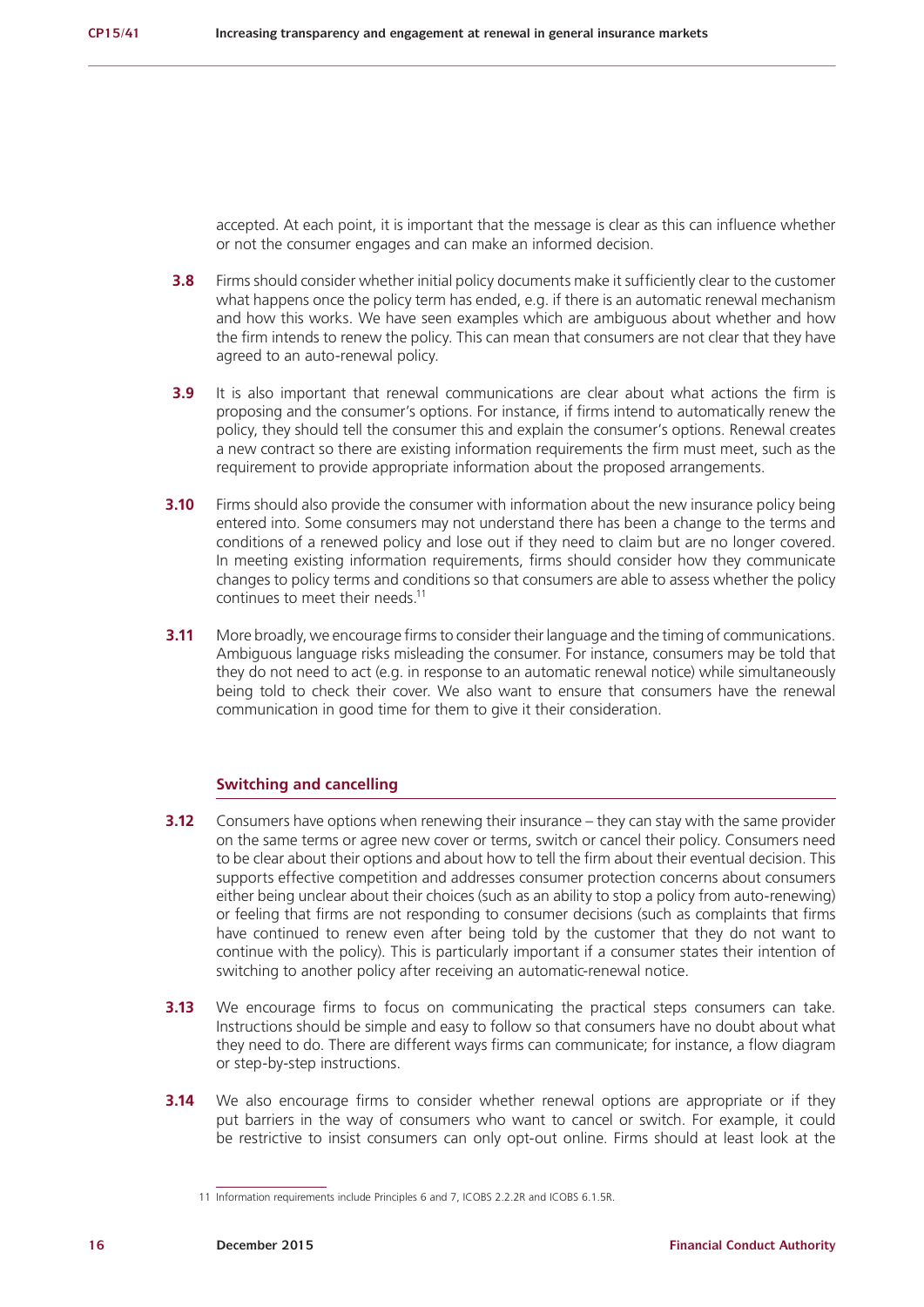communication options given to new consumers and consider whether the same range of options should be available at renewal.

#### **Fees and charges**

- **3.15** Consumers may have to pay charges or fees for services to both the insurer and the intermediary. It is important that the consumer is clear about any fees and charges they may need to pay ahead of time, for instance if a firm is charging for intermediation activity in renewing the insurance policy. A lack of clarity could lead to confusion and complaint, and could be a breach of our rules.
- **3.16** Firms should continue to review the appropriateness of any fee or charge. For instance, a consumer on an auto-renewal contract may have intended to cancel it but did not do so in time. We would encourage firms to carefully consider the nature and level of any charges in light of our general principle to treat customers fairly.
	- **Q8: Do you have any comments on the proposed non-Handbook guidance?**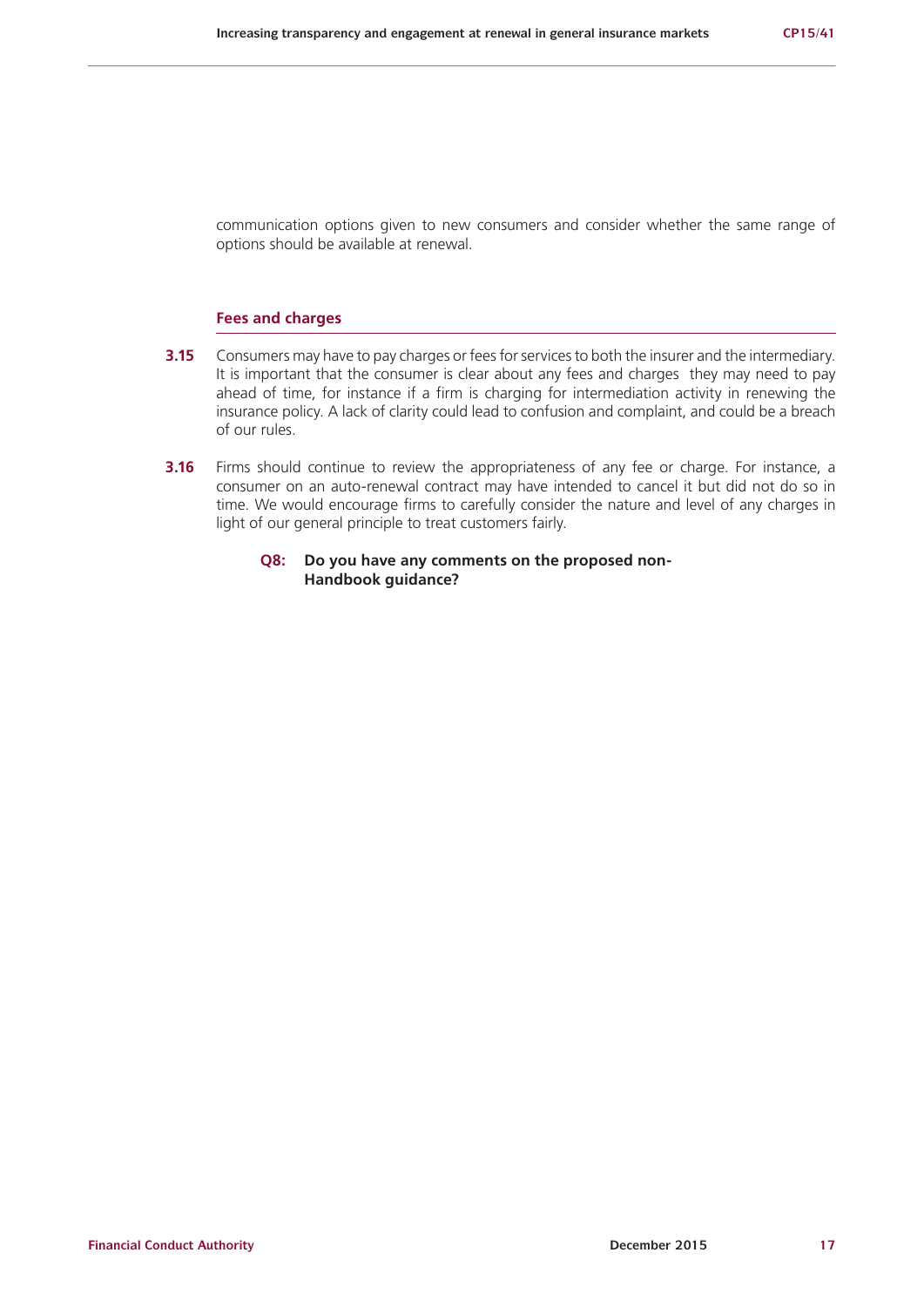# **4. Treating customers fairly, vulnerability, and future work**

**4.1** In earlier chapters we have set out our disclosure proposals and intention to introduce quidance for firms on renewal practices. These measures are designed to help consumers engage, make more informed decisions and shop around, switch or negotiate. This chapter sets out our considerations about whether further action may be necessary to improve consumer outcomes.

#### **Renewal pricing findings**

- **4.2** The research project, including the supplementary supervisory work with individual firms, provided further insights into renewal pricing more generally:
	- Aggregated data from three home insurance providers suggests that average premiums increase materially over five years until they plateau. This average includes customers who kept lower premiums by negotiating and those who have not. Only a small proportion of customers renew many times at these firms.
	- **•** Consumers who negotiated their renewal price with one home insurer reduced their premium by an average of a quarter.
	- **•** Data from another home insurer showed that the firm did not expect the cost of claims to increase over time, so this was not the reason for increasing prices.
	- **•** We also have similar aggregated data from three motor insurers. Two of these firms showed little evidence of average premium increases at renewal. However, it is still possible for consumers to secure a lower premium - at one of these firms, consumers who negotiate prices at renewal reduce their premiums on average by a fifth.
	- High prices do not just apply to the time when introductory discounts or offers run out; they persist beyond this point. While the trial did not focus on individual risk pricing, evidence suggests that the length of time a customer has had a policy may be the key factor in persistent high prices, rather than the underlying risk.
	- **•** Some consumers may face additional barriers to shopping around or switching.

#### **Treating customers fairly and vulnerability**

**4.3** Our work so far shows the benefits that additional disclosure can bring. However, we know that disclosure will not address all consumer engagement issues in these markets.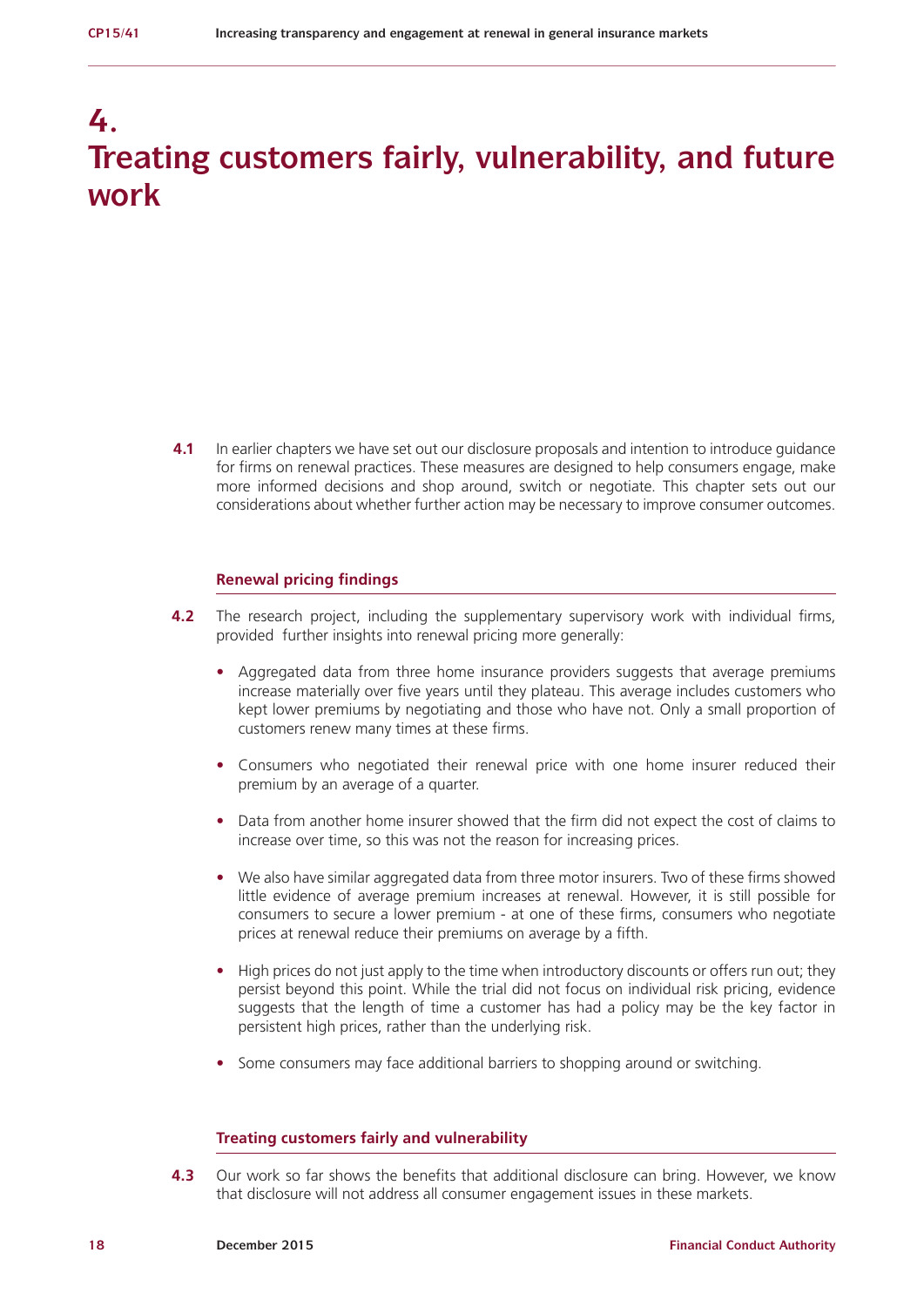- **4.4** We considered whether, as well as stronger disclosure and improved practices, we should limit or minimise price increases for consumers at renewal. For example, we considered whether we should:
	- **•** Introduce caps or collars, limiting the price increases firms can impose on renewing consumers
	- **•** Ban introductory discounts
	- **•** Place limits on the number of renewals or place other conditions on auto-renewals
- **4.5** At this stage we do not propose to intervene in pricing or by placing limitations on the renewal process itself.
- **4.6** However, we do expect that firms consider how they are meeting their obligations to treat customers fairly, under principle 6 of our Principles for Businesses. Specifically, we expect firms to consider how their approach to renewal pricing in general, and their treatment of longstanding customers in particular, delivers fair outcomes to consumers.
- **4.7** We recognise that firms have different approaches to managing their businesses. While introductory discounts appear common, some firms have policies in place to identify longstanding customers and actively manage their price increases and others do not.
- **4.8** We also expect firms to think about the needs of vulnerable consumers. Our recent Consumer Vulnerability occasional paper highlighted that vulnerable consumers may be significantly less able to represent their own interests and more likely to suffer harm.<sup>12</sup> Data that we hold on some insurers show that a large proportion of long-standing customers are older. Age can be an indicator of vulnerability and this potentially raises questions about treating these consumers fairly. This is consistent with our recent consumer research, which found that people over 55 are overall less likely to shop around and more likely to renew policies with the same provider.<sup>13</sup>

#### **Future work**

- **4.9** The immediate next step for this work is to consider the feedback received by this consultation and produce final rules and guidance. We encourage your feedback. We aim to publish a summary of feedback and final rules and guidance in a Policy Statement in mid-2016. Once any new measures are implemented and embedded, we can assess what, if any, further action is necessary to address renewal issues in future.
- **4.10** We welcome industry efforts to address concerns about renewal pricing and practice, including steps to support vulnerable consumers at renewal.

<sup>12</sup> FCA, Occasional paper no.8, Consumer Vulnerability, February 2015. [http://www.fca.org.uk/your-fca/documents/occasional-papers/](http://www.fca.org.uk/your-fca/documents/occasional-papers/occasional-paper-8) [occasional-paper-8](http://www.fca.org.uk/your-fca/documents/occasional-papers/occasional-paper-8)

<sup>13</sup> Unpublished FCA Consumer Insight Survey. Conducted by GfK. On-line survey of insurance holders 2015. Question: "Which statement best describes what you did when you arranged your insurance most recently" Base: 2000 respondents (838 aged 55+) holding 6,255 policies. Question: "When you got this […] insurance, did you shop around?" Base: 2,000 (838 aged 55+)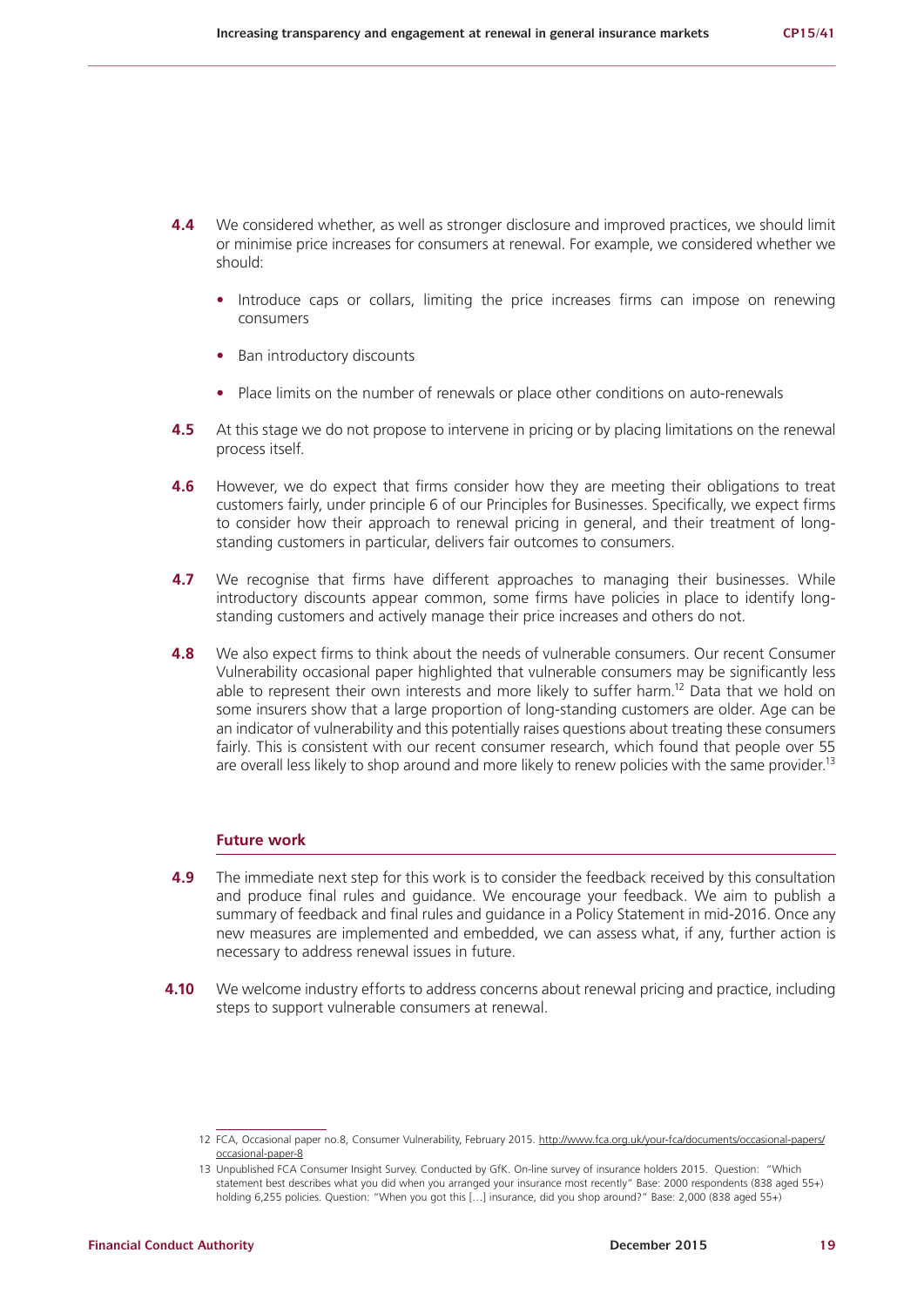# **Annex 1 List of questions**

- **Q1: Do you agree with our proposal that firms should disclose last year's premium on renewal notices?**
- **Q2: Do you agree with our proposal that the premium displayed should be the premium the consumer started the year with, but that firms can include other information, such as mid-term adjustments?**
- **Q3: Do you agree with our proposal that firms should also provide information to consumers to check the proposed policy continues to meet their needs and to shop around?**
- **Q4: Do you have any comments about this additional disclosure? Do you have any suggestions for the proposed message to consumers?**
- **Q5: Do you have any comments on how the disclosure should be presented to the customer?**
- **Q6: Do you agree with the proposal to apply the measure to all situations where a general insurance policy is renewed with a retail consumer with the exception of policies with a term of less than a year?**
- **Q7: Do you have any comments about our proposed implementation of 1 January 2017 for the disclosure measures?**
- **Q8: Do you have any comments on the proposed non-Handbook guidance?**
- **Q9: Do you have any comments on our cost benefit analysis (CBA)? (Note: see Annex 2)**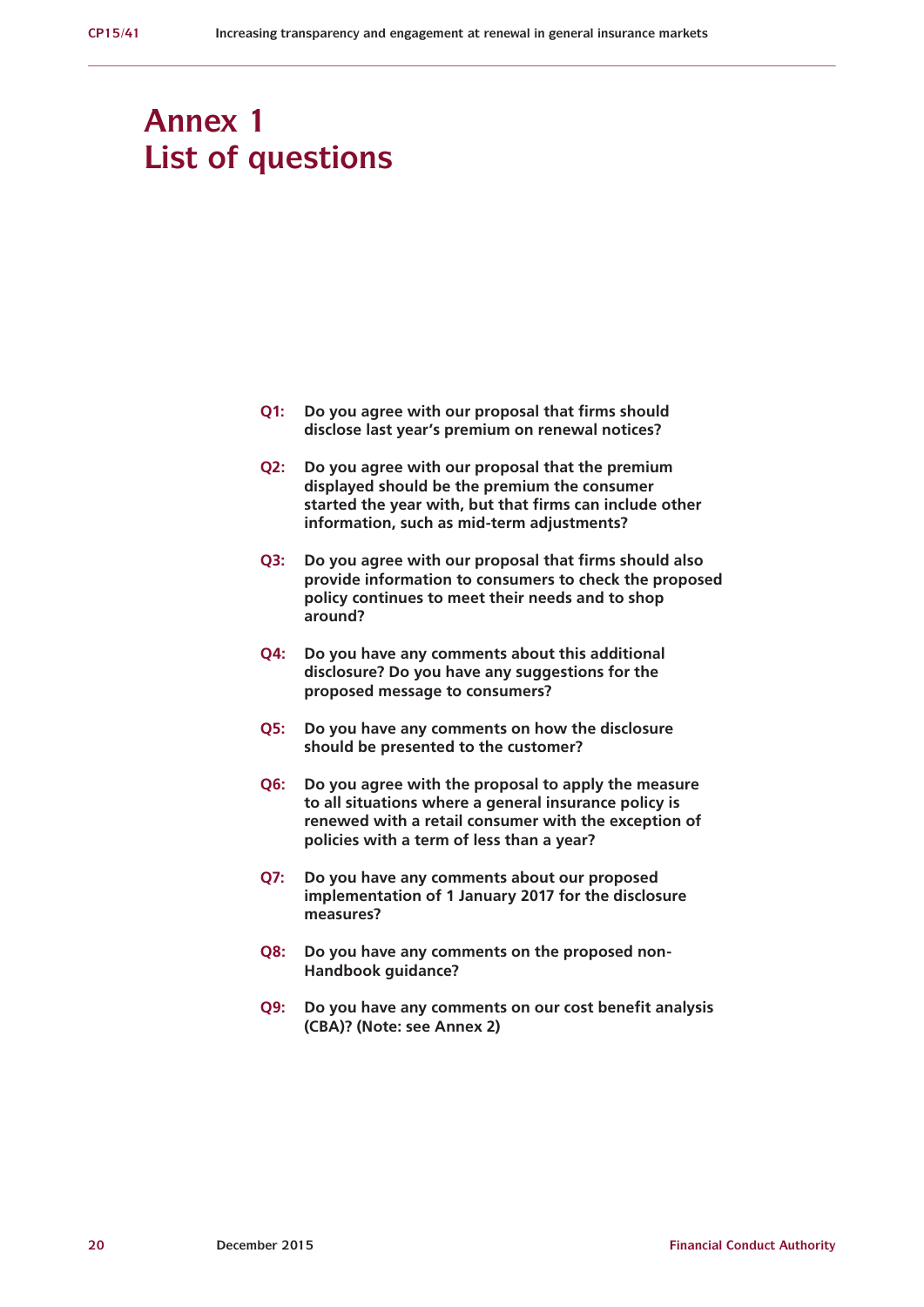# **Annex 2 Cost benefit analysis**

- **1.** The Financial Services and Markets Act 2000, as amended by the Financial Services Act 2012, requires us to publish a cost benefit analysis (CBA) of our proposed rules. Specifically, section 138I requires us to publish 'an analysis of the costs, together with an analysis of the benefits that will arise if the proposed rules are made'. It also requires us to include estimates of those costs and benefits, unless they cannot reasonably be estimated or it is not reasonably practicable to produce an estimate.
- **2.** The proposed interventions we are consulting on are set out in chapters 2 and 3. This chapter presents the CBA that we have completed to inform our proposed policy approach. It begins by setting out an overview of the market failure that gives rise to the need for a change in our proposed rules and then presents our assessment of the benefits and costs associated with this intervention.

#### **Disclosure of last year's premium**

#### **Market failure analysis**

- **3.** General insurance markets are typically characterised by many suppliers and relatively free entry. The concerns addressed here are not classical market failures regarding market power.
- **4.** However, there is more scope for market failures relating to consumer behaviour, and these in turn can be exacerbated by how firms respond to known consumer behaviour. When consumers need to purchase a new insurance policy, they are usually sensitive to price and shop around, putting pressure on firms to keep prices low and provide quality cover and service.
- **5.** When they have signed up to a policy and firms offer to renew it at the end of the current term, consumers can be significantly less price sensitive. Where consumers do not respond by either negotiating or switching this gives firms incentives to increase renewal prices above the competitive level, potentially allowing them to earn excess profits on these consumers. The fact that policies can automatically renew without further consumer engagement can exacerbate consumer inertia. Also, where consumers do not engage in the renewal information, their ability to make an informed decision is compromised.
- **6.** This illustrates the evident market failure related to consumer behaviour at the point of renewal of general insurance. While higher prices at renewal are not necessarily evidence of a lack of overall competition, they indicate that intense competition for new customers does not protect those who do not shop around at renewal. This situation is comparable with the model developed by Gabaix and Laibson  $(2006)^{14}$  that describes how firms lack incentives to draw attention to, or compete on add-ons prices in markets with many consumers who do

<sup>14</sup> Gabaix, X., & Laibson, D. (2006). Shrouded Attributes, Consumer Myopia, and Information Suppression in Competitive Markets. Quarterly Journal of Economics, 121 (2), 505-540.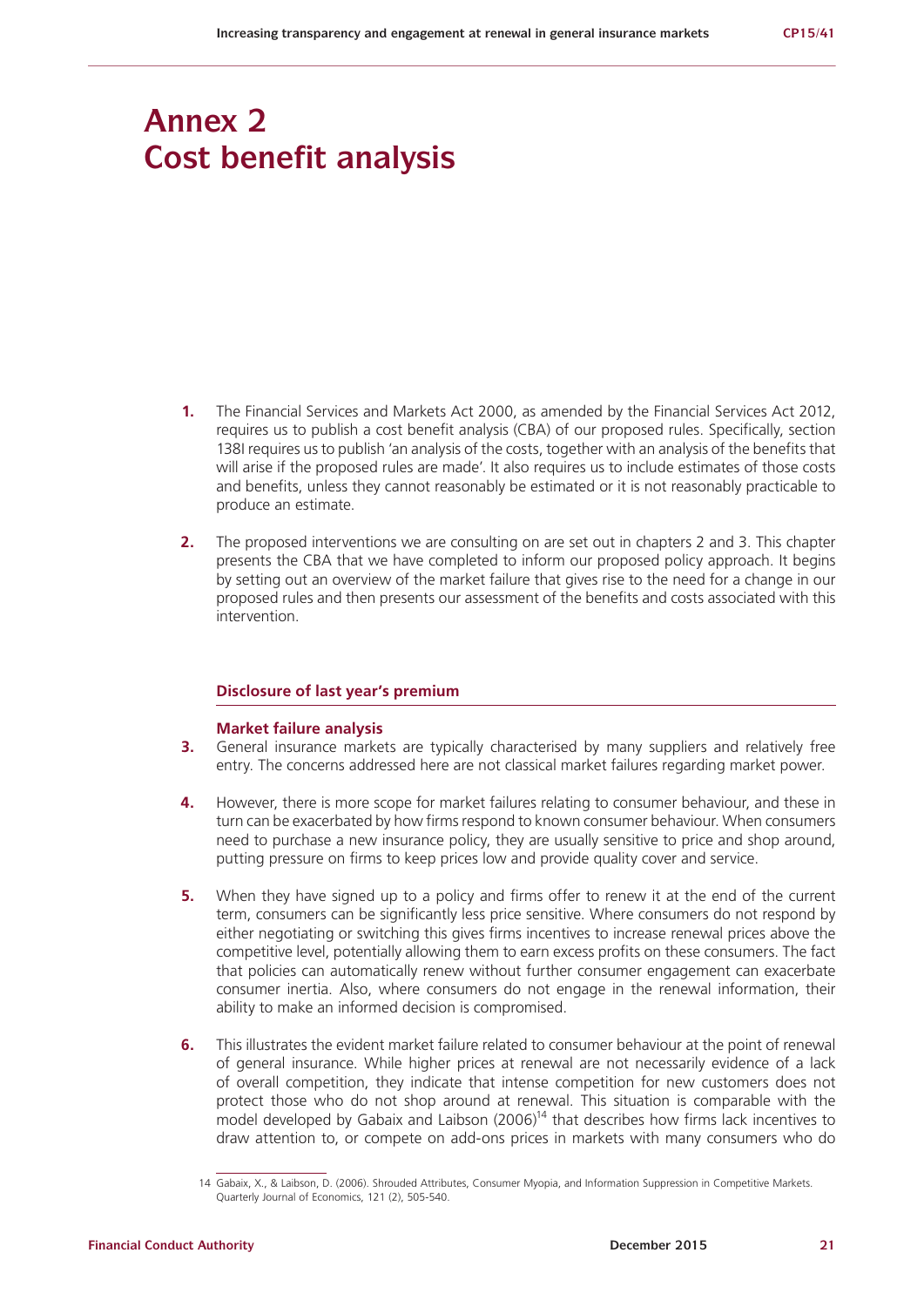not anticipate the costs of these add-ons. The prices of these add-ons are 'shrouded'. Some consumers pay high prices for add-ons while other consumers shop around and avoid high prices.

- **7.** The evidence we have for the home insurance market is consistent with this 'shrouded equilibrium', in that purchasing the add-on is analogous to purchasing the home insurance product at renewal. Our findings for home insurance suggest that consumers often do not switch or negotiate at renewal because they do not anticipate how much they could save from doing so or believe the difficulties of switching are prohibitive.
- **8.** Motor insurance is typically quoted by stakeholders as an example of a competitive market. Our own recent consumer research found that 77% of respondents with motor insurance stated that they shopped around, and 37% stated that they switched.15 Recently, the Competition and Markets Authority (CMA) found that switching levels for private motor insurance were substantial.16
- **9.** This indicates that, for the motor insurance market, there is a reasonable level of engagement. But even in this market there is a group of consumers who do not shop around. Our randomised controlled trial (RCT) explored this issue and indicated that it is possible to drive greater consumer engagement by disclosing last year's premium on the renewal notice. Our results indicated that the presentation of this information on the renewal notice increased shopping around by 7.3 percentage points at a firm where the base level of shopping around was already relatively high (67% shopped around).
- **10.** More broadly within general insurance markets, there is evidence of consumers who are not engaging in their renewal decisions. When we measure engagement using the numbers of consumers shopping around, we found that nearly half (45%) of consumers of GI products shop around for their insurance policy. However, there are certain GI product markets where consumers are less likely to shop around such as gadget insurance (43%), extended warranties (16%), and mobile phone insurance (29%).<sup>17</sup>
- **11.** In addition, there were examples from the General Insurance Add-ons market study research in which renewal prices were significantly higher than new business prices. For instance, some home emergency products' renewal prices increased by over 100%. For legal expenses insurance there was an example of a price increase at renewal above 30%. At one firm selling travel insurance, prices offered to existing consumers were approximately 50% higher than those given to new consumers.
- **12.** There appear to be issues across general insurance markets. However, consumer inertia levels will vary between products and over time, and firms will adapt their pricing strategy in response to consumer behaviour at renewal stage.
- **13.** The scale of price increases for existing customers concerns us, and indicates how widespread consumer inertia is for some firms or products and that even fairly intense competition for new customers does not protect existing customers who do not switch or negotiate at renewal.

<sup>15</sup> Unpublished FCA Consumer Insight Survey. Conducted by GfK. On-line survey of insurance holders 2015. Question: "When you got this […] insurance, did you shop around?" Base: 211 respondents with motor insurance. Question: "Which statement best describes what you did when you arranged your insurance most recently?" Base 1258 respondents with motor insurance.

<sup>16</sup> CMA, Private motor insurance market investigation: final report, para 5.33.

<sup>17</sup> Unpublished FCA Consumer Insight Survey. Conducted by GfK. On-line survey of insurance holders 2015. Question: "When you got this […] insurance, did you shop around?" Base: 70 respondents with gadget insurance, 95 respondents with an extended warranty, and 107 with mobile phone insurance.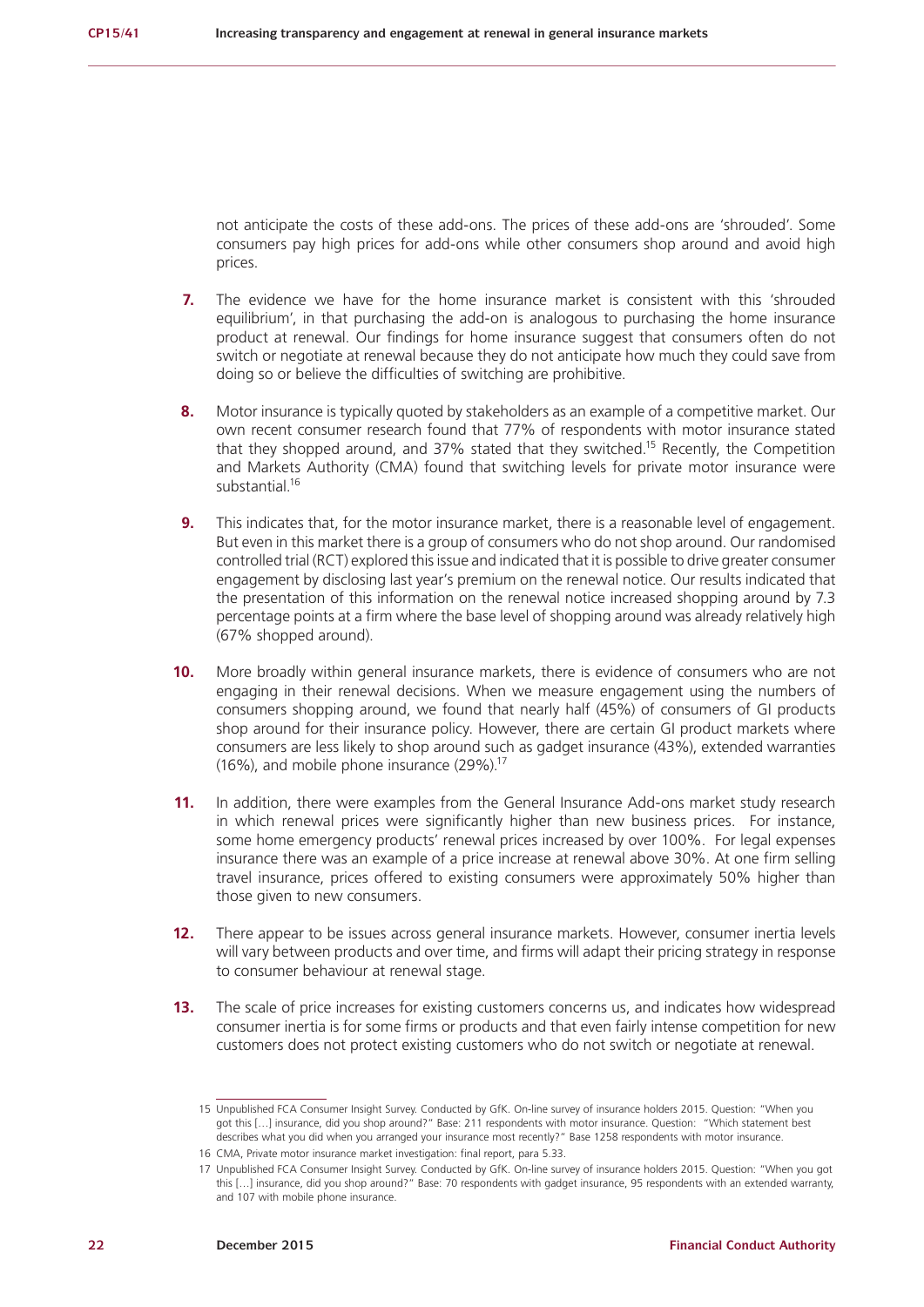**14.** If consumers do not make informed choices they may lose out by not buying the best value products available– i.e. the products that give them the desired level of quality at the best price. This does not imply that consumers should necessarily buy the cheapest products. Consumers may deliberately choose to buy a relatively expensive product on the basis of other valued characteristics. Our concern is that consumers who are not fully aware of the prices and other characteristics of other available products buy expensive products by default and lose out as a result.

#### **Proposed intervention**

- **15.** In 2014 we launched a large scale randomised controlled trial examining auto-renewal pricing and consumer behaviour in the home and motor insurance markets, involving over 300,000 customers. The full details of this trial are in the accompanying occasional paper.<sup>18</sup> In the trial, we tested how consumers at three firms reacted to four different disclosure treatments on their renewal notices. We looked at the effect that these treatments had on shopping around, switching or successfully negotiating the price downwards and found that the most effective disclosure treatment was to include last year's premium on renewal letters. Informed by the trial findings, we propose to require firms to include the previous year's premium on renewal notices.
- **16.** We considered whether there is a more effective disclosure alternative to the inclusion of last year's premium, such as disclosing the new business equivalent premium or the disclosure of the lowest premium over a period of years. We assessed these options against principles including simplicity, ease of understanding for the consumer, and the likelihood of it increasing engagement. The inclusion of last year's premium on the renewal letter remains our preferred metric, due to the simplicity of the concept which allows consumers to easily engage with the information.
- **17.** The aim of including last year's premium in renewal letters is to increase consumers' engagement at renewal, so that they can make a more informed decision. It should increase shopping around by consumers, as it makes it easier for them to find out the past cost of their policy and see more clearly if this has changed. In our trial, we looked specifically at the impact that inclusion of last year's premium in the renewal letter had on switching rates in home and motor insurance. We found that including last year's premium at renewal increased switching and negotiating by 3.2% for combined home insurance at one firm. We also found that, while it did not increase switching or negotiating for motor insurance, it did have a positive impact on the proportion of consumers shopping around, increasing this from 67% to 73%.
- **18.** Disclosure of last year's premium has a stronger effect the bigger the increase relative to the previous year's price. We recognise that including last year's premium is less effective where price changes year-on-year remains similar, or where the prices go down. If prices significantly increase, consumers may interpret the difference between this year's price and last year's price as a "loss", which can encourage them to act. On the other hand, if prices do not increase it may "anchor" consumers' expectations, making them less likely to take action.
- **19.** We found evidence that some consumers who have been with the same provider for more than five years pay significantly more than new customers, even though the prices that they pay may not increase as steeply year-on-year as for new customers. Disclosing last year's premium may not be an effective remedy for these consumers, who may need additional support. We

<sup>18</sup> F[CA, Occasional Paper no. 12, Encouraging Consumers to Act at Renewal, https://www.fca.org.uk/news/occasional-paper-no-12](https://www.fca.org.uk/news/occasional-paper-no-12)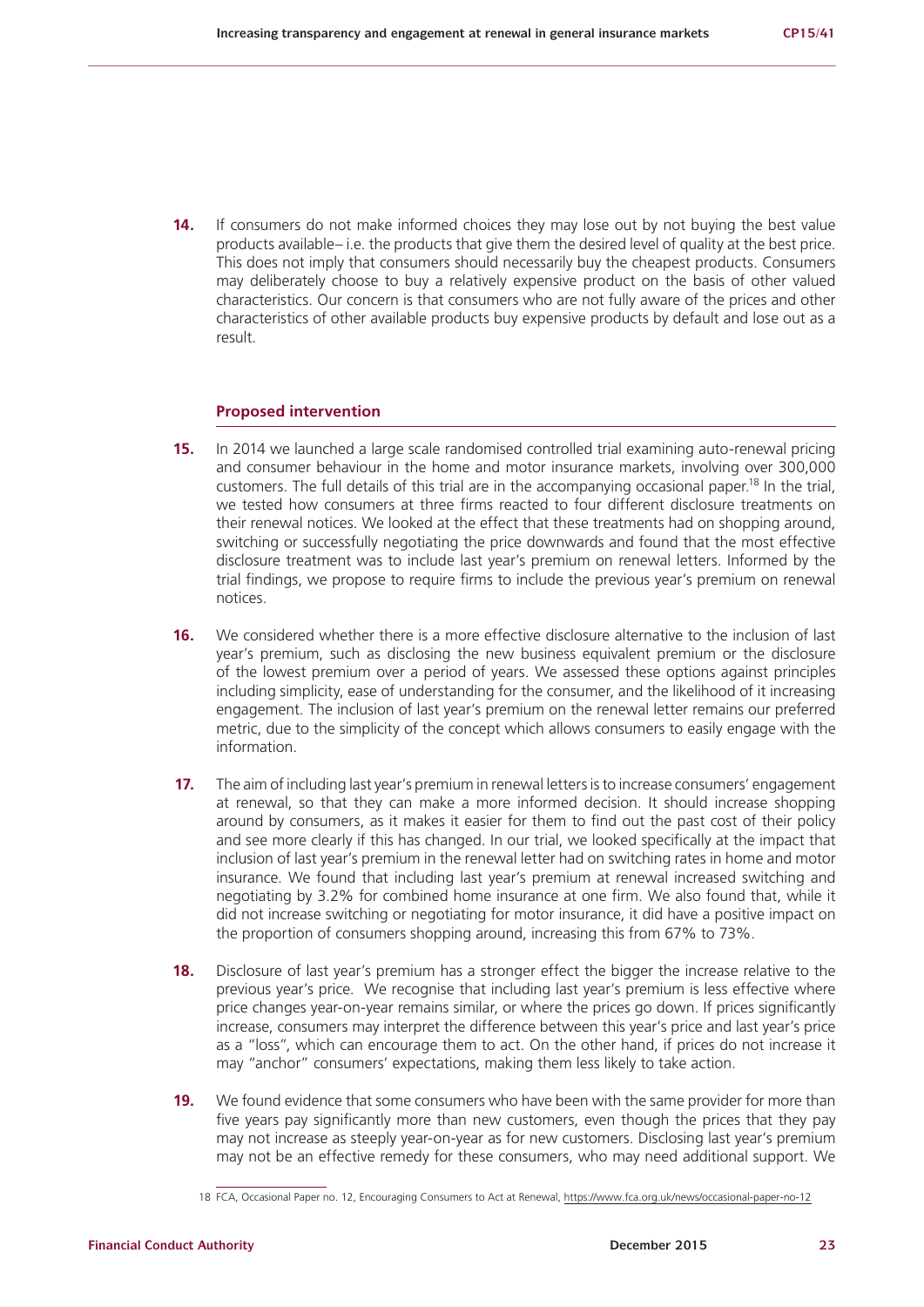propose additional disclosure to address this, in the form of a statement on renewal notices drawing attention to the fact that the consumer has been at the provider for a number of years and suggesting that they shop around. This would be required once consumers have renewed with the same provider four times.

#### **Analysis of costs and benefits**

#### **Baseline**

**20.** The relevant baseline against which we assess the costs and benefits of the policy is what would happen in the absence of our proposed intervention. In this situation, firms would not be required to disclose last year's premium on their renewal notices. In the absence of any expected material change to market conditions following the introduction of the remedy, the relevant baseline in this case is the status quo.

#### **Benefits**

- **21.** We anticipate that our proposals will promote greater consumer engagement in the renewal decision. We expect consumers will engage and generally make more informed decisions about the renewal of their general insurance policies. Even if the consumer takes no further action, the fact that they consider the renewal quote more closely and make an informed decision to stay with the same provider is a positive outcome. ABI research from May 2014 shows that 89% of respondents who received an insurance renewal said that it would be helpful to have last year's price printed on their insurance renewal.<sup>19</sup>
- 22. We expect that our proposals will "nudge" more consumers to shop around as a result of having additional information at renewal. However the proposals' benefits will differ between different consumer groups, depending on their behaviour:
	- **•** Consumers who are already active and likely to continue shopping around and switching in the absence of the proposed remedies.
	- Consumers who are inactive but who are likely to shop around as a result of the proposed remedies.
	- **•** Consumers who are inactive and who are likely to remain inactive regardless of the proposed remedies.
- 23. We estimate that the second group of consumers will benefit most from our proposed remedies. These consumers will shop around, and switch or negotiate as a result, potentially achieving lower premiums while likely retaining similar coverage. However, we also expect that consumers in the first group will benefit from reduced search costs. Consumers in the third group could benefit if the policy constrained firms' incentives to increase prices at renewal. However, as we set out below, we think that any impact on prices is likely to be limited.
- **24.** We have not provided a quantification of the benefits of more informed decision making or reduced search costs for consumers that already shop around, as this would require particularly complex but unreliable quantification exercises. This would involve a disproportionate cost and use of the FCA's resources, and so it is not reasonably practicable to do so, particularly as the results would be of limited accuracy.

<sup>19</sup> ABI, Renewal pricing – customer questions and answers. [https://www.abi.org.uk/~/media/Files/Documents/Publications/Public/2014/](https://www.abi.org.uk/~/media/Files/Documents/Publications/Public/2014/GI/Renewal%20pricing%20customer%20questions%20and%20answers.pdf) [GI/Renewal%20pricing%20customer%20questions%20and%20answers.pdf](https://www.abi.org.uk/~/media/Files/Documents/Publications/Public/2014/GI/Renewal%20pricing%20customer%20questions%20and%20answers.pdf)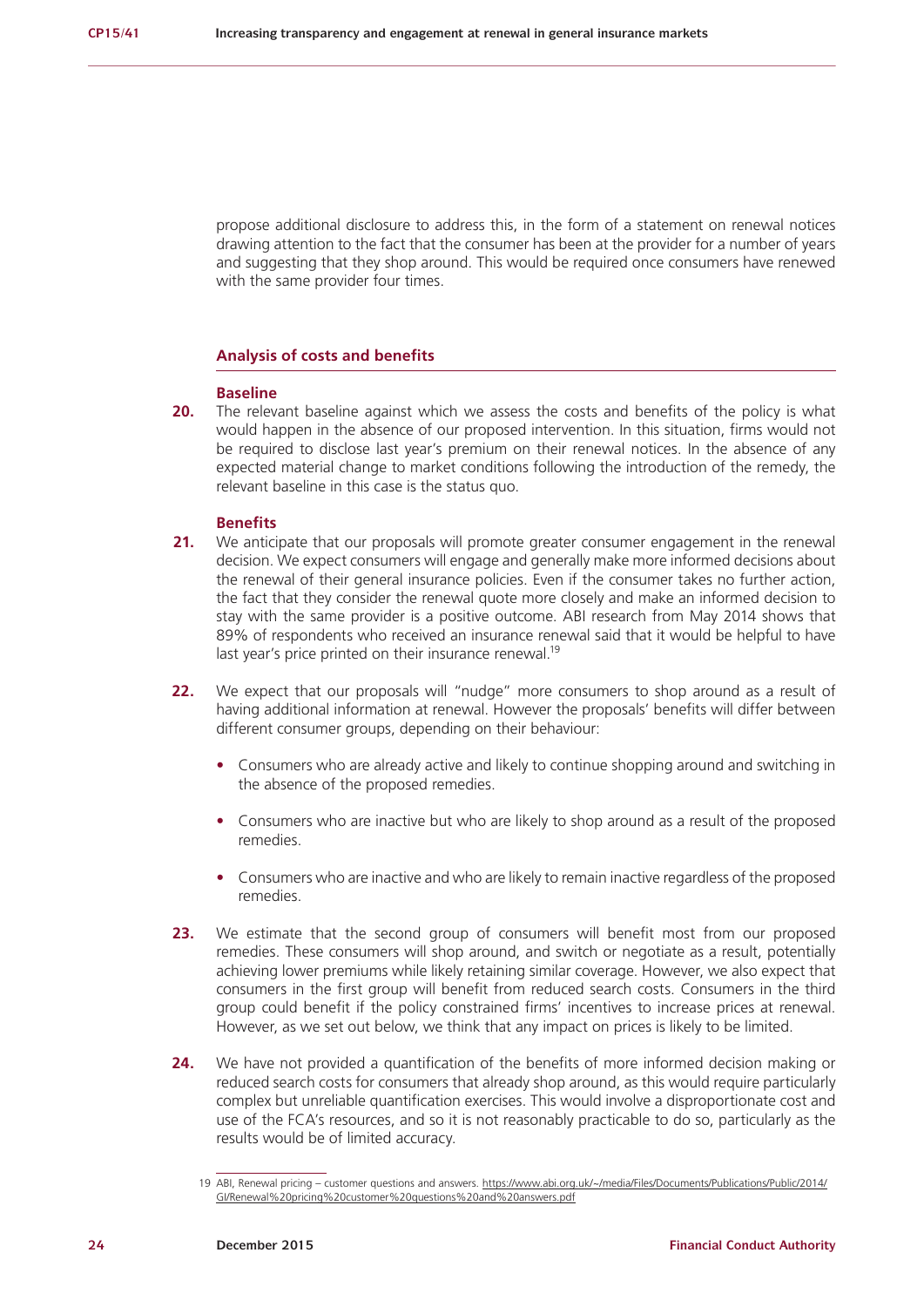**25.** Our discussions with firms and with trade bodies indicated that these measures will increase transparency and may generate greater consumer trust. Again, we have not produced a quantification of this benefit on the same grounds as above.

#### **Quantification of benefits**

- **26.** We estimate the benefits of lower insurance premiums for consumers that change behaviour and switch or negotiate as a result of including last year's premium in the renewal notice. We use data from the RCT to assess the likely increase in the proportion of consumers switching or renegotiating their insurance premium and combine this with evidence on the gains from negotiating or switching. For all products we assumed that all of the increase in cancellation rates observed in the trial, due to displaying last year's premium, consisted wholly of consumers that switched to another provider. This is because knowing last year's premium does not give consumers any information that would be relevant to a decision to cease to buy insurance, whereas it does give information that is relevant to a decision to seek an alternative provider.
	- **•** For motor products this implies no change, as we did not find a statistically significant effect on consumer behaviour.
	- **•** For home insurance, this amounts to a 3.2% increase in consumers switching or renegotiating.
	- **•** For medical, travel and pet insurance we assumed that the proportion of consumers that change their behaviour is the same as home insurance consumers. Although we did not have information on consumer behaviour for these products we consider that home insurance is more likely to provide an appropriate comparator than motor insurance, which is compulsory and subject to particularly intense forms of competition.
- **27.** Firms may have an incentive to change their overall pricing structure as a result of the proposed measures. However, as the expected increase in switching or negotiation is relatively small across products (3.2%), we do not expect that changes related to this will be substantial and have therefore not sought to estimate the positive scale of such changes.
- 28. We recognise that the size of benefits that accrue to consumers will be influenced by whether they choose to switch provider or renegotiate the premium with their existing provider. Typically where customers switch provider, they are likely to attain a more favourable premium, as a new customer, than if they renegotiate as an existing customer. We had access to data from the trial and evidence from our Supervision work that allowed us to estimate these two different scenarios for home content insurance: a "low scenario" where we assume that the gains from cancellation and switching are the same as from negotiating and a "high scenario" where we assume that all consumers who cancel or switch will receive the price new consumers pay.
- **29.** For all other GI products, we assume that the gains from cancellation and switching are the same as those to negotiating (as in the low scenario described above). This is because we do not have sufficient information on prices for new customers for these products. As the returns for switching are likely to be higher than those for negotiating and staying with the same provider (as seen for home products), our estimate is likely to underestimate the true impact of our proposals.
- **30.** The results of this analysis are displayed in the table below. In total we expect that benefits to consumers who switch or negotiate to be in the region of £85.3 – 137.9 million.
- **31.** However, we acknowledge the possibility that some of the higher prices that consumers would have paid may not represent pure profit, and instead may be competed away in an attempt to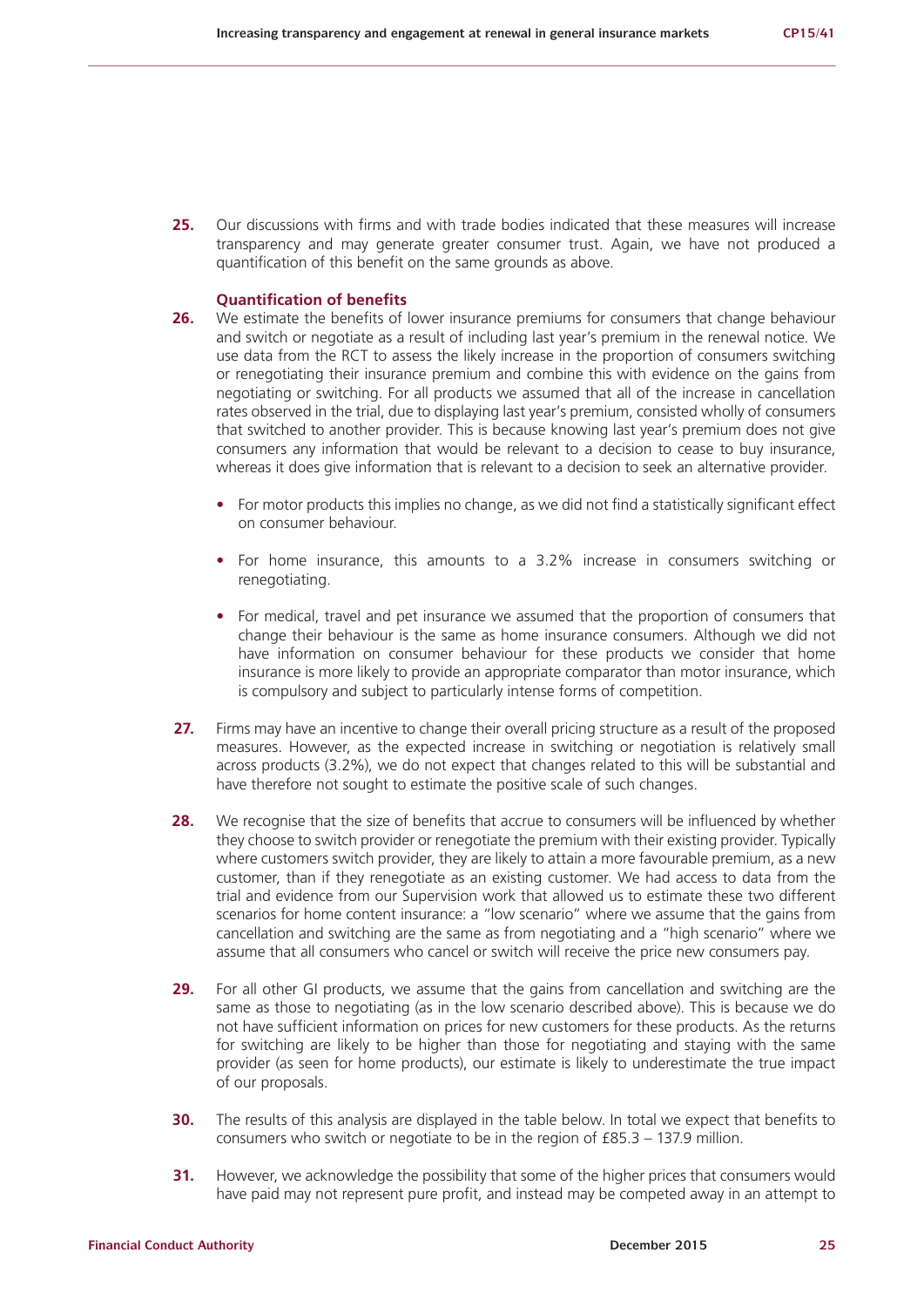gain additional consumers. Moreover, consumer learning may cause sharp increase in prices for customers to eventually disappear. For example, once consumers experience a sharp increase in insurance premiums, they may start to shop around every year to ensure that they secure a good deal for themselves. Disclosing last year's premium may speed up this learning process.

**32.** This "waterbed effect" could potentially reduce the total benefits to consumers. There are reasons to believe that this "waterbed effect" may not be complete, as consumers may value other aspects of their policy over price, such as brand loyalty. For this reason, we consider a scenario where the waterbed effect is 25 per cent<sup>20</sup>, which would reduce the benefits for consumers to a range of £64.0 to £103.4 million per year.

| <b>Product</b>                         | <b>Estimated increase</b><br>in customers<br>negotiating &<br>cancelling (000) | <b>Estimated returns</b><br>to negotiation &<br>cancellation (£) | <b>Estimated benefits</b><br>to consumers (£<br>million) |
|----------------------------------------|--------------------------------------------------------------------------------|------------------------------------------------------------------|----------------------------------------------------------|
| Motor*                                 | 0                                                                              | $\Omega$                                                         | $0^{22}$                                                 |
| Home combined*                         | 544                                                                            | $117 - 214$                                                      | $63.8 - 166.4$                                           |
| Home contents*                         | 15                                                                             | 34                                                               | 0.3                                                      |
| Medical                                | 28                                                                             | 424                                                              | 11.7                                                     |
| Travel                                 | 445                                                                            | 7                                                                | 3.1                                                      |
| Pet                                    | 97                                                                             | 65                                                               | 6.3                                                      |
| Total                                  | 1,129                                                                          | $\overline{\phantom{0}}$                                         | $85.3 - 137.9$                                           |
| Total including 25%<br>waterbed effect |                                                                                |                                                                  | $64.0 - 103.4$                                           |

**33.** Table 1: Estimated benefits to consumers from switching or negotiating

- **34.** This estimate does not include additional benefits from other general insurance products as we do not have sufficient data to provide a precise estimate for these products. This includes a large number of smaller products and would require a significant data collection exercise. In addition, in view of the range of uncertainty in the above estimate, and since it provides a quantification for the most widely sold products, it is unlikely that providing additional quantification would add significantly to our understanding of the scale of benefits. Providing an estimate of these additional benefits is therefore not a reasonably practicable exercise.
- **35.** These benefits to consumers are a transfer from firms, meaning that there is a corresponding reduction in firms' revenues equal to the amount that consumers save. This represents the net transfer. Some firms, those to which consumers switch to gain more competitive prices, will also benefit. In addition, firms such as price comparison websites or brokers could see increased interest from consumers.

#### **Costs**

- **36.** We quantified the expected costs of our proposal using information from a mix of firms, including those in the trial and others with experience of disclosure.
- **37.** Based on our discussions with firms, our assessment is that firms may incur the following costs:
	- **•** One-off implementation costs, particularly systems changes and exchanges with partner firms (e.g. discussions between distributor and insurer and with software providers).

<sup>20</sup> This is in line with our approach in other cost benefit analyses, such as the one used in CP15/24: Cash Savings remedies.

<sup>21</sup> In the trial, we found that disclosing last year premium had no statistically significant treatment effects on switching or negotiating, however we note that it did have a significant effect on the proportion of people shopping around.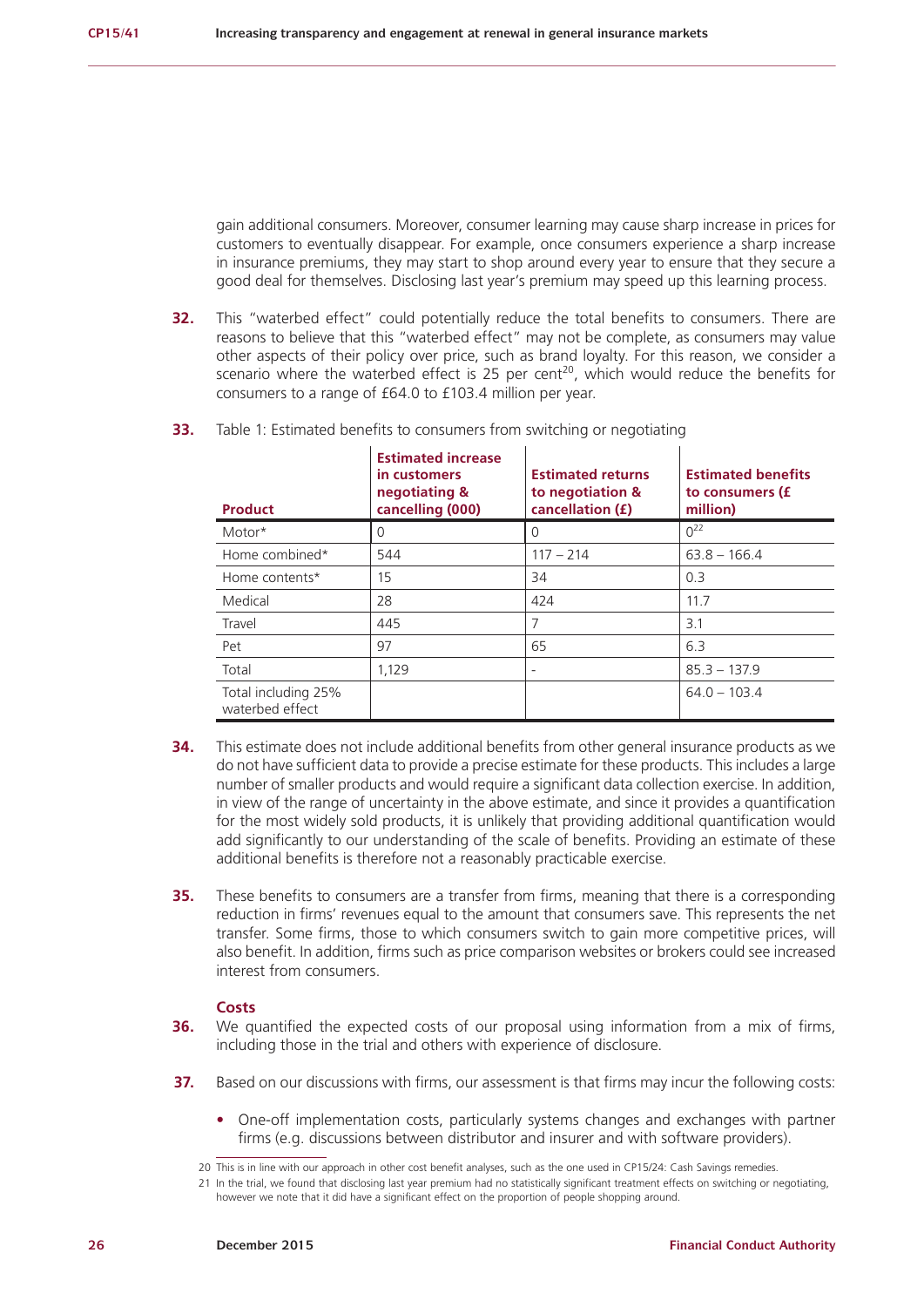- **•** On-going costs incurred because of increasing numbers of consumers contacting firms to negotiate their premiums.
- **•** Reductions in revenues as a result of changes in consumer behaviour either because consumers switch away from them or negotiate a lower premium. These represent a transfer from firms to consumers.
- **38.** We also expect consumers would incur costs from spending additional time cancelling and negotiating their GI renewal as a consequence of the policy.

#### **Implementation costs**

- **39.** We expect that the main implementation costs will be from changing IT systems to include the new disclosure on renewal notices. The firms that will incur these costs will be those that provide consumers with renewal notices. In some cases this will be insurers providing notices to consumers directly. In others, intermediaries will provide these notices.
- **40.** Firms may make the IT changes themselves or may outsource. We were also told that systems change costs will be heavily influenced by timing – the shorter the timetable to implement the proposal, the more expensive it will be for firms. This process also involves management time, the involvement of product experts, business analysts and testing. Costs would also depend on the number of systems (or platforms) and the age of these systems.
- **41.** Our discussions with firms generally indicated that there was little reason to expect costs to be significantly different between insurers and intermediaries. One sample of firms broadly indicated a range of £500,000 to £1 million per firm for implementing the changes for motor and property insurance, though one firm within the sample gave an estimate of £100,000. Other firms estimating costs on a product line basis suggested figures of £30,000, £100,000 and £100,000 to £150,000 per product line requiring changes.
- **42.** Overall this evidence is consistent with costs of approximately £100,000 for each system that requires amending. We examined data from insurers on the number of different product groups (motor, household, etc.) they sell. Assuming that firms have two different systems covering each product group, this suggests an average firm would incur costs of around £350,000. We expect that these changes would affect approximately 350-400 firms will make these system changes, comprising of a mix of insurers and intermediaries. This suggests total costs to firms of systems changes in the region of £133 million.

#### **Additional customer queries and shopping around**

- **43.** As a result of disclosure prompting the consumer to engage with their provider, either to negotiate or cancel their policy. As noted, we believe there are benefits to this, but also recognise that there will be a cost to firms potentially from more staff time needed to cover the increased volume. One firm that we spoke to stated that they expect about a 20% increase in the number of queries. However in our trial we did not observe a significant increase in the volume of consumer contact.
- **44.** Information from our survey on the amount of time consumers spend cancelling their policies suggested that 77% of respondents took 15 minutes or less to cancel their insurance policies, with 32% taking less than five minutes. Based on the total number of consumers that we expect to cancel or negotiate in response to this policy assuming that each call takes an average of 15 minutes at a cost of approximately £14 per hour, this suggests total costs to firms of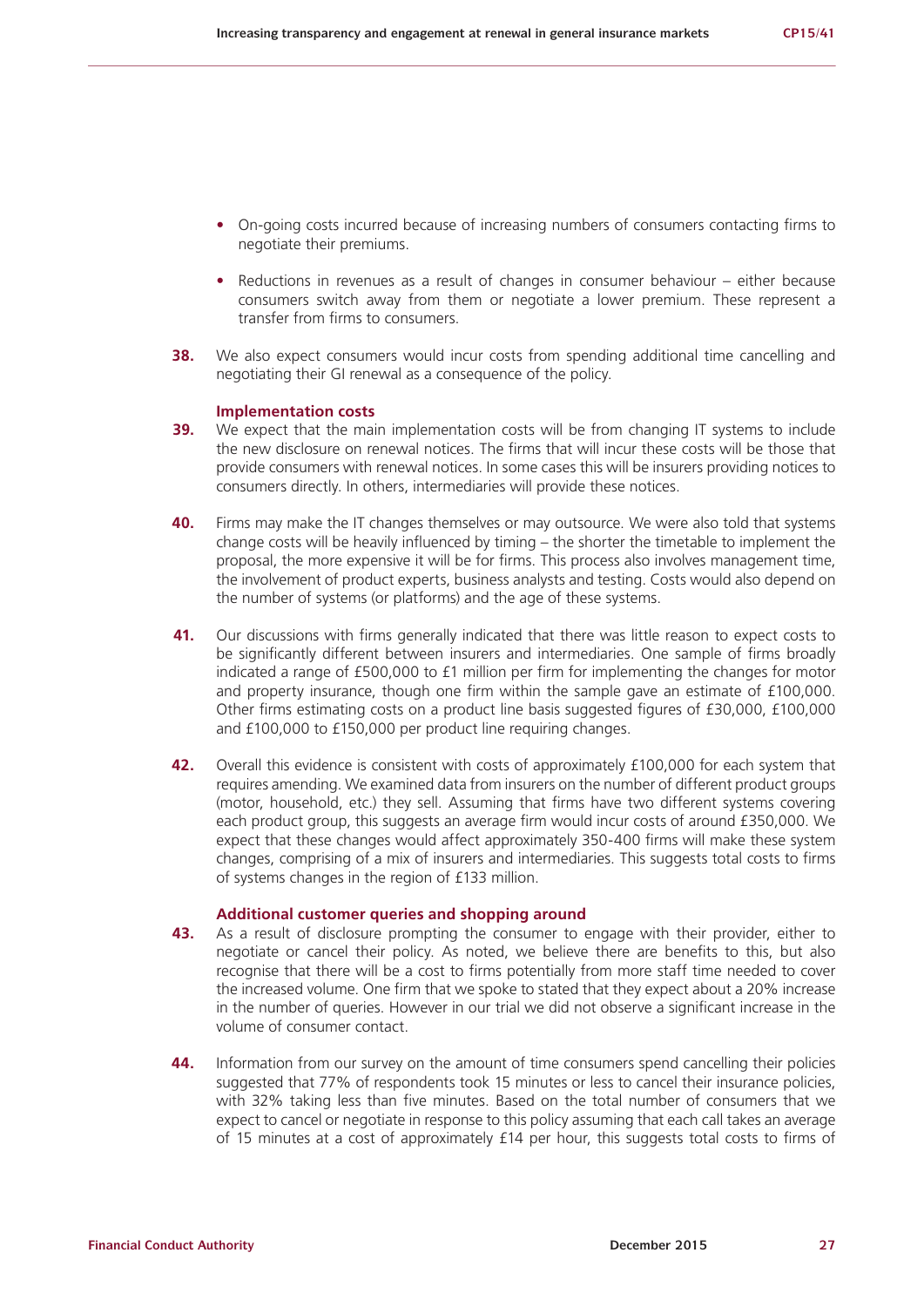dealing with additional enquiries of  $£3.9$  million per year.<sup>22</sup>

- **45.** We expect that costs for consumers could arise from time spent researching, negotiating or switching. We looked at information from the trial on time spent shopping around. At one firm, 50% of consumers who did not shop around believed it would take more than 1 hour to do so, whereas only 31% of consumers who did shop around actually spent more than 1 hour. At another firm, 56% believed it would take more than 1 hour and 57% actually spent this time.
- **46.** On the basis of average UK wages of approximately £12 per hour and the total number of additional consumers that we expect to switch or negotiate, assuming it takes one hour to do so, we estimate shopping around costs of  $£13.1$  million per year.<sup>23</sup>

#### **Reductions in profit**

**47.** In addition, as set out above, we estimate that the increase in consumers negotiating and switching to cheaper products would reduce firms' revenues by £64.0 to £103.4 million per year. As this represents revenue above the amount necessary to cover costs, and we do not expect any further change in firm or consumer behaviour, we expect that this reduction in revenue amounts to a reduction in profit of the same amount. This is a transfer from firms to consumers and incorporates the "waterbed effect" that we discussed above.

#### **Analysis of costs and benefits**

**48.** We expect the remedy to give rise to costs and benefits as detailed below. This consists of benefits to consumers of £64 – 103 million per year, which is a transfer from firms' profits. In addition, we expect firms to incur increase call handling costs of £3.9 million per year, and we estimate the costs to consumers of time spent shopping around to be £13.1 million per year. In addition, we expect firms to incur one-off implementation costs of £133 million.

| 49. |  |  | Table 2: Summary of costs and benefits |  |  |  |  |
|-----|--|--|----------------------------------------|--|--|--|--|
|-----|--|--|----------------------------------------|--|--|--|--|

|                                      |                              | <b>Benefits</b>            |
|--------------------------------------|------------------------------|----------------------------|
|                                      | One-off                      | On-going                   |
| Reductions in consumers'<br>premiums |                              | £64 - 103 million per year |
| More engaged consumers               |                              | Not quantified             |
| Reduced search cost                  | $\overline{\phantom{a}}$     | Not quantified             |
| Increased transparency               | $\overline{\phantom{a}}$     | Not quantified             |
|                                      |                              | <b>Costs</b>               |
|                                      | One-off                      | On-going                   |
| Systems and IT changes               | £133 million                 |                            |
| Reduction in firms' profits          |                              | £64 - 103 million per year |
| Increased call handling costs        | $\qquad \qquad \blacksquare$ | £3.9 million per year      |
| Consumer time shopping<br>around     |                              | £13.1 million per year     |

<sup>22</sup> Hourly cost based on average cost of employing a call centre worker of £25,000 per year, working 7.5 hours per day with 240 working days in a year. Assumptions taken from Competition and Markets Authority, Private Motor Insurance Market Investigation. 23 ONS Annual Survey of Hours and Earnings 2014 indicated median hourly pay of £11.61.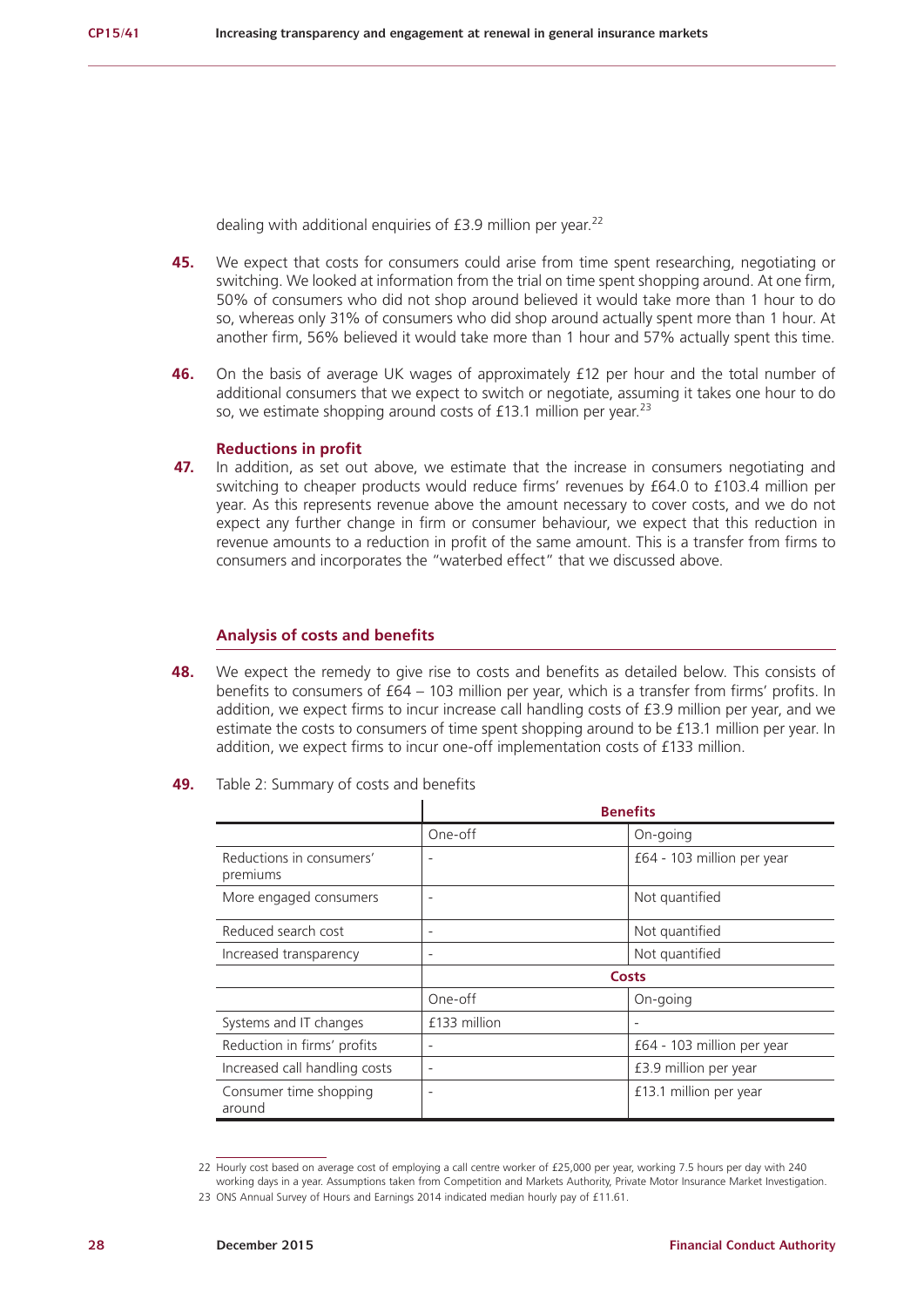#### **Renewal practice guidance**

**50.** While section 139A of FSMA does not require us to carry out a cost benefit analysis, we have considered the cost implications of the proposed guidance. We believe the guidance is likely to result in minimal incremental costs to firms (incremental with respect to existing requirements). This is because this guidance is a reinforcement of existing principles, rules and guidance and therefore does not put any new burden on firms.

#### **Q10: Do you have any comments on our cost benefit analysis (CBA)?**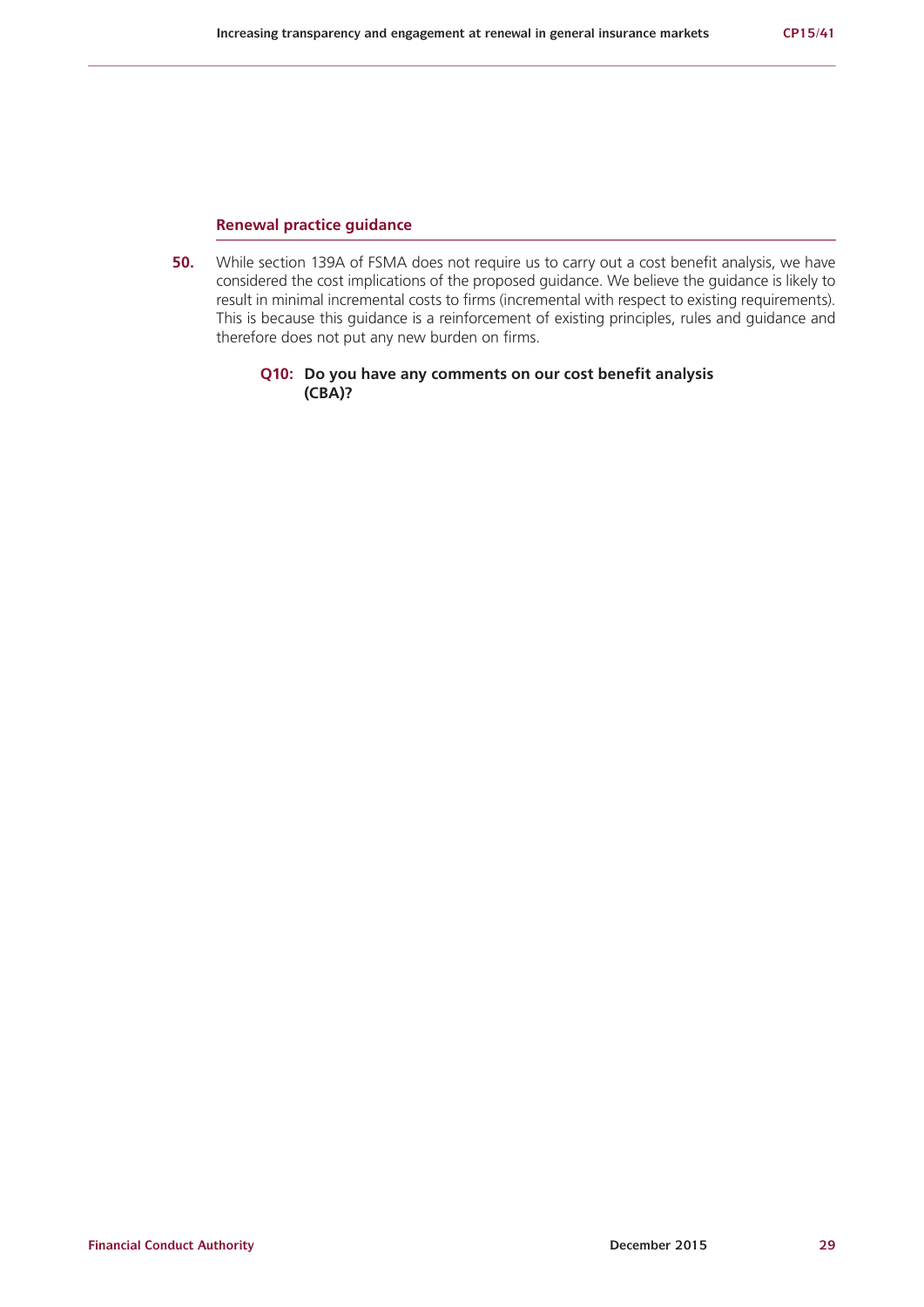# **Annex 3 Compatibility statement**

#### **Compatibility with the FCA's general duties**

- **1.** We are required by section 138I(2) of the Financial Services and Markets Act 2000 (FSMA) to also include in our consultation:
	- **•** An explanation of the FCA's reasons for believing that making the proposed rules is compatible with its duties under section 1B(1) and (5)(a) and;
	- **•** Any statement prepared under section 138K(2), which sets out whether the proposed rules will have a significantly different impact on mutual societies, as opposed to other authorised persons.
- **2.** In fulfilment of section 1B(1) we explain how we are acting in accordance with our strategic objective, and advancing one or more of our operational objectives. In fulfilment of section 1B(5)(a), we also explain how we have had regard to regulatory principles in section 3B and the importance of taking action to minimise the extent to which business is carried out in connection with financial crime.

#### **Compatibility with our strategic objective and operational objectives**

- **3.** The proposals we are consulting on, in chapters 2 and 3 of this document, are consistent with our strategic objective of ensuring that the relevant markets function well. The proposals take account of evidence from firms and consumers. We have found that encouraging engagement and shopping around when renewing general insurance products is beneficial, and reinforcing industry standards of renewal terms and practices can help address consumer protection concerns and mitigate barriers to shopping around and switching.
- **4.** We intend our proposals to advance two operational objectives: promoting effective competition in the interests of consumers and securing an appropriate degree of protection for consumers.
- **5.** Our proposal to require firms to disclose last year's premium information and additional information on renewal notices promotes effective competition in the interests of consumers by:
	- **•** Encouraging consumers to engage in their renewal decision, and so make an informed decision about their policy.
	- **•** Increasing engagement should also mean that more consumers will shop around and, if they consider it necessary, may switch or negotiate. This should result in savings on insurance for individual consumers.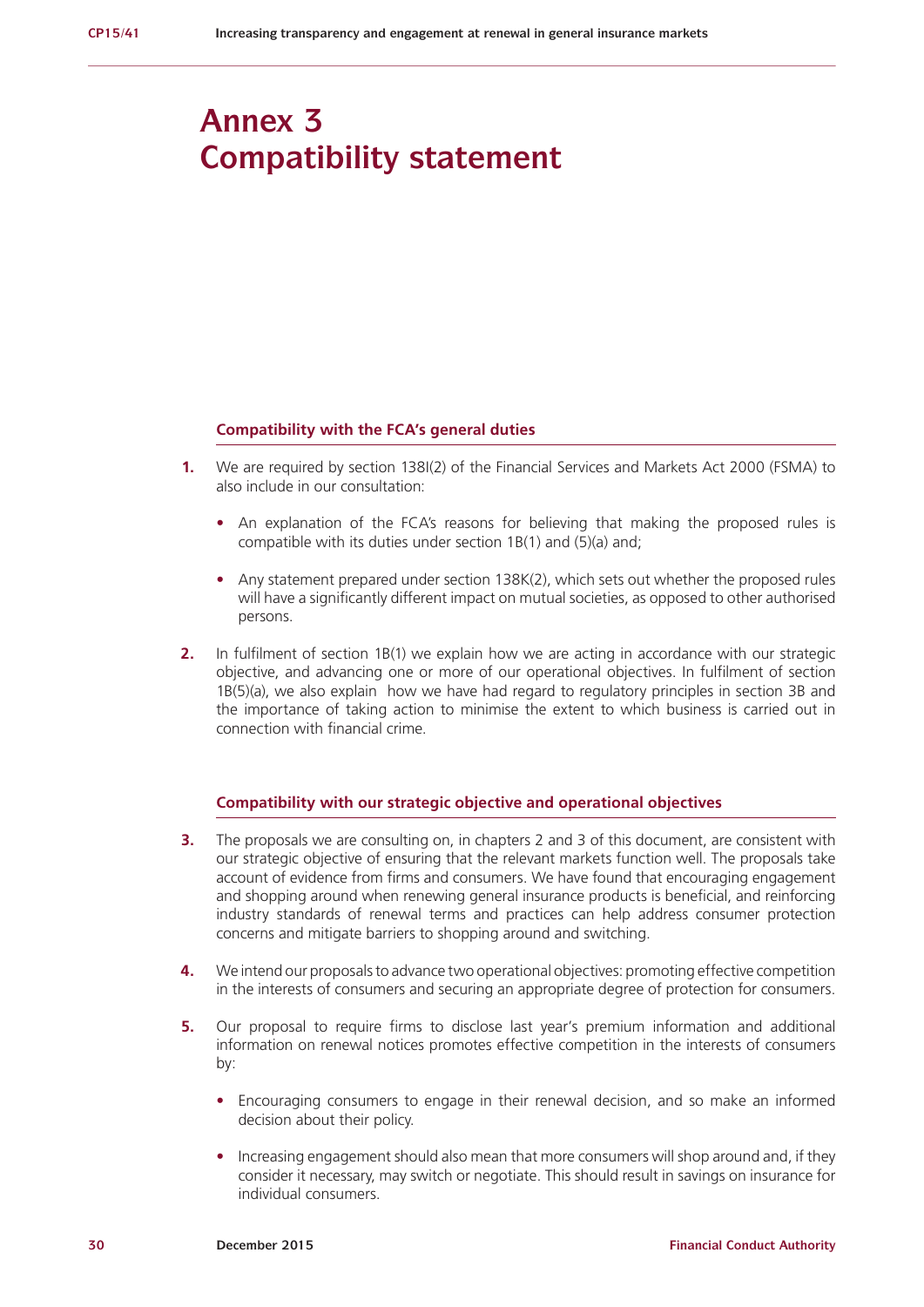- **6.** Our proposals to reinforce standards about renewal practices by issuing guidance will:
	- **•** Achieve an appropriate degree of consumer protection by reminding firms of how our principles, rules and guidance apply to the renewal of general insurance policies. This will remind firms about our expectations, for instance, in respect of the fair treatment of customers and that communications should be clear, fair and not misleading.
	- **•** Encourage firms to consider whether their existing renewal terms, communications and practices may act as barriers to consumers making an informed decision at renewal and, as appropriate, shopping around and switching. These barriers could negatively affect competition, so reinforcing standards should also support our objective of promoting effective competition in the interest of consumers.
- **7.** We also consider that more action is needed to address concerns about the treatment of longstanding and vulnerable consumers at renewal. Our view is that firms can take action without regulatory intervention at this time, and we will work to support this where appropriate.
- **8.** Further action may be necessary in the future as we review how proposed proposals are embedded and monitor changes in the market. We will consider this at a later point.

#### **Compatibility with the FCA's regulatory principles**

**9.** We set out below how our proposals demonstrate regard for each of the regulatory principles.

#### **The need to use our resources in the most efficient and economical way**

- **10.** With the support of three firms, we have tested four different disclosure measures to inform our decision about an appropriate disclosure solution to the concern that consumers are paying too much on their renewal premiums. This large scale research trial identified that disclosing last year's premium is the most effective of the options we considered. Our findings also show that last year's premium may not be as effective where year-on-year price increases are not as large, therefore we propose additional disclosure to prompt these consumers. Overall, this means that we are confident that our proposal will have a positive impact and therefore be an efficient and economical use of resources.
- **11.** We expect that the guidance about renewal practice will increase firms' focus on how they interact with consumers at renewal, and reinforce existing principles, rules, and guidance. We have decided not to be prescriptive by setting out rules, because we expect firms to know their customer base and to exercise judgment in how they comply with existing requirements.
- **12.** We have also made an assessment that it would not be a good use of our resources at this time to introduce new requirements for the treatment of vulnerable customers at renewal. Instead, we will work with industry because we have seen examples where firms can manage this issue without regulatory intervention. However, should we find that sufficient change has not been made, we may need to reassess this.
- **13.** Overall, the introduction of new rules will require supervision and potentially enforcement. This can be managed within our resourcing allocation.

#### **The principle that a burden or restriction should be proportionate to the benefits**

**14.** Our cost benefit analysis finds that the policy results in a transfer, with consumers' premiums reduced by £64-103 million per year and firms' profits reduced by the same amount. When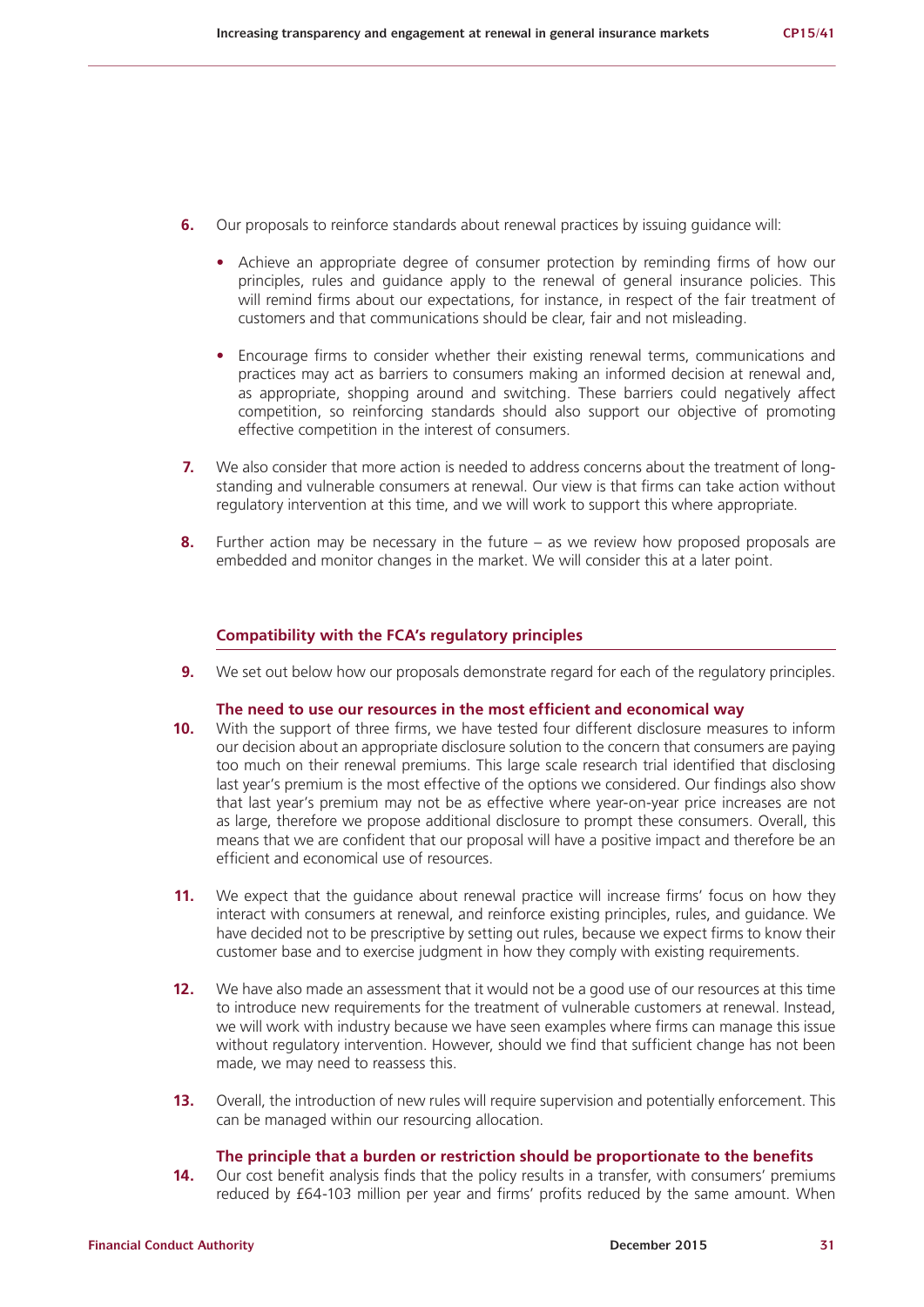considering the other costs that the policy imposes, overall it generates significant on-going net benefits to consumers. We think these are proportionate to the costs that the measure imposes on firms.

**15.** We propose to introduce guidance, rather than rules, for renewal practice. The guidance does not require firms to take any action, but should reinforce existing expectations. Firms will retain the ability to apply existing requirements as appropriate to their circumstances.

#### **The desirability of sustainable growth in the economy of the United Kingdom in the medium or long term**

**16.** We believe that our proposals, if implemented, will increase competition in the general insurance sector and improve value for consumers, which will encourage sustainable growth. The disclosure requirements in particular should encourage consumers to shop around, where appropriate. This should support firms, including new entrants, to develop innovative and value propositions that are attractive to consumers and encourage them to take up insurance. It should also reduce the reputational issues that can limit growth caused by publication of examples where consumers may not have received good value at renewal.

#### **The general principle that customers should take responsibility for their decisions**

- **17.** Our research suggests that consumer inertia is driven by low perceived benefits from shopping around relative to the actual benefits, and that consumers may not be paying attention to price increases at renewal. Our disclosure measures aim to resolve this issue by highlighting last year's premium and encouraging consumers to check their cover and shop around. We consider that this strikes the right balance by encouraging consumers to act, therefore taking responsibility, without us limiting their options.
- **18.** The quidance reminds firms of their existing responsibilities, and therefore should not impact the consumer responsibility principle.
- **19.** However, we recognise that not all consumers are the same. We have specific concerns about long-standing and vulnerable consumers, whom we believe may require additional support for their renewal decisions. We are reminding industry of their obligations to treat customers fairly, which could mean that firms introduce additional protections. It is up to firms' judgment to assess their customers' needs and, as necessary, introduce protections.

#### **The responsibilities of senior management**

**20.** Senior managers will need to ensure compliance with our disclosure rules, as well as our existing principles, rules and guidance as they apply to renewals. Senior management should pay particular attention to the needs of all of their customers, including long-standing and vulnerable consumers, at renewal and reassure themselves that they are acting fairly.

#### **The desirability of exercising our functions in a way that recognises differences in the nature and objectives of business carried on by different persons**

- 21. We recognise that firms have different business models, and we have shaped our proposals in a way that takes account of these different approaches.
- **22.** The guidance allows for a flexible approach and so is consistent with the diversity in the market.

#### **The desirability of publishing information relating to persons on whom requirements are imposed by or under FSMA**

**23.** Our proposals meet this principle.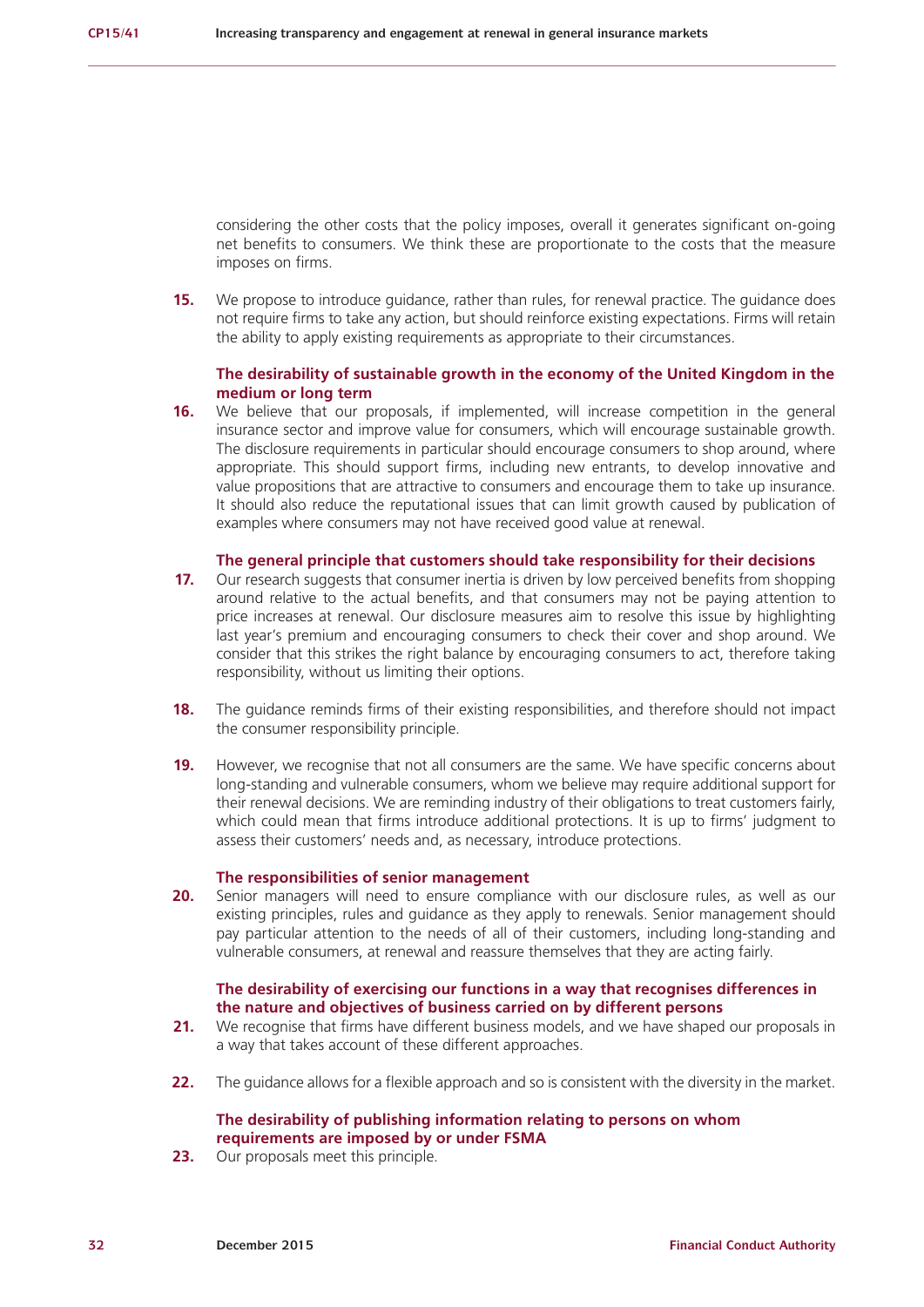#### **The principle that we should exercise our functions as transparently as possible**

- **24.** We consider that our approach is consistent with the principle of exercising our functions as transparently as possible. Together with our consultation we are publishing our findings from the behavioural trial on auto-renewal of motor and home insurance. This occasional paper provides stakeholders with additional evidence about our findings.
- **25.** One limitation is the need to treat commercially sensitive information appropriately. This is a particularly difficult area as this consultation touches on issues of pricing, which is often particularly commercially sensitive. We have tried to strike a balance in providing sufficient information to be transparent about our rationale, without compromising firms' sensitive information.

#### **Expected effect on mutual societies**

**26.** We see no reason why our proposed rules and quidance would impact a firm differently based on the firm having a mutual society structure. We discussed our proposals with two mutual societies and there do not appear to be different implications for them in comparison with other firms.

#### **Legislative and Regulatory Reform Act 2006**

- **27.** We are required under the Legislative and Regulatory Reform Act 2006 (LRRA) to have regard to the principles in the LRRA and to the Regulators' Compliance Code when determining general policies and principles and giving general guidance (but not when exercising other legislative functions). We consider that our proposal is:
	- **•** Transparent: We are following a consultation to make these rules
	- **•** Accountable: We are seeking feedback from this consultation paper on whether stakeholders agree with our proposed approach
	- **•** Proportionate: we have carefully deliberated on our approach and believe our proposals are proportionate as we have sought to minimise costs and we expect net overall benefits
	- **•** Consistent: Our proposed approach is meant to apply in a consistent manner to firms
	- **•** Targeted at situations in which we see detriment, or the potential for detriment: As explained in the paper, we consider there to be a strong case for the introduction of these measures.
- **28.** We have also had regard to the Regulators' Compliance Code for the parts of the proposals that are general policies, principles or guidance. We consider that the proposals will be effective in helping firms understand and meet regulatory requirements more easily, in a manner that leads to improved outcomes for customers and addresses the issues identified in this market.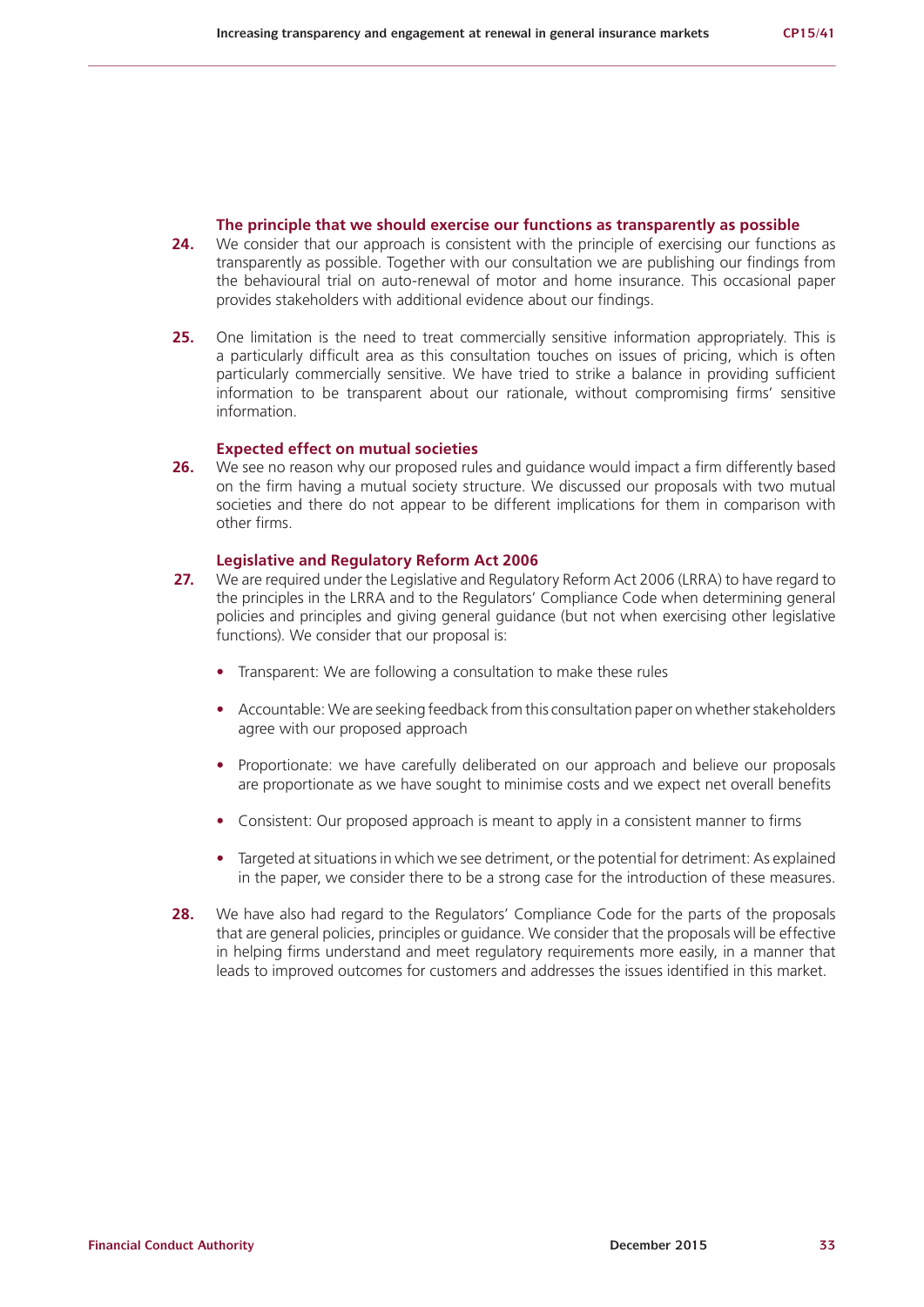# **Appendix 1 Draft Handbook text**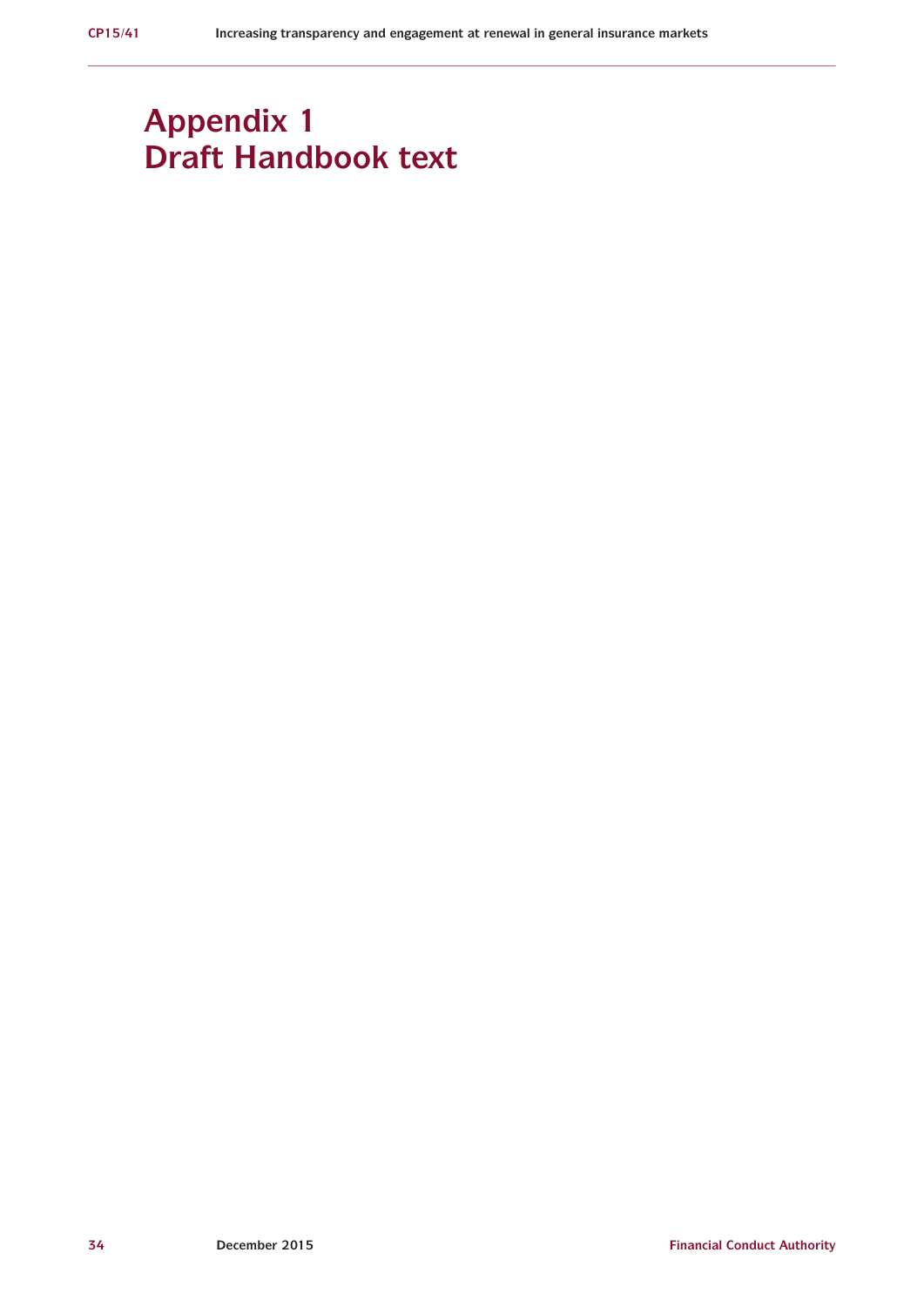### **INSURANCE (INFORMATION DISCLOSURE FOR RENEWALS) INSTRUMENT 2016**

### **Powers exercised**

- A. The Financial Conduct Authority makes this instrument in the exercise of the following powers and related provisions in the Financial Services and Markets Act 2000 ("the Act"):
	- (1) section 137A (The FCA's general rules);
	- (2) section 137T (General supplementary powers); and
	- (3) section 139A (Power of the FCA to give guidance).
- B. The rule-making powers listed above are specified for the purpose of section 138G(2) (Rule-making instruments) of the Act.

### **Commencement**

C. This instrument comes into force on [*date*].

### **Amendments to the Handbook**

D. The Insurance: Conduct of Business sourcebook (ICOBS) is amended in accordance with the Annex to this instrument.

### **Citation**

E. This instrument may be cited as the Insurance (Information Disclosure for Renewals) Instrument 2016.

By order of the Board [*date*]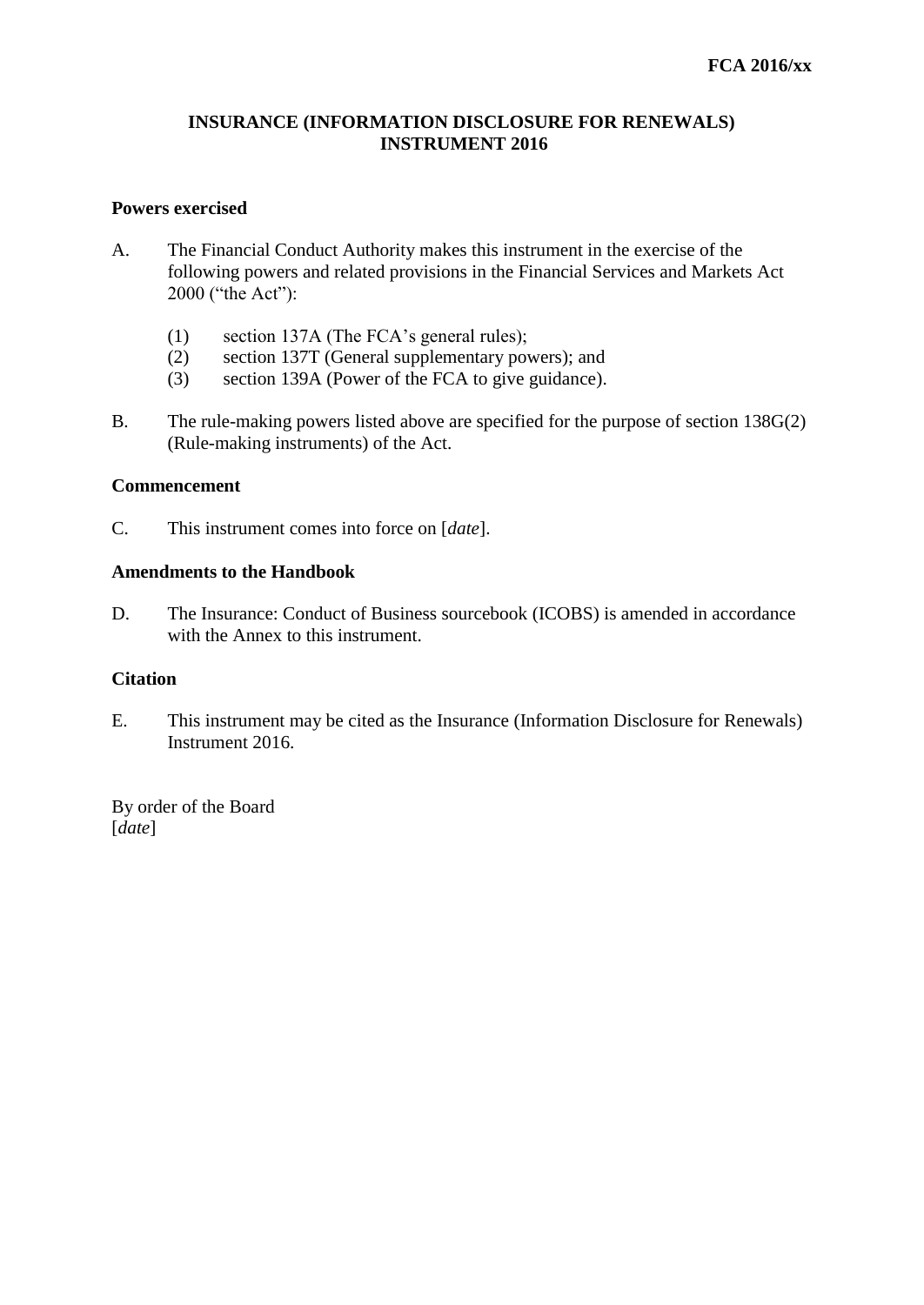### **Annex**

### **Amendments to the Insurance: Conduct of Business sourcebook (ICOBS)**

In this Annex, underlining indicates new text and striking through indicates deleted text.

| 6.1     | <b>General</b>           |                  |     |                                                                                                                                                                                                                                                                                                                                                                                              |
|---------|--------------------------|------------------|-----|----------------------------------------------------------------------------------------------------------------------------------------------------------------------------------------------------------------------------------------------------------------------------------------------------------------------------------------------------------------------------------------------|
|         |                          |                  |     |                                                                                                                                                                                                                                                                                                                                                                                              |
|         |                          | Group policies   |     |                                                                                                                                                                                                                                                                                                                                                                                              |
| 6.1.12  | $\mathbf{R}$             | $\ddotsc$        |     |                                                                                                                                                                                                                                                                                                                                                                                              |
|         |                          | Renewals         |     |                                                                                                                                                                                                                                                                                                                                                                                              |
| 6.1.12A | $\underline{\mathbf{R}}$ | (1)              |     | This rule applies to a firm when a renewal of a general insurance<br>contract for a period of more than 12 months is proposed in relation<br>to a consumer.                                                                                                                                                                                                                                  |
|         |                          | (2)              |     | A firm must, provide to the <i>consumer</i> the following information in<br>good time before the <i>renewal</i> :                                                                                                                                                                                                                                                                            |
|         |                          |                  | (a) | the <i>premium</i> to be paid by the <i>consumer</i> on <i>renewal</i> of the<br><i>policy</i> ;                                                                                                                                                                                                                                                                                             |
|         |                          |                  | (b) | in a position so it can be easily compared to (a), the <i>premium</i><br>last paid by the <i>consumer</i> for the <i>policy</i> ;                                                                                                                                                                                                                                                            |
|         |                          |                  | (c) | a statement indicating that the <i>consumer</i> should check that<br>the level of cover offered by the <i>renewal</i> is appropriate for<br>their needs; and                                                                                                                                                                                                                                 |
|         |                          |                  | (d) | a statement indicating that the <i>consumer</i> is able, if he so<br>wishes, to compare the prices offered by alternative<br>providers.                                                                                                                                                                                                                                                      |
|         |                          | (3)              |     | Where a <i>consumer</i> has entered into four or more consecutive<br><i>renewals</i> in respect of the <i>policy</i> the subject of the proposed <i>renewal</i> ,<br>a firm must also include the following statement, to appear alongside<br>the matters required by $(1)(a)$ and $(b)$ : "You have been with us for<br>over five years. You may be able to save money if you shop around." |
|         |                          | $\left(4\right)$ |     | This information must be communicated in a clear and accurate<br>manner and in writing or another <i>durable medium</i> , and made<br>available and accessible to the <i>consumer</i> .                                                                                                                                                                                                      |
|         |                          | <u>(5)</u>       |     | This information must be drawn to the consumer's attention and<br>must be clearly identifiable as key information that the <i>consumer</i><br>should read.                                                                                                                                                                                                                                   |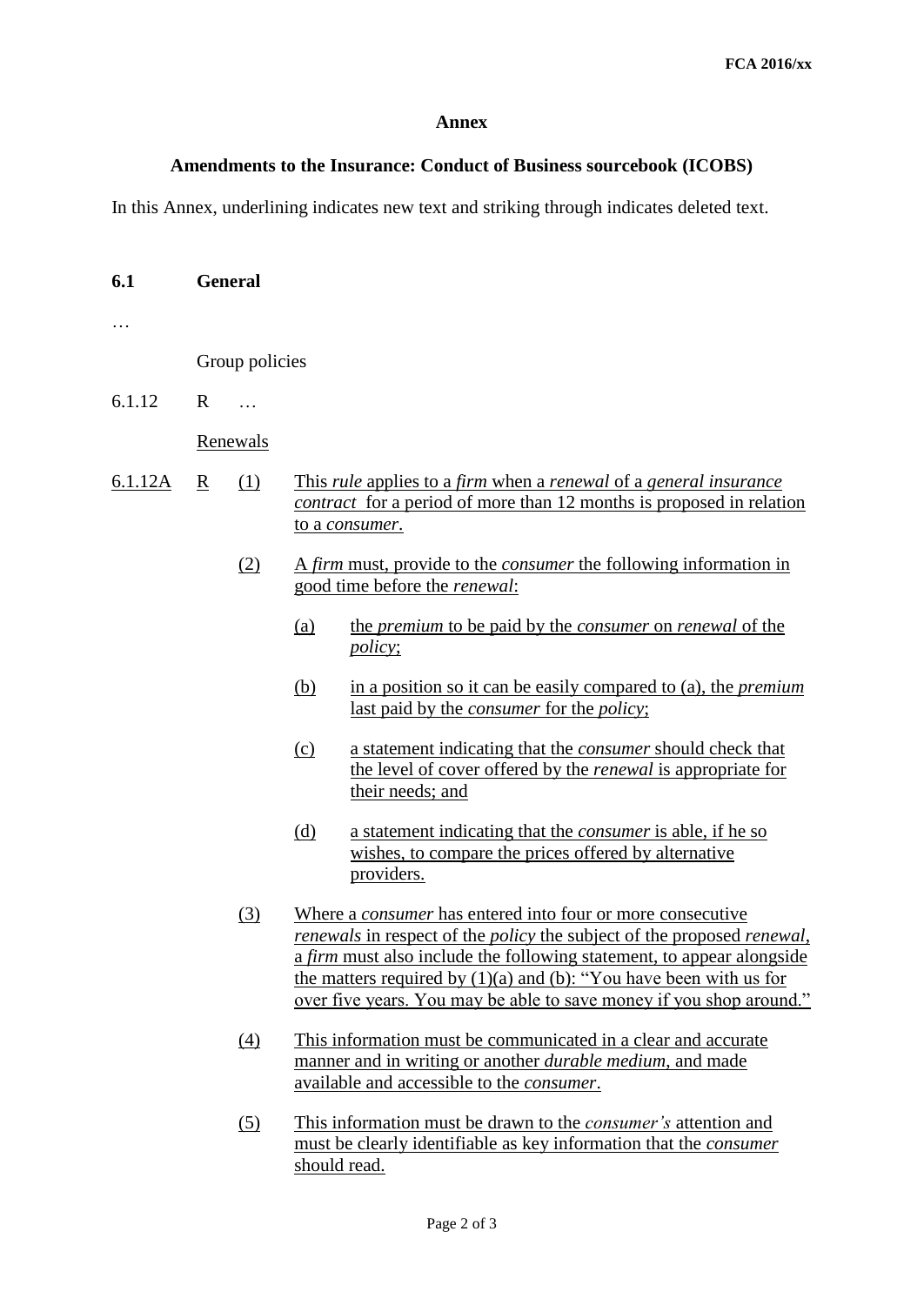6.1.12B G A *firm* should have regard to the record-keeping obligations referred to in *ICOBS* 2.4.1G and ensure that it has appropriate systems and controls in place with respect to the adequacy of its records so it may fulfil its regulatory and statutory obligations, and sufficient records are kept to enable the *FCA* to monitor the *firm's* compliance with the requirements under the *regulatory system*.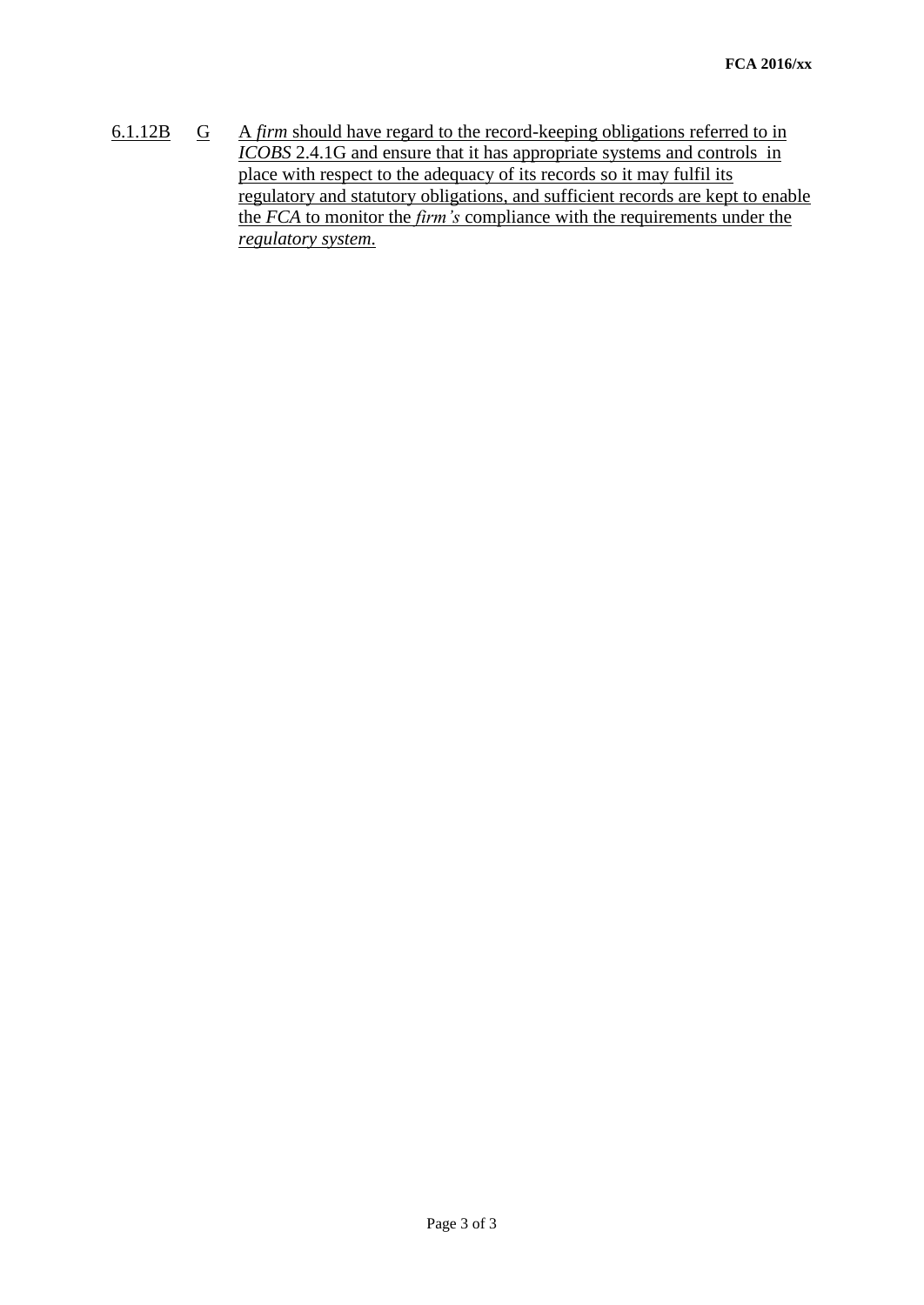# **Appendix 2 Draft guidance on renewal of general insurance products**

#### **Introduction**

- **1.** This guidance helps firms understand our expectations for the renewal of general insurance contracts, both in terms of what needs to be covered in the contract and what steps need to be taken if the firm intends to offer the consumer a subsequent contract.
- **2.** Our objective is two-fold:
	- **•** to remove barriers to consumers shopping around and switching, and
	- **•** to ensure consumers are treated fairly and that communications are clear, fair and not misleading.

#### **Background**

- **3.** In 2014, we launched a randomised controlled trial to test how consumers respond to different disclosure treatments at renewal and understand the root causes of consumer inertia. The trial gave us valuable insights into why consumers may not be engaging in their renewal decisions and the scale of the challenge of encouraging consumers to shop around. The full report on the trial methodology and findings has been published separately.<sup>24</sup>
- **4.** Before this, in 2013 we undertook a thematic review of auto-renewed home and motor insurance contracts from an unfair contracts perspective. We identified examples of poor practice in the fairness and clarity of contract terms as well as firms' practices. We provided feedback to the individual firms who participated in the review at the time, but we have drawn on relevant findings and set out our views here so that the wider industry can benefit.
- **5.** We have also identified common areas of complaints about general insurance renewals. These include pricing, communication issues, changes in policy details, poor administration, the role of the firm in highlighting alternative products and the auto-renewal mechanism.

#### **Application of this guidance**

**6.** This guidance applies to both insurers and intermediaries of general insurance products to retail

<sup>24</sup> F[CA, Occasional Paper no. 12, Encouraging Consumers to Act at Renewal, https://www.fca.org.uk/news/occasional-paper-no-12](https://www.fca.org.uk/news/occasional-paper-no-12)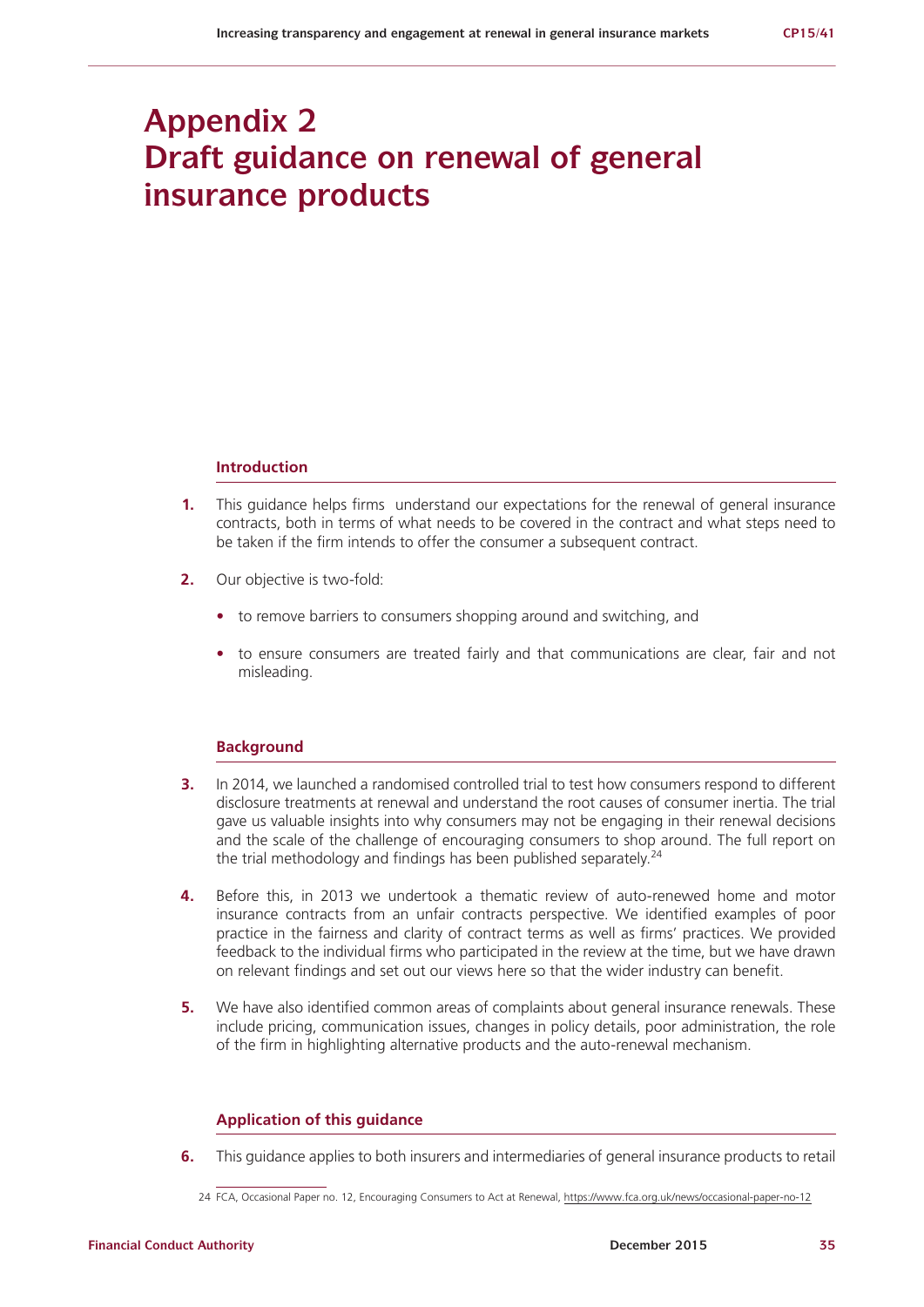consumers. Although commercial customers are not within scope, we would also encourage firms to consider whether any of the issues raised by us about retail consumers would equally apply to commercial customers and if there is benefit to making wider changes.

**7.** This guidance covers the following areas: appropriate information and communications; switching and cancelling; and fees and charges. We set out below our guidance on each of these areas in turn:

#### **Appropriate information and communications**

**8.** Firms must comply with our existing principles and rules about disclosure and communications, including Principle 7:

*A firm must pay due regard to the information needs of its clients, and communicate information to them in a way which is clear, fair and not misleading.* 

- **9.** We encourage firms to consider the language in their renewal letters and whether this could discourage the consumer from checking that the policy is appropriate or from shopping around. Firms should particularly look at this if the proposal is to automatically renew the policy, as the customer could read the notice as indicating that they do not need to take action.
- **10.** Each time that a contract is renewed, a new contract is created. This means that we expect firms to follow existing rules and guidance at each renewal point. For instance, our appropriate information rule at ICOBS 6.1.5(R), states that:
- **11.** *A firm must take reasonable steps to ensure a customer is given appropriate information about a policy in good time and in a comprehensible form so that the customer can make an informed decision about the arrangements proposed.*
- **12.** Our guidance at ICOBS 6.1.6(G) explicitly states that this rule applies to renewals. So we would expect firms to be able to demonstrate that they are complying with this rule. We draw specific attention to the following aspects:
	- **•** We consider an auto-renewal term to be an important feature of a contract. Firms should consider whether and how they are providing consumers with appropriate information about the auto-renewal term, including what the consumer should expect and how it will operate.
	- **•** If an auto-renewal term is included in the preceding insurance contract, we expect the firm to communicate with the customer about how they intend to proceed. A communication could by way of providing a renewal notice.
	- **•** The appropriate information rule also requires that the information is provided in good time. We encourage firms to consider whether their customers have enough time to review their renewal documentation, make an informed decision about it and take steps, which may include shopping around. We encourage firms to consider how they are communicating information about changes to policy terms and conditions, so that consumers can make an assessment about whether the policy remains suitable.
- **13.** In terms of changes to the consumer's risk profile since the last renewal, firms should be aware of existing legislation on consumer disclosure requirements such as the Consumer Insurance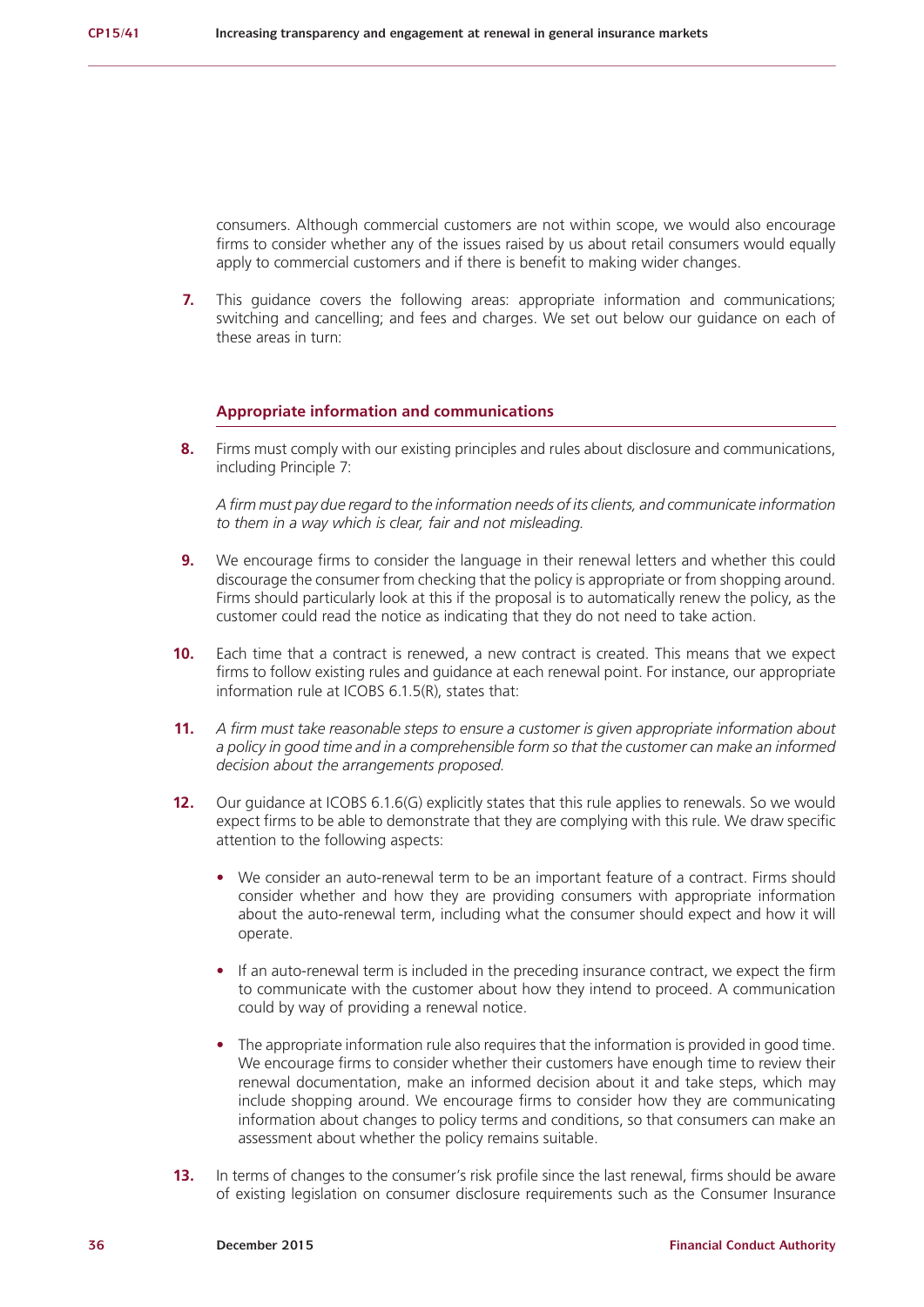(Disclosure and Representations) Act 2012. We also have a relevant Handbook, for instance our guidance at 5.1.1 and 5.1.4. Firms should consider the needs of their customers and whether it is realistic to expect the consumer to remember all of the information they previously provided and the questions they were asked.

#### **Switching and cancelling**

- **14.** As we have stated above, firms should consider whether and how they are providing consumers with information about their options in respect of renewal. This is particularly important for auto-renewal contracts, where a consumer may have to take active steps to make clear their intention to switch to another policy. When considering what information to provide consumers, we encourage firms to focus on the practical steps the consumer would take.
- **15.** We also encourage firms to consider what options they provide to consumers so that they can express their intention to switch or cancel. We have seen examples of onerous requirements, which in practice create barriers to the consumer exercising choice and switching to a policy that is more appropriate to their needs. Firms may find it helpful to consider how consumers communicate with them as potential new customers and whether these modes of communication can also be appropriate for opting-out or lapsing. We also specifically note our recent rules limiting the cost of calls consumers make to firms to a maximum 'basic rate', including post-contractual calls.
- **16.** Firms may also wish to consider if it would be useful to the consumer to be able to opt-out of auto-renewal when entering a contract.
- **17.** Once the policy has renewed, cancellation rights apply. A firm must provide a consumer with information on the right to cancel a general insurance policy, as set out in ICOBS 6.2.5(R). The information must be provided in good time before the conclusion of the contract. A consumer's right to cancel is within 14 days for a general insurance contract, unless one of the exceptions applies or it is a pure protection or payment protection contract. Within this period, there are limitations on what the firm can require a consumer to pay.

#### **Charges**

**18.** We expect firms to be able to evidence their compliance with our principles and any applicable rules about fees and charges, including our principle of treating customers fairly. We specifically call attention to the rule set out at ICOBS 4.3.1 and 4.3.2:

#### ICOBS 4.3.1R

*(1) A firm must provide its customer with details of the amount of any fees other than premium monies for an insurance mediation activity.*

*(2) The details must be given before the customer incurs liability to pay the fee, or before conclusion of the contract, whichever is earlier.*

*(3) To the extent that an actual fee cannot be given, a firm must give the basis for calculation.*

#### ICOBS 4.3.2G

*The fee disclosure requirement extends to all such fees that may be charged during the life of a policy.*